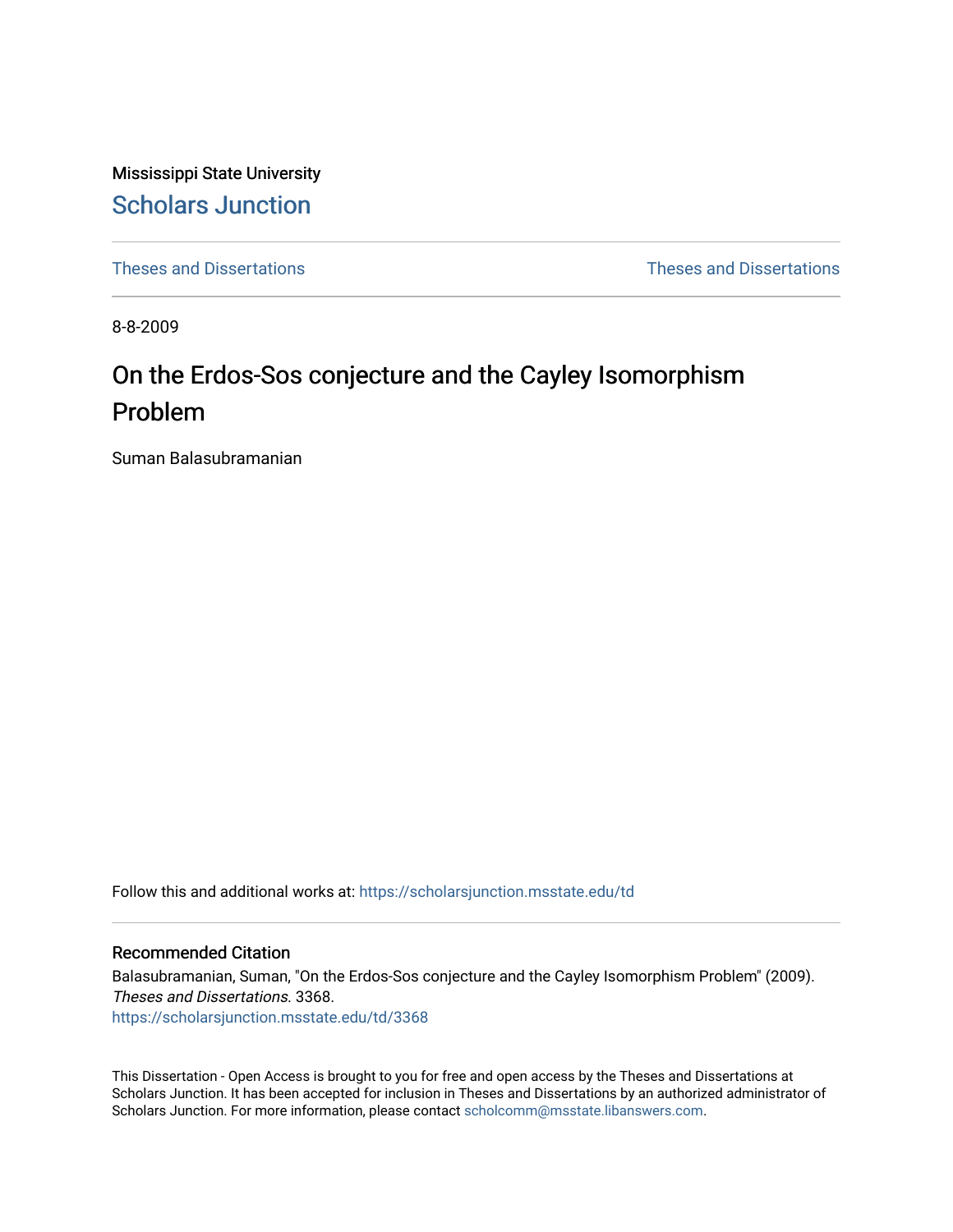## ON THE ERDŐS-SÓS CONJECTURE AND THE

## CAYLEY ISOMORPHISM PROBLEM

By

Suman Balasubramanian

A Dissertation Submitted to the Faculty of Mississippi State University in Partial Fulfillment of the Requirements for the Degree of Doctor of Philosophy in Mathematical Sciences in the Department of Mathematics and Statistics

Mississippi State, Mississippi

August 2009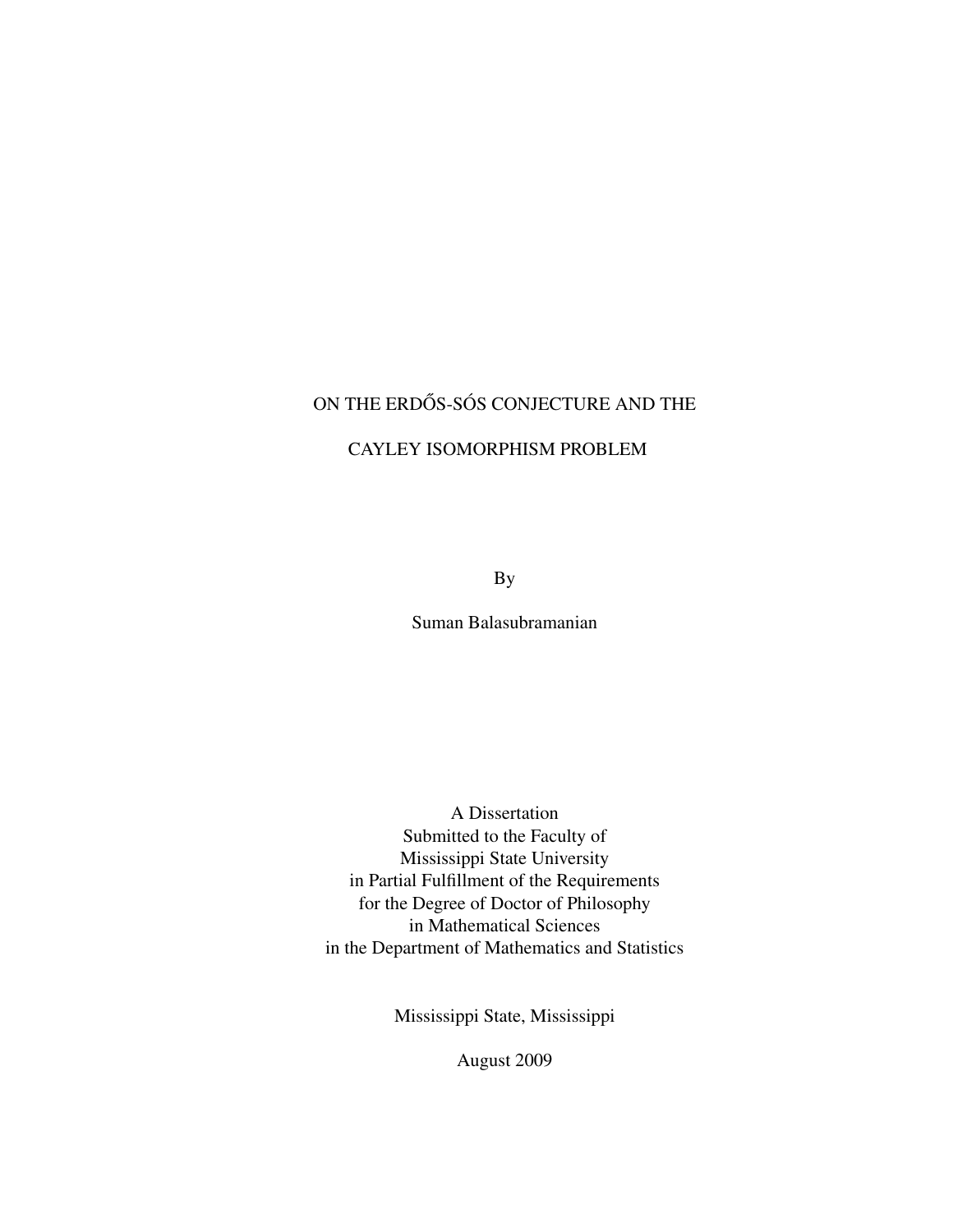Copyright by

Suman Balasubramanian

2009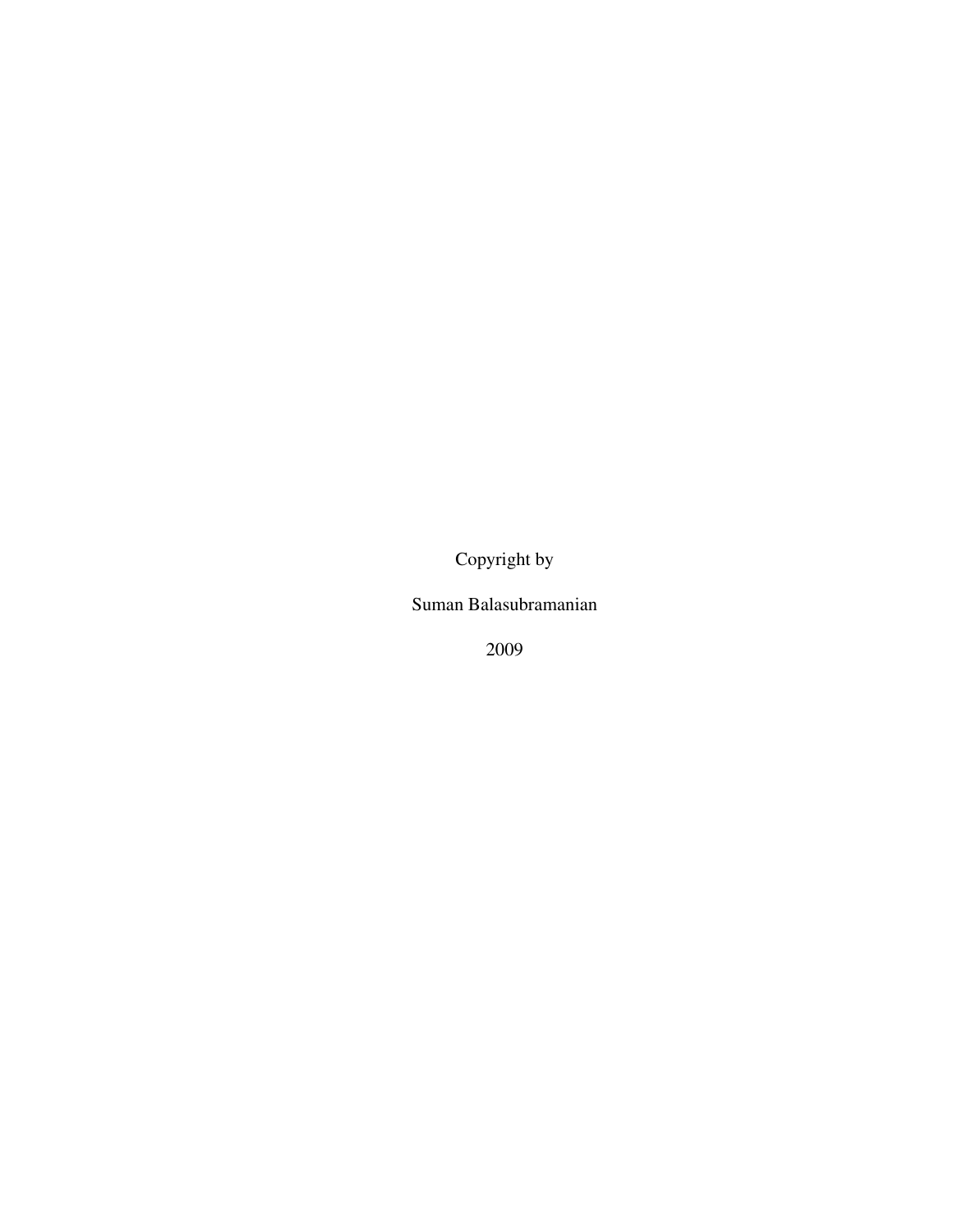## ON THE ERDŐS-SÓS CONJECTURE AND THE

## CAYLEY ISOMORPHISM PROBLEM

By

## Suman Balasubramanian

Approved:

| <b>Edward Dobson</b>               | Russell S. Stocker, IV                   |  |
|------------------------------------|------------------------------------------|--|
| <b>Professor of Mathematics</b>    | <b>Assistant Professor of Statistics</b> |  |
| (Major Professor)                  | (Minor Professor)                        |  |
| Corlis Johnson                     | Kevin P. Knudson                         |  |
| Associate Professor of Mathematics | Associate Professor of Mathematics       |  |
| (Committee Member)                 | (Committee Member)                       |  |
| <b>Robert Smith</b>                | Corlis Johnson                           |  |
| Associate Professor of Mathematics | Associate Professor of Mathematics       |  |
| (Committee Member)                 | and Graduate Coordinator                 |  |

Gary L. Myers Dean of the College of Arts and Sciences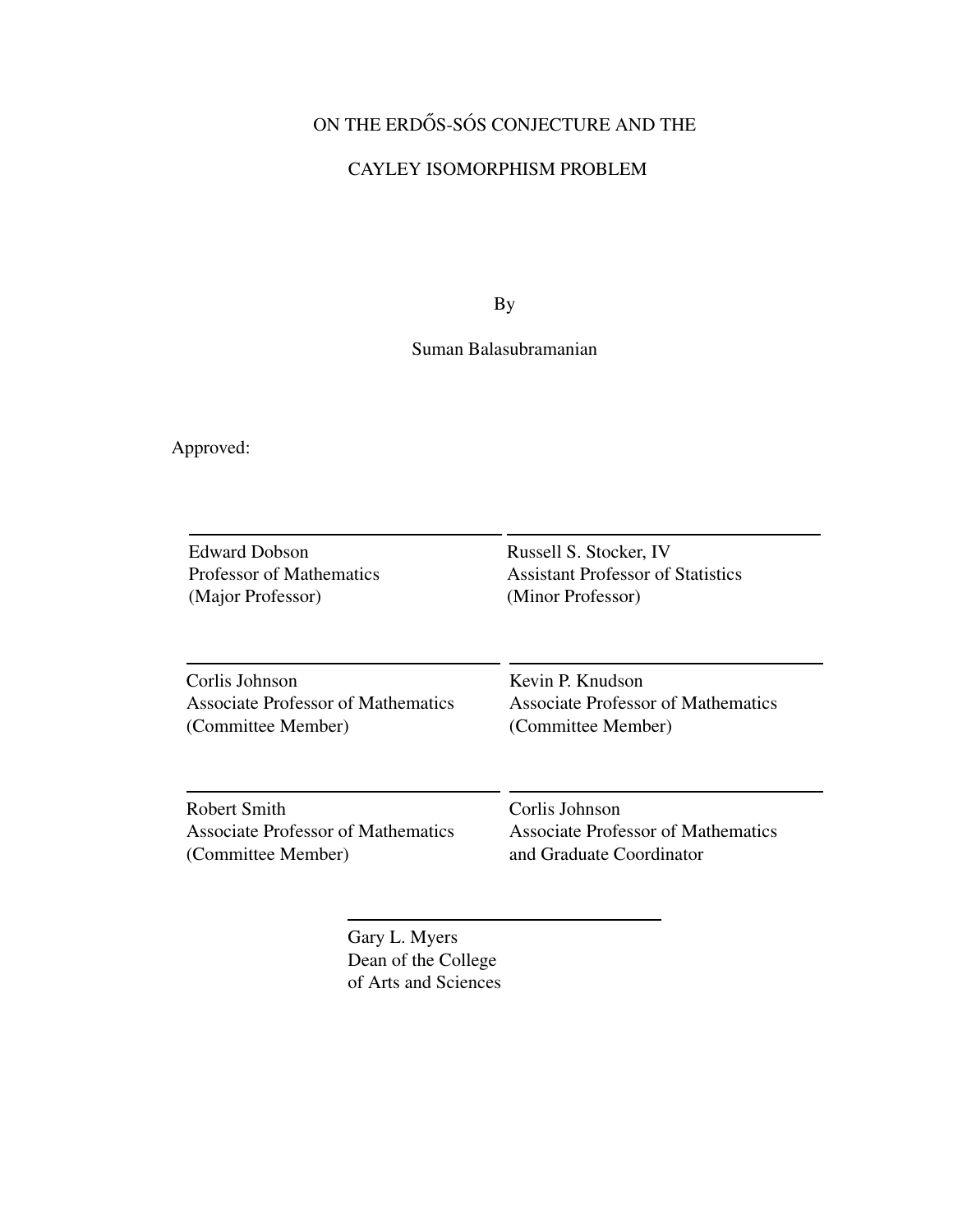Name: Suman Balasubramanian

Date of Degree: August 08, 2009

Institution: Mississippi State University

Major Field: Mathematical Sciences

Major Professor: Dr. Edward Dobson

## Title of Study: ON THE ERDOS-SOS CONJECTURE AND THE CAYLEY ISO-MORPHISM PROBLEM

Pages in Study: 61

Candidate for Degree of Doctor of Philosophy

We study the Erdős- Sós conjecture that states that every graph of average degree greater than  $k - 1$  contains every tree of order  $k + 1$ . While the conjecture was studied for some graphs, it still remains open and of interest after more than 40 years. We study the conjecture for graphs with no  $K_{2,s}$  where,  $s \geq 2$  and  $k > 12(s - 1)$ . We use the fact that as G contains no  $K_{2,s}$ , any two distinct vertices in G have at most  $s - 1$  neighbors in common in proving the results. We have answered in the affirmative that the Erdős-Sós conjecture is true for graphs defined above, thus adding to the list of graphs for which the conjecture is true.

We also study the Cayley Isomorphism Problem that states that for which finite groups H is it true that any two Cayley graphs of  $H$  are isomorphic if and only if they are isomorphic by a group automorphism of  $H$ ? (H is a CI-group with respect to graphs.) Determining whether or not a group is a CI-group with respect to graphs has received considerable attention over the last 40 or so years. In particular, we study the problem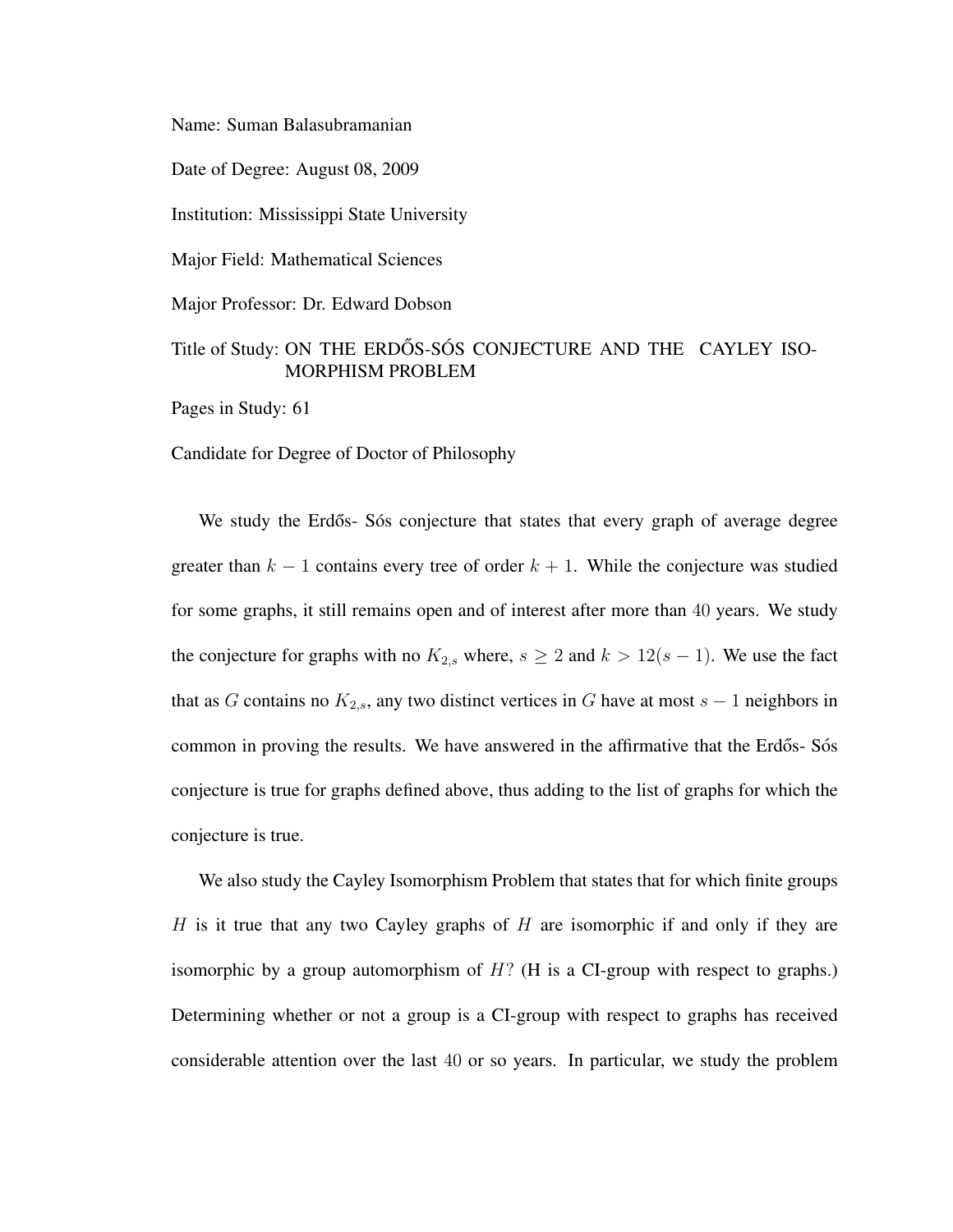for  $(pq, r)$ -metacirculant color digraphs where  $p < q < r$  and  $pq | |\alpha|$ . We use the fact that  $\Gamma$  is a CI-color digraph of H if and only if given a permutation  $\gamma \in S_H$  such that  $\gamma^{-1}H_L\gamma \leq \text{Aut}(\Gamma)$ ,  $H_L$  and  $\gamma^{-1}H_L\gamma$  are conjugate in  $\text{Aut}(\Gamma)$ . We consider the Cayley isomorphism problem for a nonabelian group of order  $pqr$ , where  $p$ ,  $q$ ,  $r$  are distinct primes such that  $pq/(r-1)$ . We show that the results are true, not only for Cayley graphs but for some related classes of non Cayley vertex transitive graphs, thus solving the problem for that case.

Key words:  $K_{2,s}$ , Erdős-Sós conjecture, Cayley graph,  $(pq, r)$ - metacirculant, Cayley Isomorphism problem.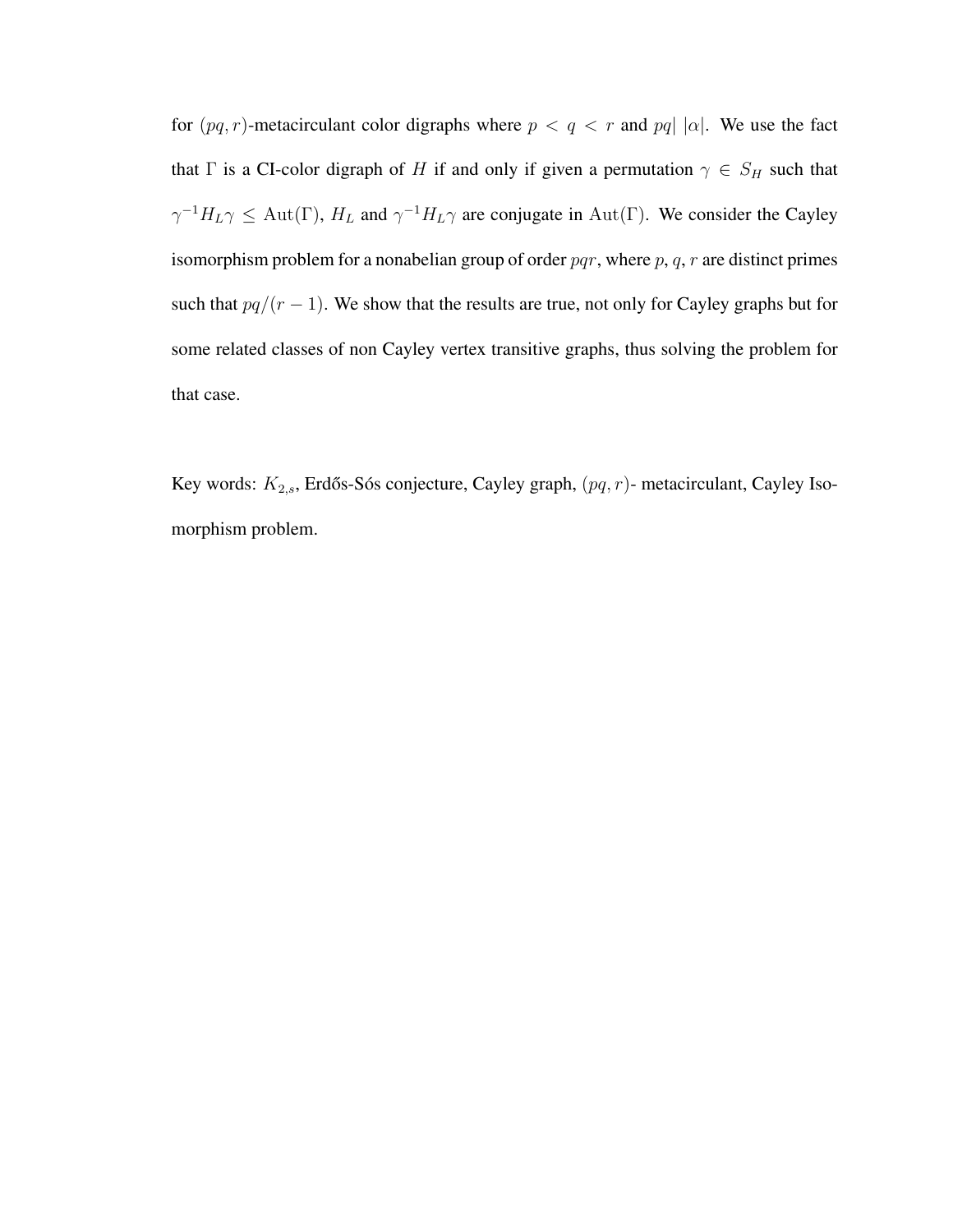#### ACKNOWLEDGMENTS

First and foremost, I would like to thank Dr. Edward Dobson for directing this research and his invaluable guidance throughout my Ph.D. program. I express my appreciation to the faculty and staff of the Department of Mathematics and Statistics for their help and support throughout my course of study. I thank my committee members, Dr. Kevin Knudson, Dr. Corlis Johnson, Dr. Robert Smith and Dr. Russell Stocker, IV for their comments on this dissertation. To my parents, (Rukmini and Balasubramanian), brother (Sunder), sister-in-law (Apurva) and nephew (Harsha) I have heartfelt gratitude for their love and understanding. I would also like to thank Karin and Randy for their constant support and care. For all those not mentioned here, my sincere thanks for their great help.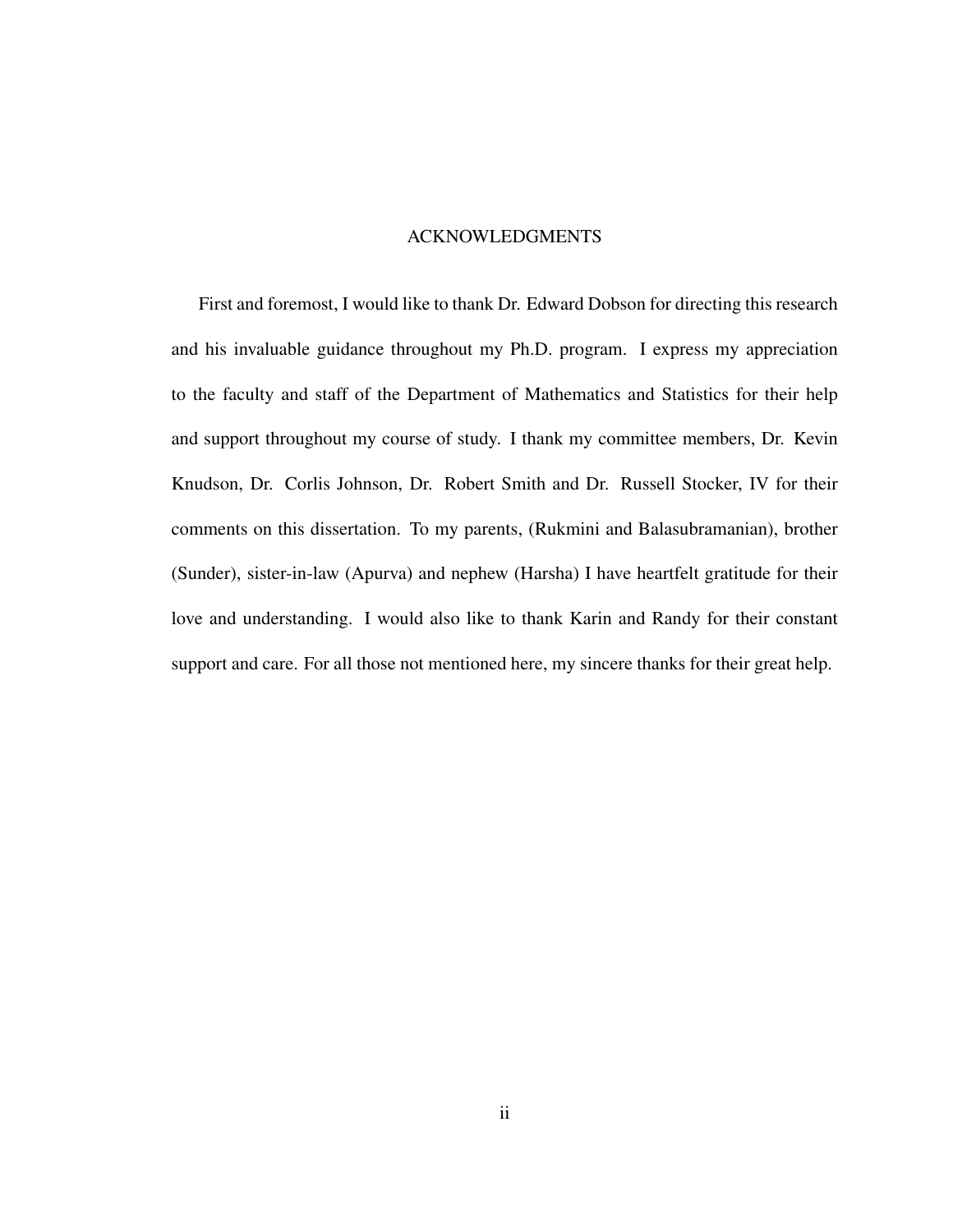## TABLE OF CONTENTS

|                  | LIST OF SYMBOLS, ABBREVIATIONS, AND NOMENCLATURE                                                  | iv             |
|------------------|---------------------------------------------------------------------------------------------------|----------------|
| <b>CHAPTER</b>   |                                                                                                   |                |
| $\mathbf{1}$ .   |                                                                                                   |                |
| $\overline{2}$ . |                                                                                                   | $\overline{4}$ |
|                  | 2.1                                                                                               | $\overline{4}$ |
|                  | 2.2.                                                                                              | $\overline{7}$ |
|                  | 2.3                                                                                               | 10             |
|                  | 2.3.1                                                                                             | 13             |
|                  | 2.3.2                                                                                             | 19<br>21       |
|                  | 2.3.3 Case $III \dots \dots \dots \dots \dots \dots \dots \dots \dots \dots \dots \dots$<br>2.3.4 | 23             |
| 3.               | THE CAYLEY ISOMORPHISM PROBLEM                                                                    | 24             |
|                  | 3.1                                                                                               | 24             |
|                  | 3.2                                                                                               | 28             |
|                  | 3.3                                                                                               | 34             |
|                  | The Isomorphism Problem for $(pq, r)$ -metacirculant digraphs<br>3.4                              | 41             |
|                  |                                                                                                   | 59             |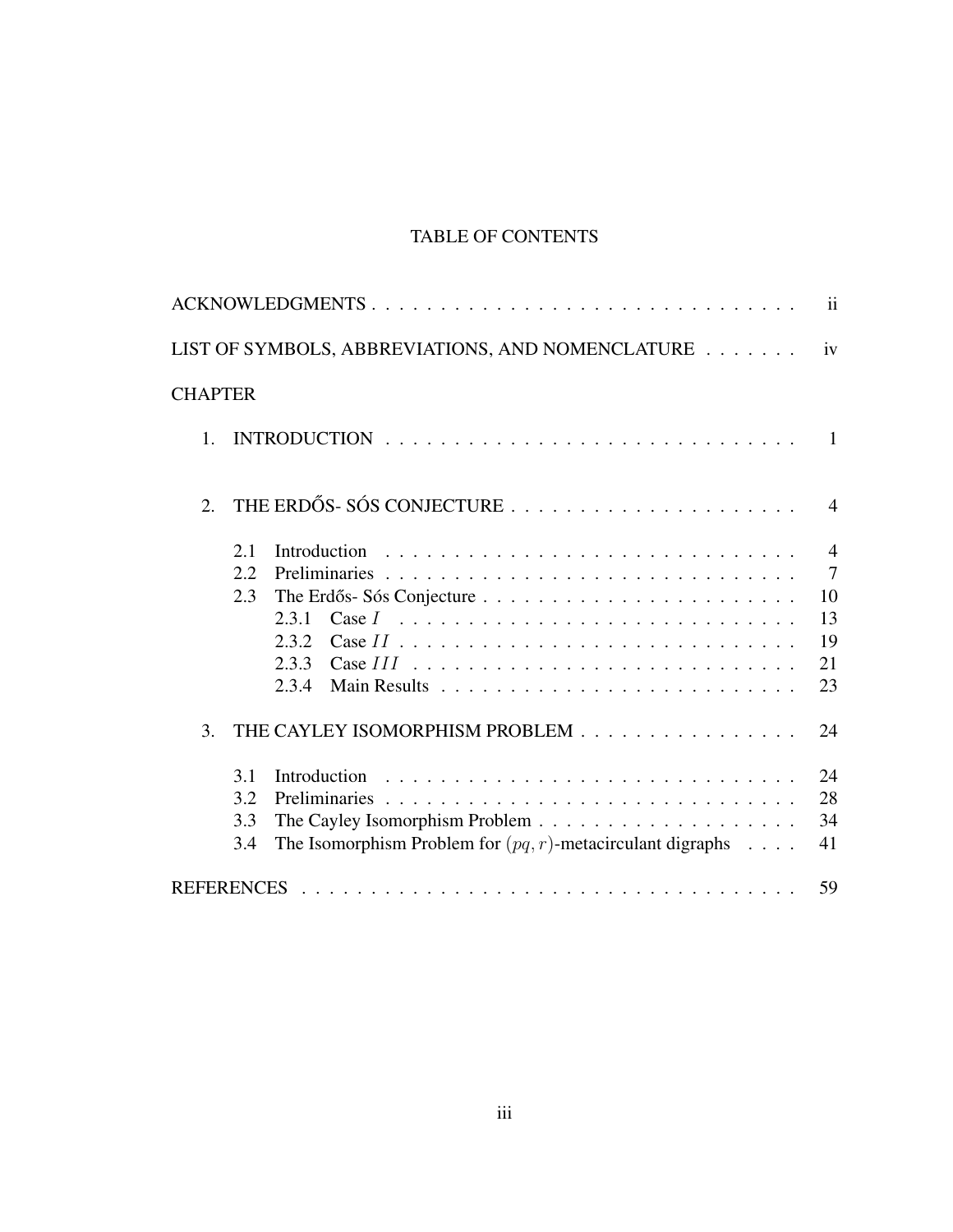#### LIST OF SYMBOLS, ABBREVIATIONS, AND NOMENCLATURE

 $G = (V, E)$  A graph with vertex set V and edge set E

T A Tree

- $\delta(G)$  Minimum degree of a graph G
- $\Delta(G)$  Maximum degree of a graph G
- $\Delta_2(G)$  Second highest degree of a graph G
- $\mu(G)$  Median degree of a graph G
- $t(G)$  Average degree of a graph  $G$

 $C_{r,s,t}$  A caterpillar

- $K_{2,s}$  A complete bipartite graph with partite sets of size 2 and s respectively
- $N_G(v)$  The set of all neighbors in G of v
- $deg_G(v)$  The degree in G of v
- Aut(Γ) The Automorphism group of a graph  $\Gamma$
- $\mathbb{S}ym(n)$  The symmetric group on *n* elements
- $\Gamma(m, n)$  (m, n) Metacirculant
- $C(S)$  Centralizer of a subset S of a group G
- $N(G)$  Normalizer of a subset S of a group G
- Γ $(G, Ω)$  Cayley Graph
- $Γ_1$   $\rangle$  Γ<sub>2</sub> Wreath product of two graphs  $Γ_1$  and  $Γ_2$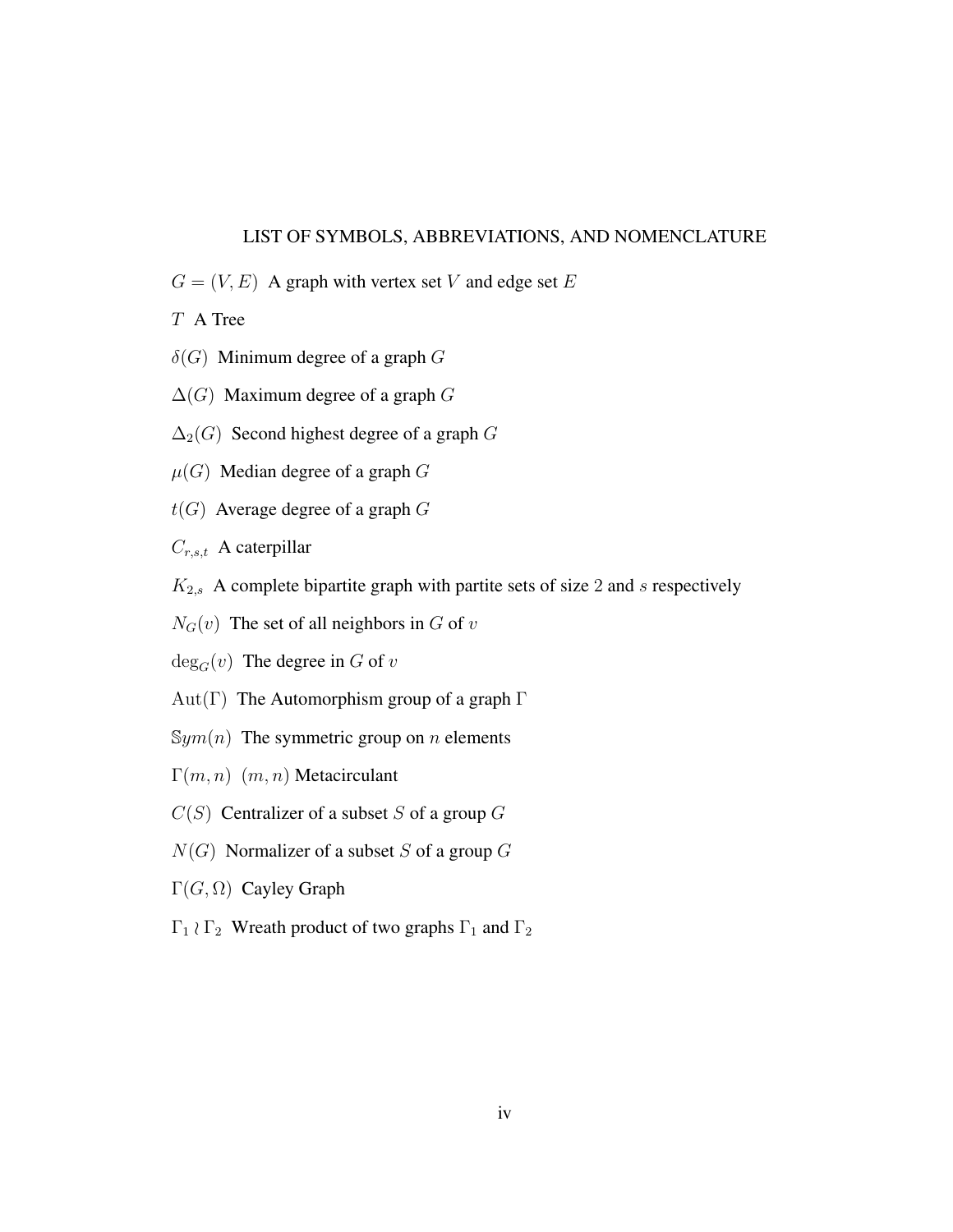## CHAPTER 1

## **INTRODUCTION**

In the beginning stages of my Ph.D., the primary focus of my research was toward extremal graph theory. A typical question in this area is *For a given number of vertices, what is the minimum number of edges that ensures that a graph shall have a subgraph of a specified kind* ? *[21]*

One then determines whether the graph  $G$  has the property in question or not. Examples of which include

- 1. When does a given graph  $G$  have a property  $S$ ?
- 2. When does a graph  $G$  contain a Hamilton cycle or a Hamilton path?

The question was originally studied by Erdős and Gallai who looked at the cases where the specific subgraphs were an arc, a polygon (circuit), a path, or a regular graph of degree

1. As a consequence, Erdős and Sós conjectured [20] in 1963 that

*every graph of average degree greater than*  $k - 1$  *contains every tree of order*  $k + 1$ *.* 

While the problem in itself is very difficult to prove, (it being considered as an open problem in the first and more recent second editions of Bondy and Murty's *Graph Theory With Applications* [9], [10]), various partial results have been shown over the years and we show in the following chapter that the Erdős - Sós Conjecture is true for graphs containing no  $K_{2,s}$  where  $s \geq 2$  and  $k > 12(s - 1)$  that satisfy the Erdős - Sós hypothesis.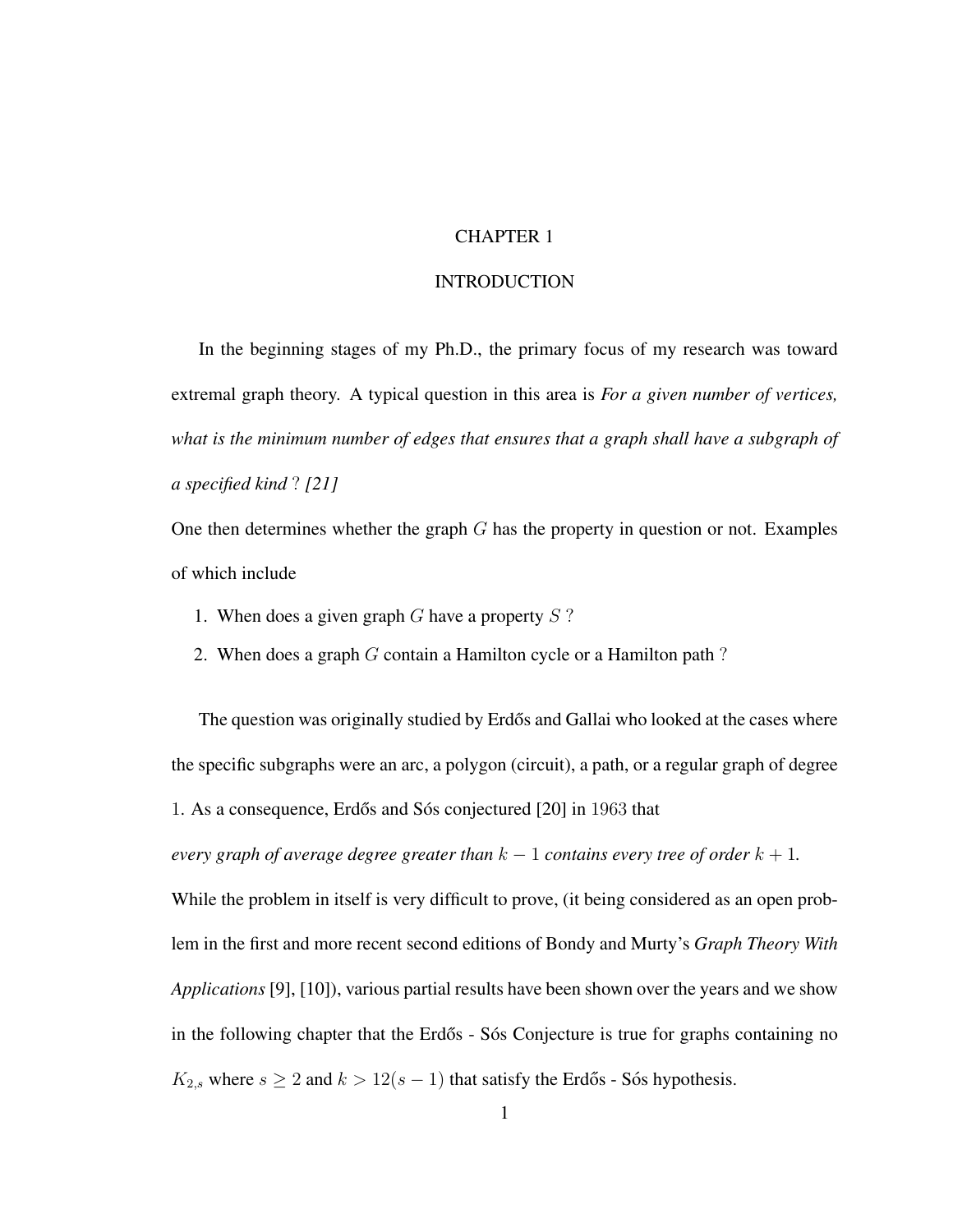As my research progressed, I started looking at problems in algebraic graph theory and specifically, the Cayley Isomorphism problem.

The Cayley Isomorphism problem was first raised by  $\hat{A}$ dám [1] who conjectured that *for a given* n*, any two circulant graphs of order* n *are isomorphic if and only if they are isomorphic by a group automorphism of*  $\mathbb{Z}_n$ .

Adám was actually conjecturing that the list of permutations that need to be checked to test for isomorphism for circulant graphs is as small as possible.

This conjecture was quickly proved to be false by Elspas and Turner [19] in 1970 who gave a counterexample of order 8.

Following the counter example Adám's conjecture was reformulated in the following way : *For which finite groups* G *is it true that any two Cayley graphs of* G *are isomorphic if and only if they are isomorphic by a group automorphism of* G?

Any group G with the above property is called a *CI-group* with respect to graphs and a group  $G$  is a CI-group with respect to graphs only if the list of permutations which must be checked to determine Cayley graphs of the groups that are isomorphic is as small as possible. In recent years there has been considerable interest in which groups are CIgroups with respect to graphs. Also, as a natural analogue, there has been interest in obtaining constructions that show that certain groups are not CI-groups with respect to graphs.

We consider the Cayley Isomorphism Problem for a nonabelian group of order  $pqr$ , where p, q, r are distinct primes such that  $pq|(r-1)$ , not only for Cayley graphs but for some related classes of non Cayley vertex transitive graphs. We show that such Cayley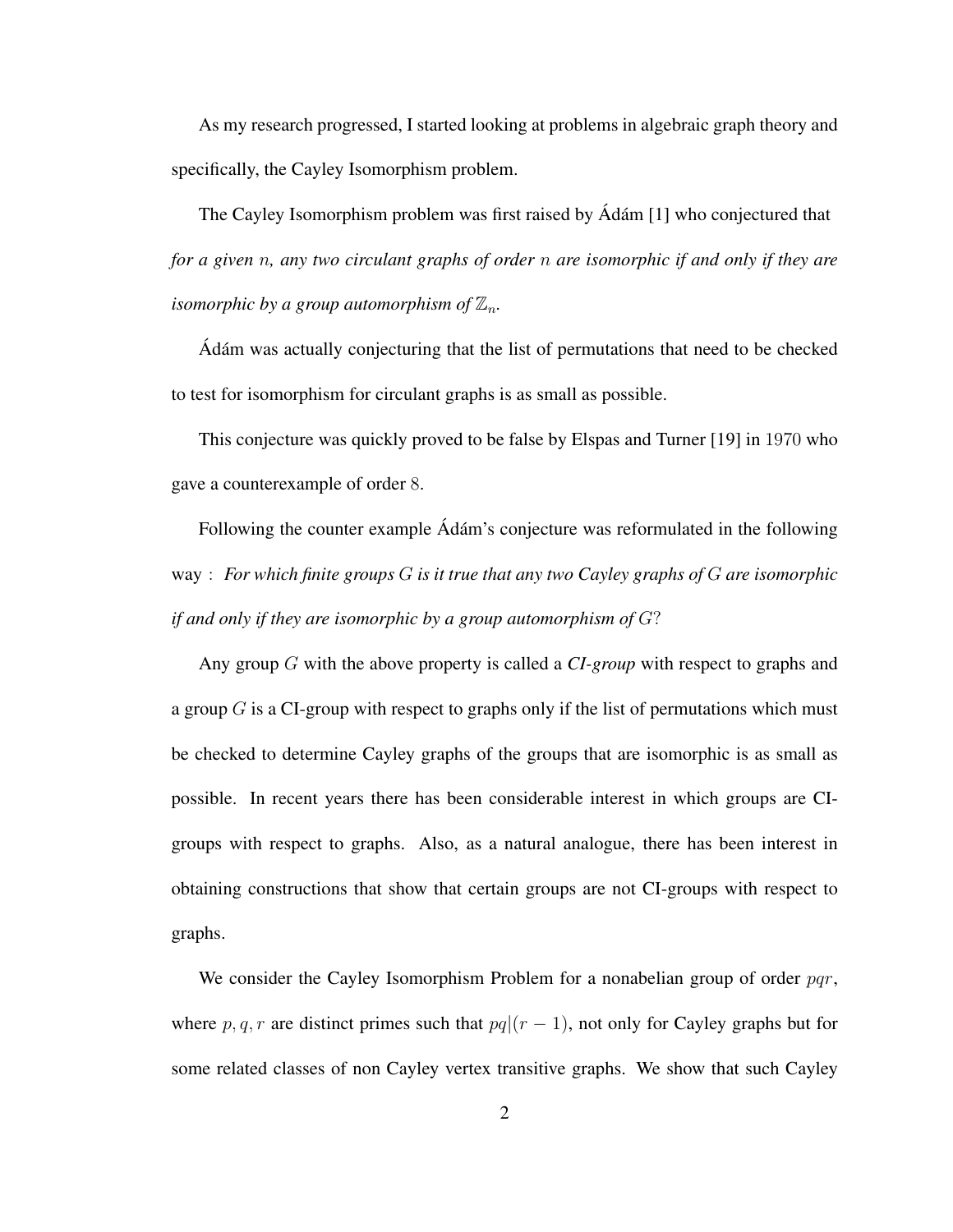graphs have the CI- property (or an analogous property for non-Cayley graphs) or are Cayley graphs of groups that are 'almost' cyclic groups (or an analogous property for non-Cayley graphs).

In the next chapter, we consider the Erdős-Sós conjecture, while the Isomorphism problem is considered in Chapter 3.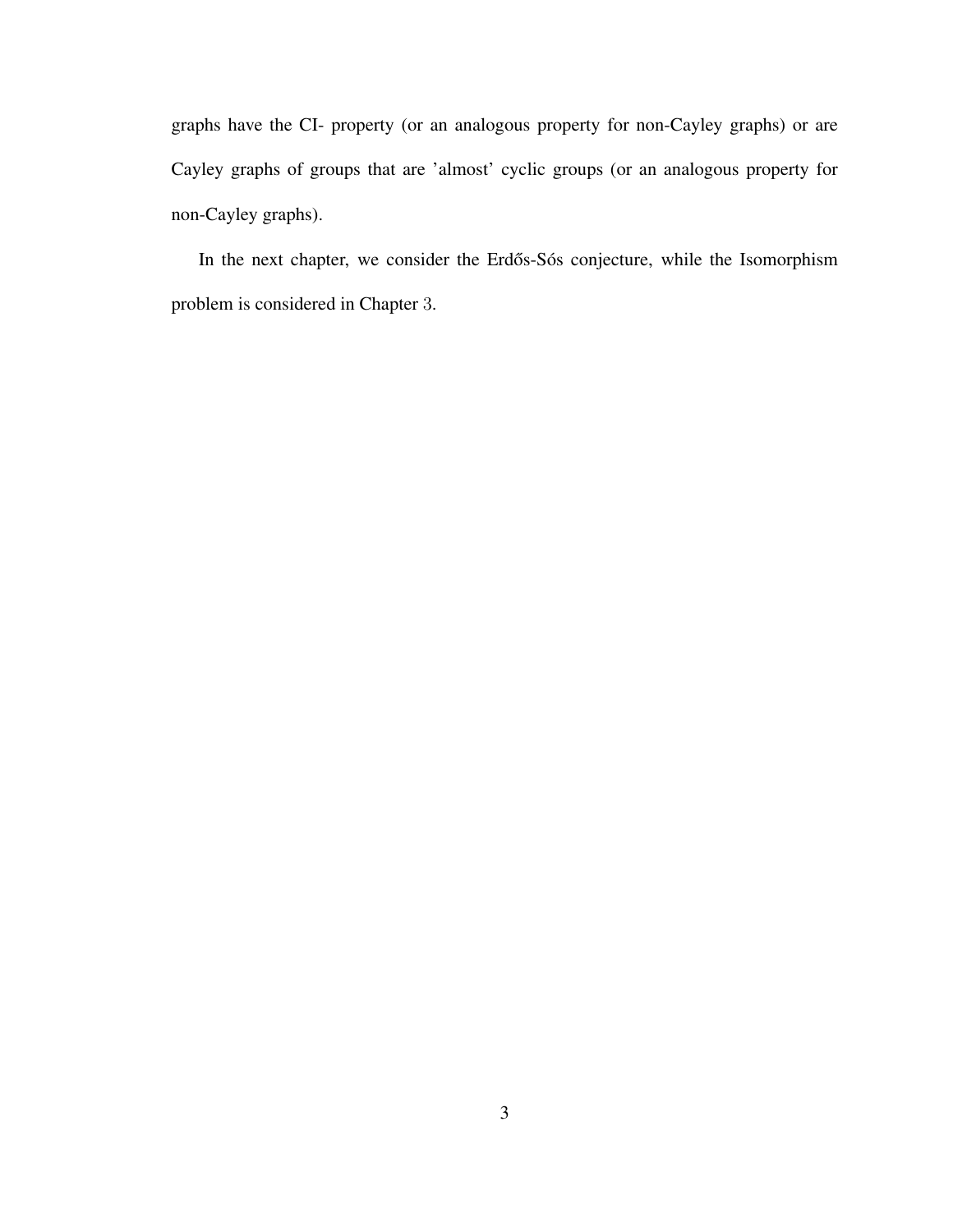## CHAPTER 2

## THE ERDŐS- SÓS CONJECTURE

#### 2.1 Introduction

In 1959 Erdős and Gallai [21] looked at a problem posed by P. Turan [21] who had asked the following :

*For a given number of vertices, what is the minimum number of edges that ensures that a graph shall have a subgraph of a specified kind* ?

Erdős and Gallai studied the cases in which the specified subgraph is an arc, a polygon (circuit), a path, or a regular graph of degree 1. There is another kind of problem, studied by Zarankiewicz and Dirac, in which the existence of specified subgraphs is asserted if the degrees are sufficiently high, (See [21] for further details.). If the degrees of a certain number of the vertices are sufficiently high, then the average degree of the graph tends to go up which then allows for assertion of the existence of specified subgraphs of the required order.

As a consequence, Erdős and Sós conjectured [20] in 1963 that

*every graph of average degree greater than*  $k - 1$  *contains every tree of order*  $k + 1$ *.* 

The difficulty of the problem as stated is well justified by its being listed as one of 30 open problems found in Bondy and Murty's original *Graph Theory With Applications* [9]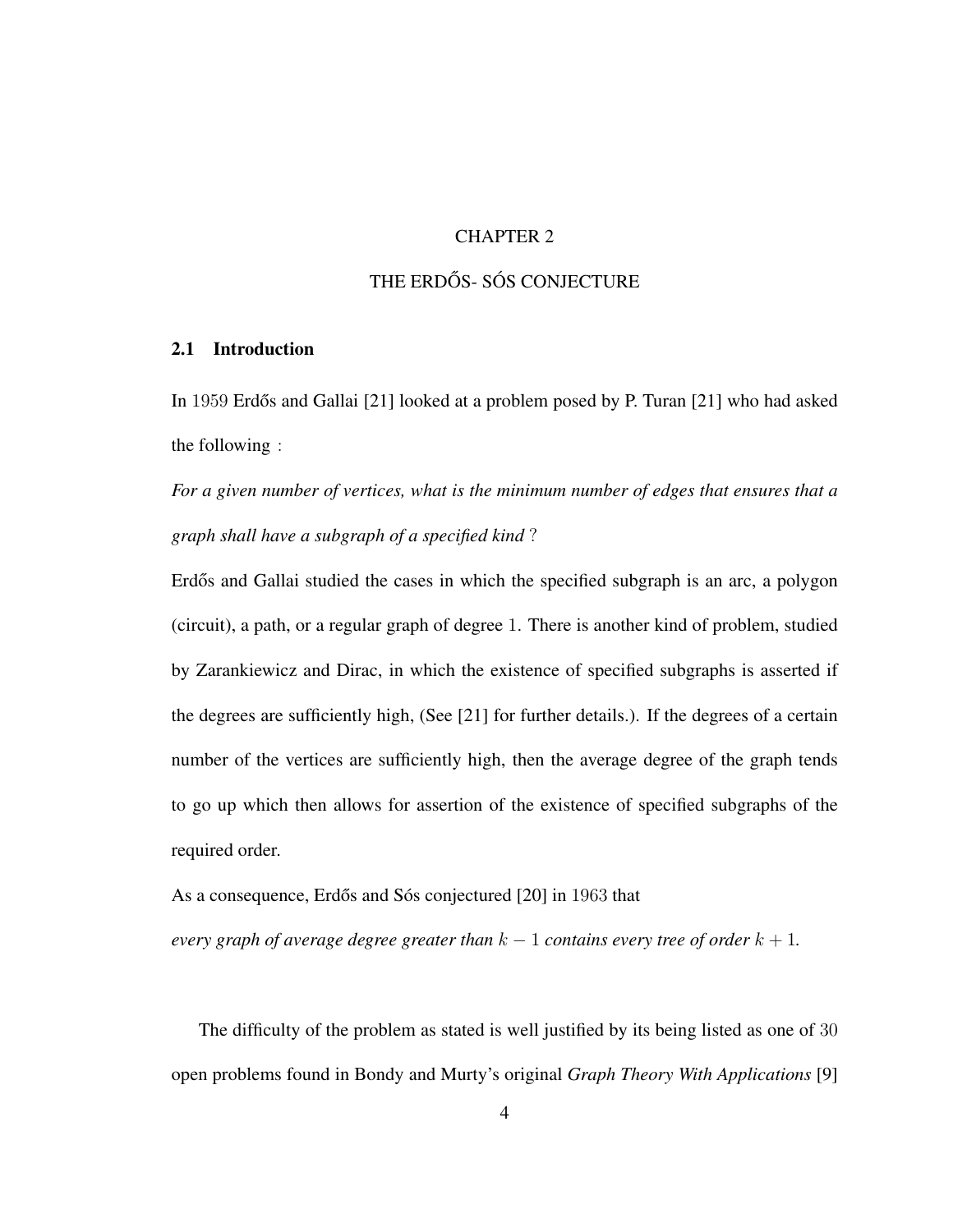and has been repeated in the open problems list of their latest edition [10] of *Graph Theory With Applications*.

However, approximate versions of the conjecture were proved by Ajtai, Komlós and Szemerédi [2] using the Regularity Lemma. They showed that for sufficiently large  $k$  and sufficiently large n, the Erdős - Sós Conjecture is true for all graphs of order n that satisfy the hypothesis.

Partial solutions to the conjecture have been proved by showing either certain classes of graphs that satisfy the hypothesis contain all trees of order  $k+1$  or all graphs that satisfy the hypothesis contain special cases of trees. In the former approach, Brandt and Dobson, [11] verified the conjecture for all graphs of girth at least 5. They proved:

#### Theorem 1

Let G be a graph with girth at least 5 and T be a tree with k edges. If  $\delta(G) \geq \frac{k}{2}$  $\frac{\pi}{2}$  and  $\Delta(G) > \Delta(T)$ , then G contains T as a subgraph.

The Theorem is proved by inductively showing that a resolution (see Definition 13)  $T_i \subset T$ (and hence T) is contained in G, that is, if G contains the resolutions  $T_1, T_2, ..., T_{i-1}$  (where any star  $T_1$  can be embedded in  $G$  by mapping its center to a vertex of maximum degree in  $G$ ), then  $G$  contains  $T_i$ .

As it is not difficult to show that every graph  $G$  that satisfies the Erdős-Sós hypothesis contains a subgraph of minimum degree at least  $\frac{k}{2}$  and maximum degree at least k, (the proof for which is shown in Lemma 4), they then showed: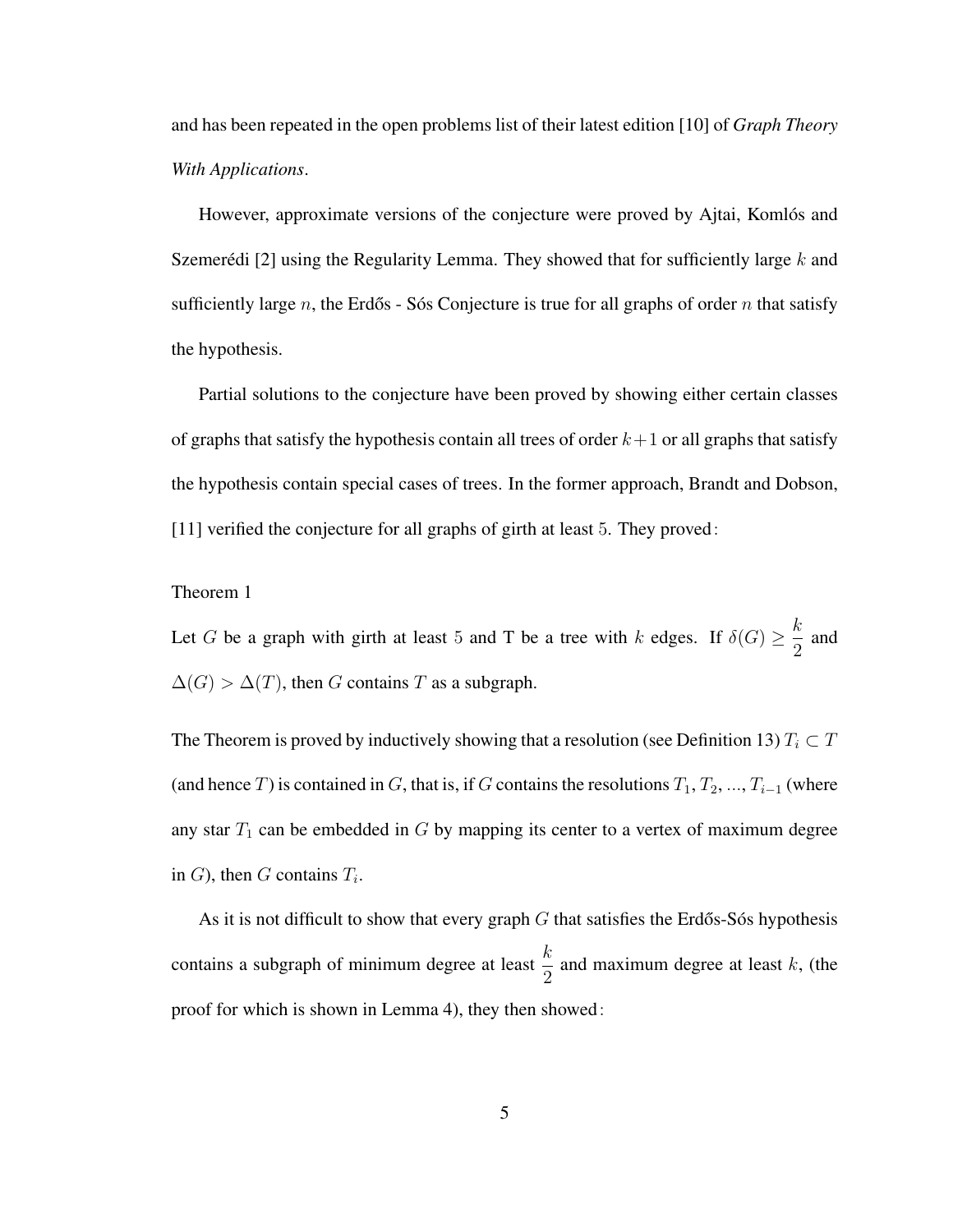Theorem 2

Every graph of order *n* and girth at least 5 with more than  $\frac{n(k-1)}{2}$  edges contains every tree with  $k$  edges as a subgraph.

As a consequence of Theorem 1, Theorem 2 implies that the Erdős-Sós conjecture is true for graphs with girth at least 5. Li and Yin  $[44]$  showed that the Erdős-Sós conjecture is true for graphs whose complement contain no  $C_4$ . Li, Liu, and Wang [27] showed that the Erdős-Sós conjecture is true for graphs whose complement has girth at least 5. Dobson  $[17]$  had extended this result and had showed that the Erdős-Sós conjecture is true for graphs whose complement contains no  $K_{2,4}$  which is a stronger result when compared to [44].

Sacle and Wozniak [37] then improved Theorem 2 by proving that the conjecture is true for triangle free graphs of order  $n$  satisfying the hypothesis of the conjecture.

Haxell [23] then went on to show the following, thus improving the result of Sacle and Woźniak :

Theorem 3 Let  $t > 1$  be an integer and let T be a tree with t edges. Suppose G is a graph with average degree greater than  $t - 1$  that does not contain a copy of  $K_{2,r}$ , where  $r = \frac{k}{16}$  $\frac{n}{18}$ . Then G contains T as a subgraph.

Subsequently, the author and Dobson [8] have relaxed the bounds in Haxell's paper and have shown, as illustrated in the subsequent pages, the following :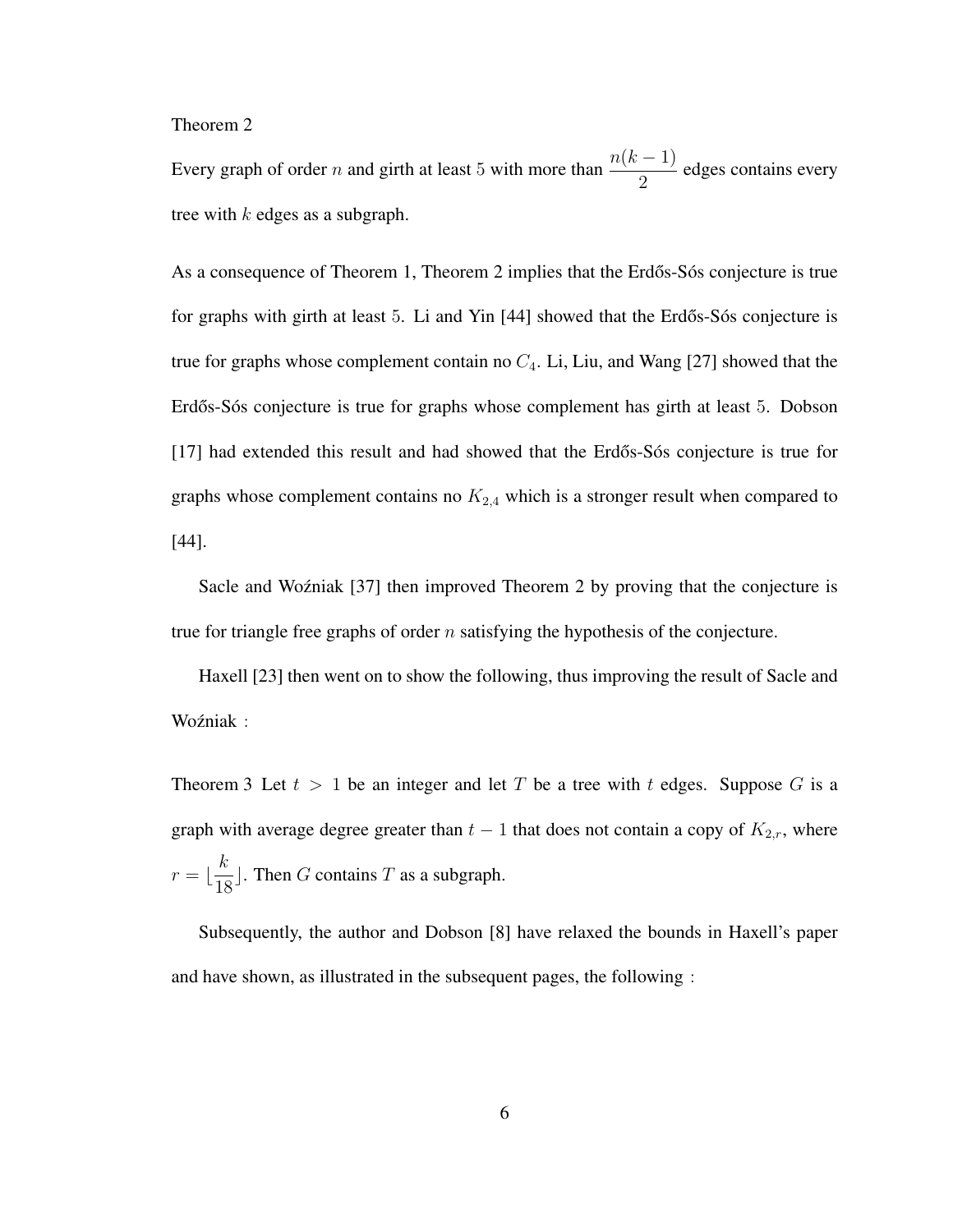#### Theorem 4

Let  $s > 2$ ,  $k > 12(s - 1)$ . Every graph with average degree  $> k - 1$  that contains no  $K_{2,s}$ contains every tree of order  $k + 1$ .

In the latter approach, all graphs satisfying the hypothesis of the Erdős-Sós Conjecture were shown to contain the following families of trees :

- 1. Paths [21],
- 2. Stars,
- 3. Caterpillars [31],
- 4. Spiders of diameter  $\leq 4$  [42],
- 5. Trees (of size k) with a vertex adjacent to t leaves, where  $t \geq \frac{1}{2}$  $\frac{1}{2}(k-1)$  [38] and
- 6. Trees of diameter 4 [28].

#### 2.2 Preliminaries

We now define terms that will be used throughout the chapter. For terms not defined here see [6].

Definition 1 A *graph*  $G = (V, E)$  consists of a vertex set  $V = V(G)$  and an edge set  $E = E(G) \subseteq V \times V$  with  $V \cap E = \phi$ .

An edge  $e \in E$  usually denotes  $e = (u, v)$  (equivalently  $e = uv$ ), where  $u, v \in V$ . The number of vertices of a graph G is the order of G, denoted by |V|. All graphs considered here will be of finite order.

Two vertices  $u, v \in V$  are *adjacent* if  $e = uv \in E$ . If v is adjacent to u then, v is a *neighbor* of u.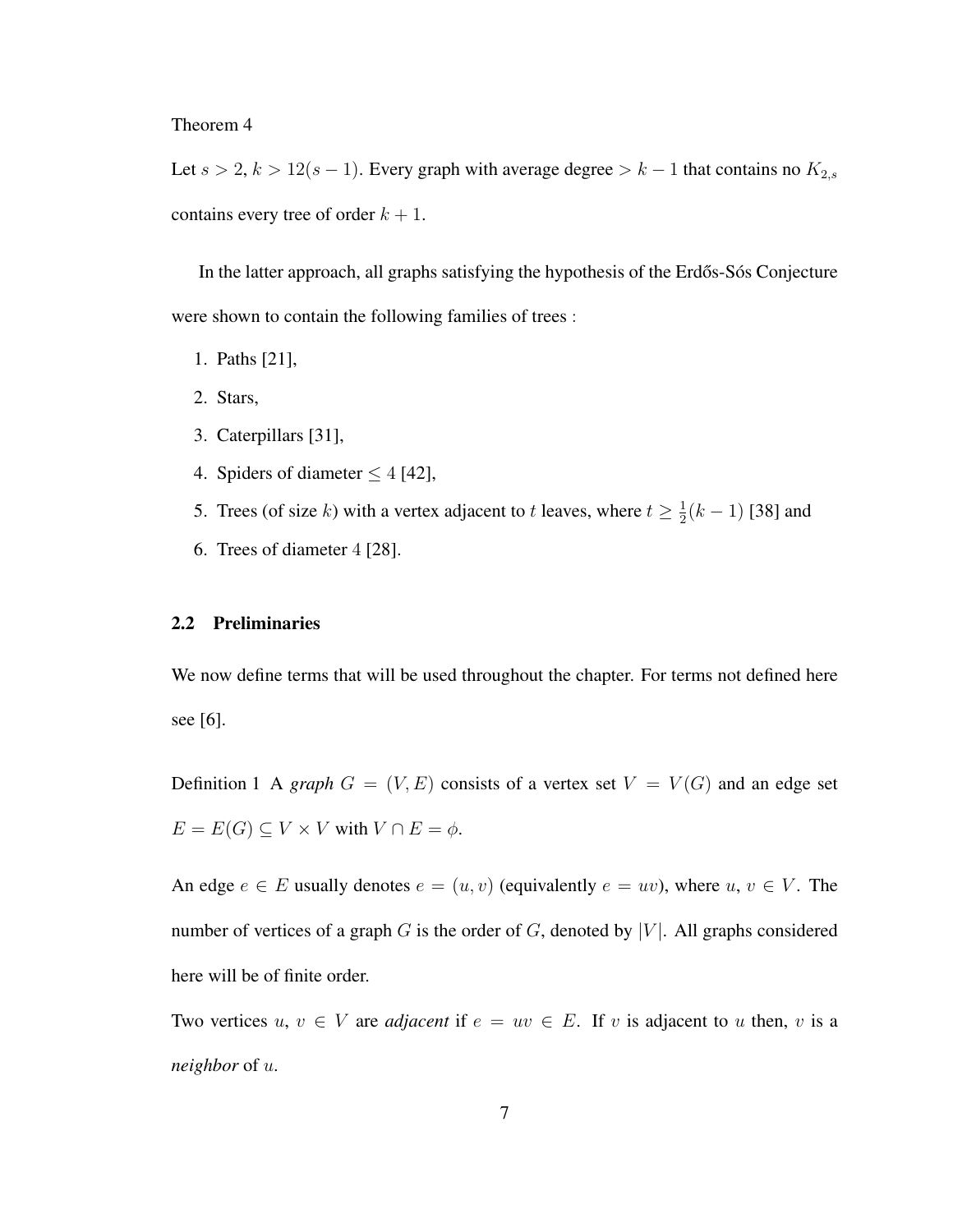We say that  $e = uu \in E$  is a *loop*. A graph G is *simple* if it has no loops or multiple edges. For all our purposes here,  $G$  is always a simple graph.

Definition 2 Let  $G = (V, E)$  and  $G' = (V', E')$  be two graphs. We say that G and G' are *isomorphic* if there exists a bijection  $f: V \to V'$  such that  $xy \in E$  if and only if  $f(x)f(y) \in E'$  for all  $x, y \in V$ .

Definition 3 For two graphs  $G = (V, E)$  and  $G' = (V', E')$ , we say that G contains G'  $(G' \subseteq G)$  if  $V' \subseteq V$  and  $E' \subseteq E$ .

Let  $G = (V, E)$  be a graph. The set of all neighbors of a vertex  $v \in V$  is denoted by  $N_G(v)$ .

Definition 4 The *degree* of a vertex  $v \in V$ , denoted by  $deg_G(v)$  is the order of  $N_G(v)$ .

The *minimum degree* of a graph G is the number  $\delta(G) = \min\{\deg_G(u): u \in V\}$  and the *maximum degree* of a graph G is the number  $\Delta(G) = \max\{\deg_G(u): u \in V\}$ . The number  $d(G)$ :  $= \frac{1}{|V|} \sum_{v \in V} \deg_G(v)$  is the *average degree* of G.

Definition 5 A *path*  $P = (V, E)$  is the graph of the form  $V: = \{x_0, x_1, ..., x_n\}, E =$  ${x_0x_1, x_1x_2, ..., x_{n-1}x_n}$ , and we say that P is an  $x_0 - x_n$  path of length n.

Definition 6 The *distance*  $dist_G(u, v)$  in G of two vertices u, v is the length of the shortest  $x - y$  path in  $G$ .

Definition 7 A graph  $G$  is *connected* if there exists a path joining  $x$  and  $y$  for any pair  $x, y \in V$ .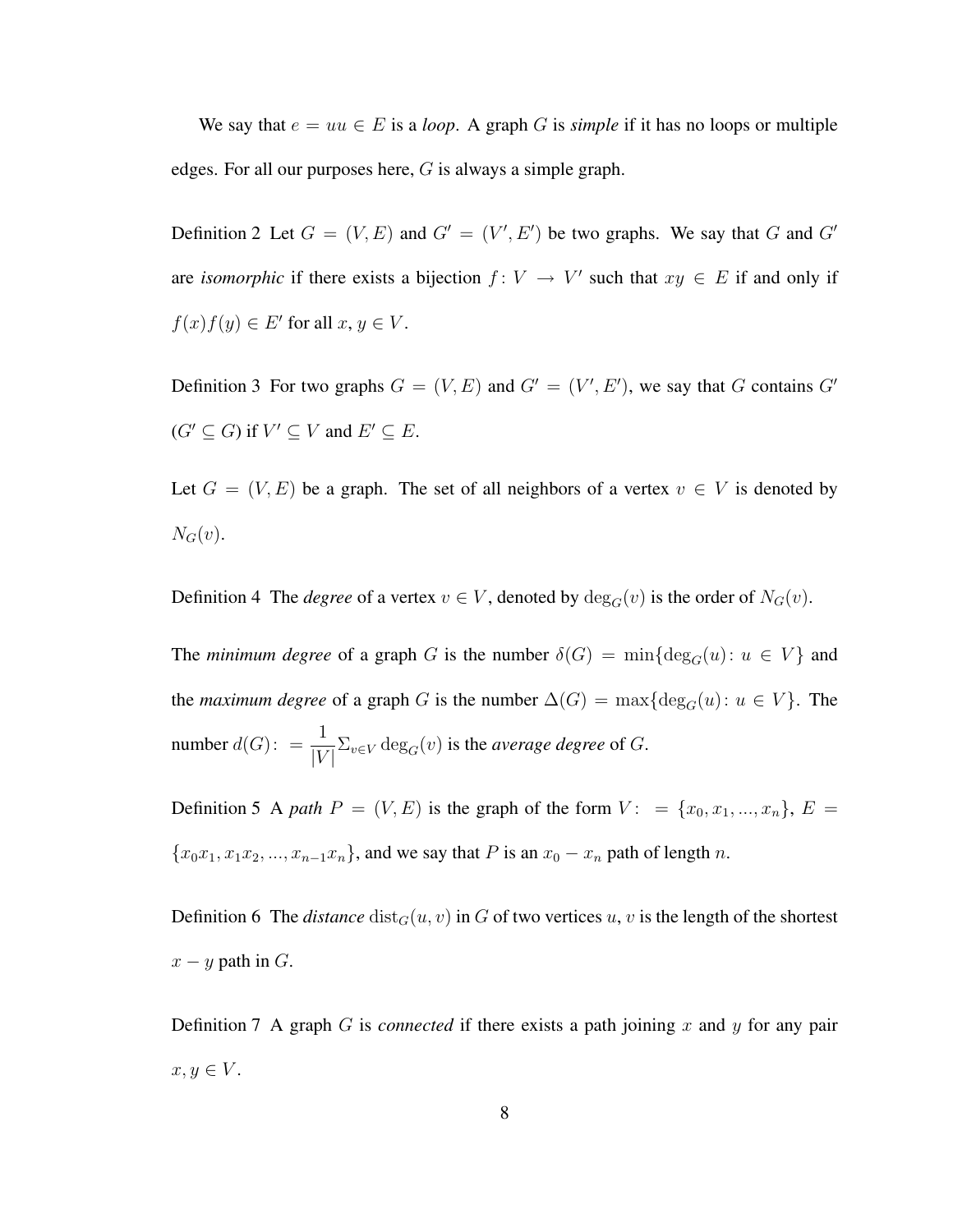Definition 8 For a path  $P = (V, E)$  as defined above, a *cycle* C is the graph  $P + x_n x_0$ ,

the length of which is again the number of edges in  $C$ . The minimum length of a cycle contained in G is called the *girth* of the graph G. An *acyclic* graph is a graph without any cycles.

Definition 9 A graph G is r− *partite* if V admits an r class partition such that each edge in E has its ends in different classes.

If  $r = 2$ , then G is bipartite and is denoted by  $K_{m,n}$ , where  $m + n$  is the order of G.

Definition 10 A *star* on *n* vertices is  $K_{1,n-1}$ .

Definition 11 Let  $C_{r,s,t}$  denote the graph that consists a star of size r and a star of size s whose vertices of maximal degree are joined by a path of length  $t$ . Such a graph is a an example of a *caterpillar*.

Definition 12 A *tree* T is a connected acyclic graph.

A *leaf* of a tree T is a vertex v such that  $deg_T(v) = 1$ , and a *penultimate* vertex of a tree T is a vertex v such that every neighbor of v in T, with at most one exception, is a leaf of T.

Definition 13 A sequence  $(T_i)$ ,  $1 \le i \le p$ , of subtrees is a *resolution* of a tree T if  $T_1$  is a star such that  $\Delta(T_1) = \Delta(T)$ ,  $T_p = T$  and  $T_{i-1}$  is obtained from  $T_i$  by deleting all leaf neighbors of a penultimate vertex of  $T_i$  of minimal degree,  $2 \le i \le p$ .

Definition 14 An *inclusion*  $f : H \to G$  is an injective function from  $V(H)$  to  $V(G)$  such that if  $e \in E(H)$ , then  $f(e) \in E(G)$ .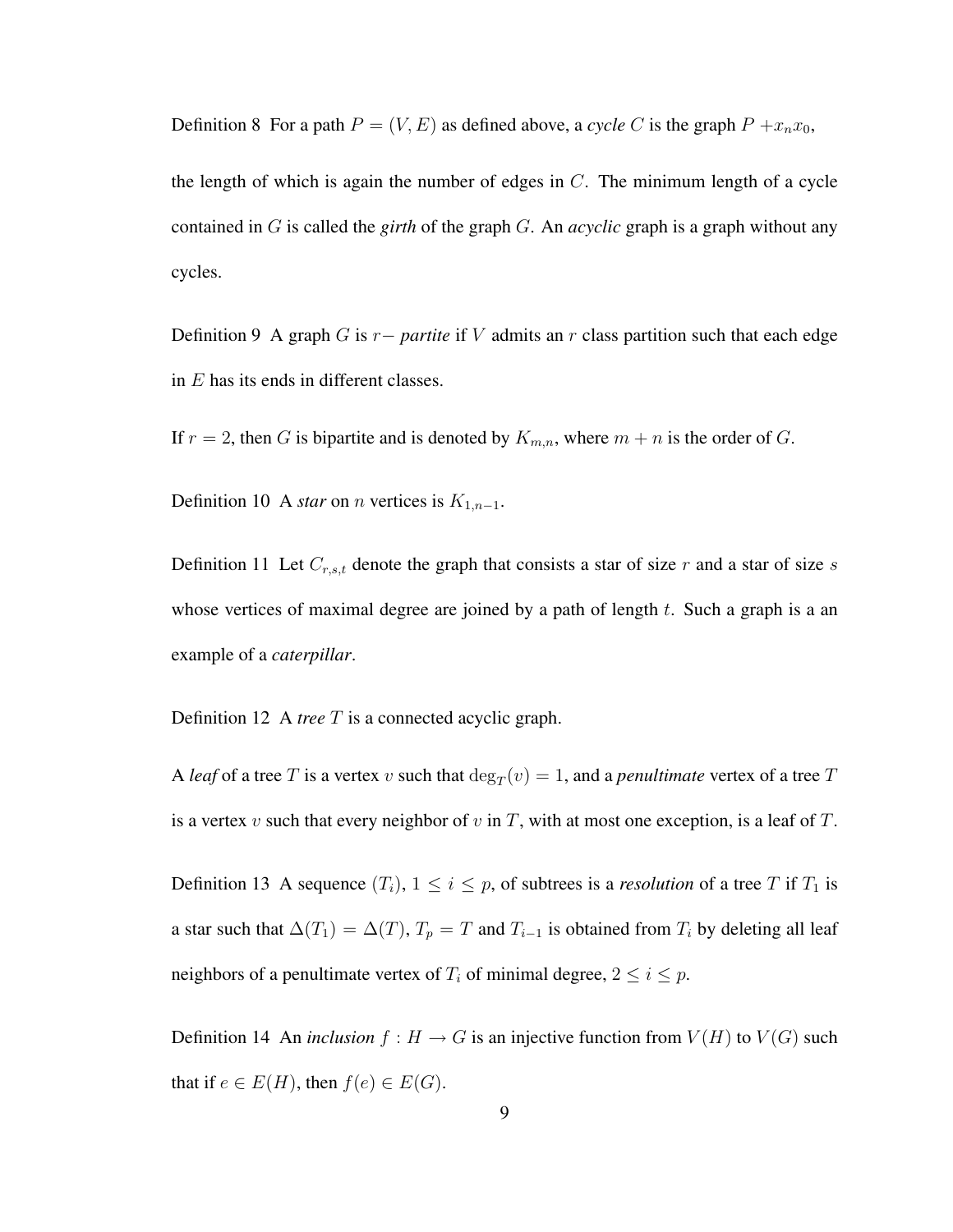Hence if there is an inclusion from H to G, then G contains a subgraph isomorphic to H, namely,  $f(H)$ .

A fact that will be used implicitly throughout this chapter is that if  $G$  is a graph containing no  $K_{2,s}$  then for every  $u, v \in V(G)$ ,  $u \neq v$ ,  $|N_G(u) \cap N_G(v)| \leq s - 1$ .

#### 2.3 The Erdős- Sós Conjecture

For the rest of this chapter, we begin by first providing some tools that will be used throughout this chapter and the next. We then proceed to show that the Erdő-Sós conjecture is true for graphs having no  $K_{2,s}$  that satisfy the Erdős-Sós hypothesis by considering various cases involving bounds on the maximum degree of T. That is when  $\Delta(T) \leq \frac{k}{4}$ 4 and  $\Delta(T) >$ k  $\frac{\pi}{4}$ . For the case where  $\Delta(T) >$ k  $\frac{\pi}{4}$ , bounds on  $\Delta_2(T)$  are used.

The number of leaves in a tree of maximum degree  $k$  is characterized by the following result [12, Theorem 3.7]. Lemma 1

Let T be a tree with maximum degree  $\Delta(T) = k$ . If  $n_i, i = 1, \ldots, k$  denote the number of vertices of degree *i*, then  $n_1 = n_3 + 2n_4 + 3n_5 + \cdots + (k-2)n_k + 2$ .

We shall have need of the following consequence of this result.

Lemma 2

Let T be a tree of order at most k. Then the number of vertices in a path joining any two vertices  $u, v \in V(T)$  that are not leaves of T is at most  $k - \Delta(T) - \Delta_2(T) + 2$ .

PROOF. Let T be a tree that satisfies the hypothesis. Let  $u, v \in V(T)$  be two distinct vertices that are not leaves. Then the uv-path  $P$  in  $T$  is contained in the tree  $T'$  obtained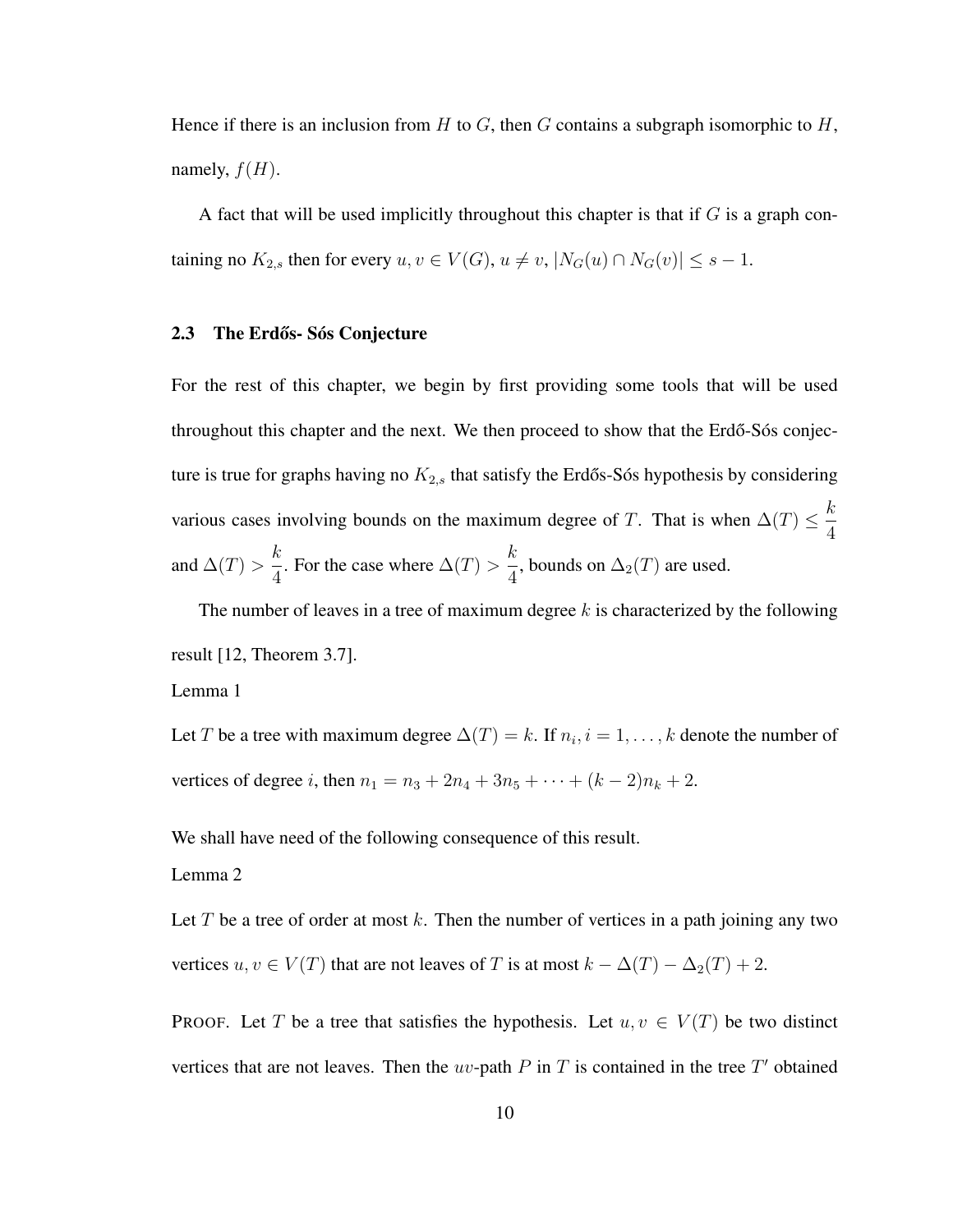from T by deleting every leaf of T. By Lemma 1, T' contains at most  $k-(\Delta-2+\Delta_2(T) (2+2) = k - \Delta(T) - \Delta_2(T) + 2$  vertices. Thus P contains at most  $k - \Delta(T) - \Delta_2(T) + 2$ vertices.  $\Box$ 

A form of the following result is well-known and the result is straightforward to prove using the greedy algorithm.

## Lemma 3

Let G be a graph with  $\delta(G) \geq k$  and  $u \in V(G)$ . Let T be a tree of order  $k + 1$  with  $v \in V(T)$ . Then there exists an inclusion  $f: T \to G$  such that  $f(v) = u$ .

PROOF. Let  $T' \subset T$  be a maximal subtree such that there exists an inclusion  $g: T' \to G$ with  $g(x) \in V(G)$  for every  $x \in T_1$ . As  $\delta(G) \geq k$  and  $\Delta(T_1) \leq \Delta(T)$ ,  $\deg_{T'}(x) \leq$  $\Delta(T') \leq k$ , and hence for every  $x_i \in V(T) - V(T_1)$ , there exists an inclusion  $f_i \colon T_i \to G$ where  $T_i = T \cup \{x_i\}$  such that  $f_i(x_i) \in G$  and  $f_i(T_{i-1}) = f_{i-1}(T_{i-1})$  for  $i = 2, 3, ..., k+1$ thus giving us the required inclusion.  $\Box$ 

We will also need the following easy (and fairly well-known) result.

#### Lemma 4

Let k be a positive integer and G be a graph of average degree greater than  $k - 1$ . Then G contains a subgraph H such that  $\delta(H) \geq \frac{k}{2}$  $\frac{\pi}{2}$  and  $\Delta(H) \geq k$ .

PROOF. Let  $H \subseteq G$  be a subgraph such that  $\Delta(H) \geq k$  and is minimal with respect to  $d(H) \geq k$ . Note that as G is of average degree at least k–!, such a subgraph exists. If  $\delta(H) \geq \frac{k}{2}$  $\frac{k}{2}$ , then we are done. Otherwise, let  $x \in V(H)$  such that  $\deg_H(x) < \frac{k}{2}$  $\frac{k}{2}$ . Then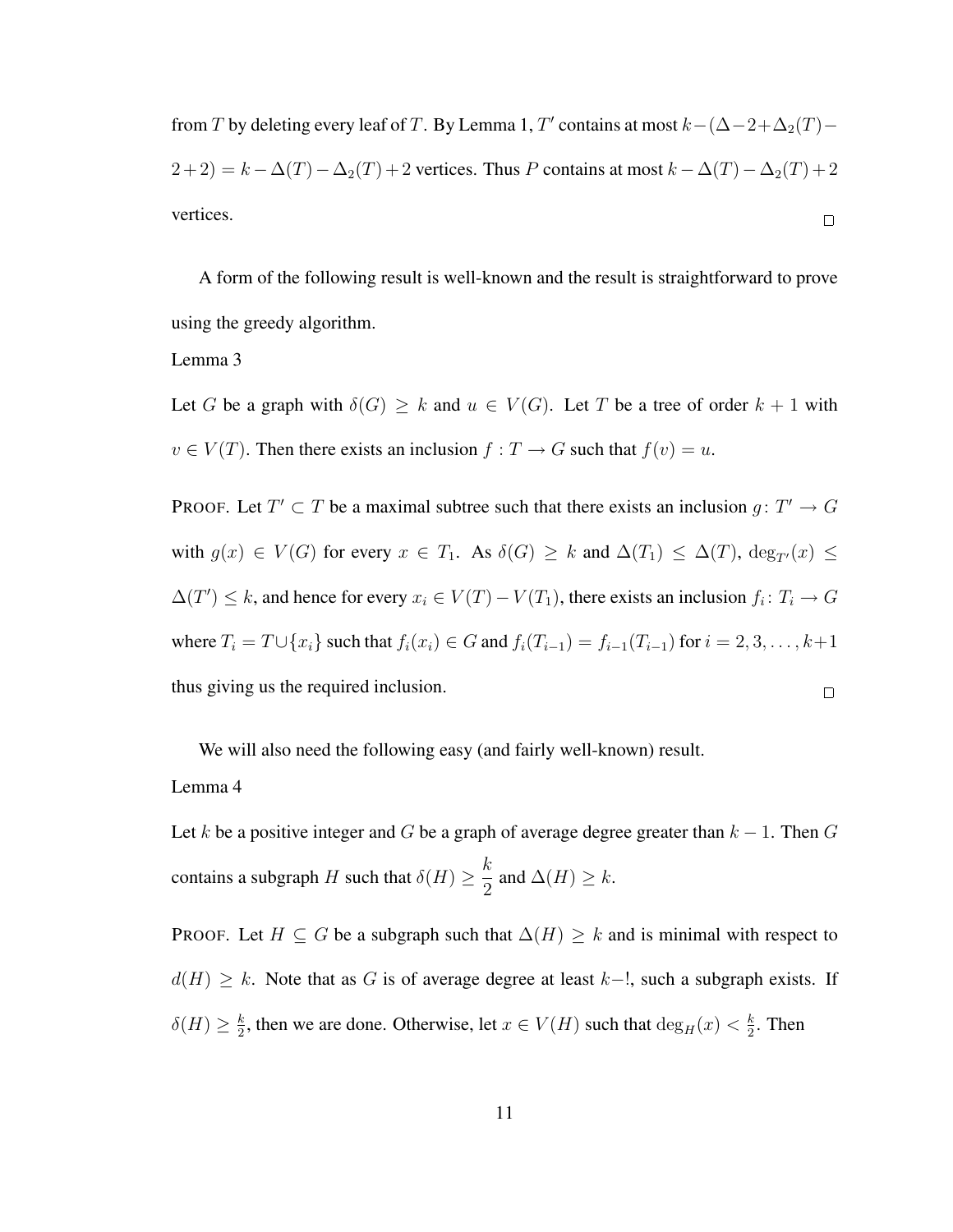$$
d(H - x) = \frac{|V(H)|d(H) - 2\deg_H(x)}{|V(H)| - 1}
$$
\n(2.3.1)

$$
= \frac{|V(H)|d(H) - k}{|V(H)| - 1}
$$
\n(2.3.2)

$$
= \frac{|V(H)|d(H) - d(H)}{|V(H)| - 1}
$$
\n(2.3.3)

$$
= \frac{|V(H)| - 1}{|V(H)| - 1} d(H) \tag{2.3.4}
$$

$$
= d(H), \tag{2.3.5}
$$

 $\Box$ 

a contradiction. Hence  $\delta(H) \geq \frac{k}{2}$  $\frac{k}{2}$ .

## Lemma 5

Let  $s \ge 2$ ,  $k > 12(s-1)$  and T be a tree of order at most  $k+1$ . Let G be a graph such that  $\delta(G) \geq \frac{k}{2}$  $\frac{\pi}{2}$  and G contains no  $K_{2,s}$ . If there exists an inclusion  $f: T \to G$ , then at most two vertices in  $V(f(T))$  can each have at least  $k/2$  neighbors in  $f(T)$ .

PROOF. Let  $G$  and  $T$  be defined as above. If there are at least three distinct vertices in  $V(T)$ , say x, y, z such that  $f(x)$ ,  $f(y)$ ,  $f(z)$  each have all of at least  $k/2$  neighbors in G, then as G contains on  $K_{2,s}$ , the number of vertices in  $V(f(T))$  is at least k 2  $+$ k 2  $+$ k  $\frac{n}{2} - 3(s - 1) > k + 1$ , a contradiction to  $|V(f(T))| \leq k + 1$ . Hence at most two vertices in  $V(f(T))$  can have at least  $k/2$  neighbors in  $f(T)$ .  $\Box$  For the rest of this

chapter, we consider the following cases based on the bounds of  $\Delta(T)$  and  $\Delta_2(T)$ .

- Case  $I : \Delta(T) \leq \frac{k}{4}$ 4 ,
- Case  $II : \Delta(T) > \frac{k}{4}$  $\frac{k}{4}$  and  $\Delta_2(T) \leq \frac{k}{4}$ 4  $+3,$
- Case  $III : \Delta(T) > \frac{k}{4}$  $\frac{\pi}{4}$  and  $\Delta_2(T)$  > k 4  $+2$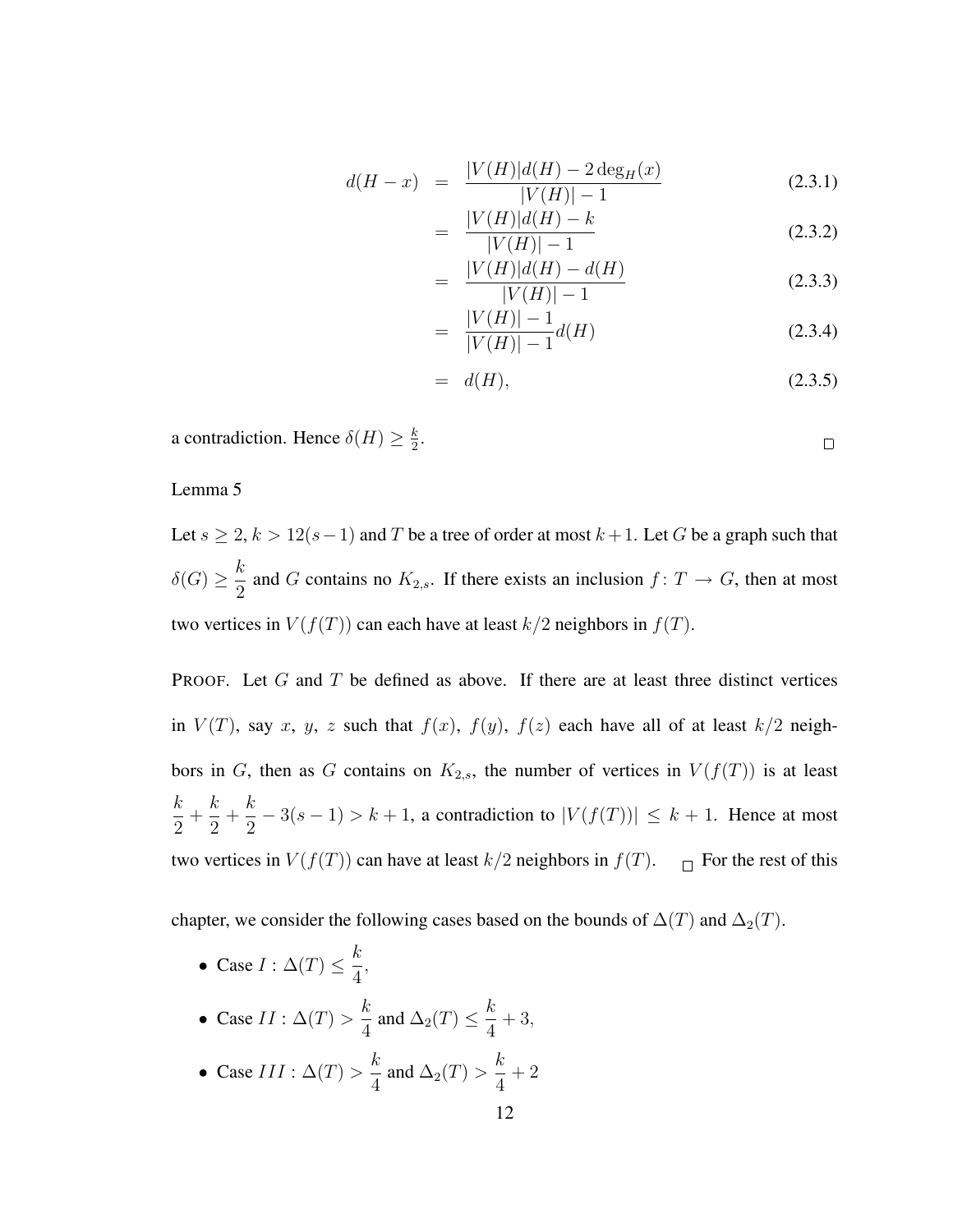#### 2.3.1 Case I

#### Lemma 6

Let  $s \ge 2$  and  $k > 12(s - 1)$ . Let T be a tree of order  $k + 1$  such that  $\Delta(T) \le \frac{k}{4}$  $\frac{\pi}{4}$ . Let G be a graph such that  $|V(G)| \ge k+1$ ,  $\delta(G) \ge \frac{k}{2}$  $\frac{\pi}{2}$  and G contains no  $K_{2,s}$ . Then g contains a subgraph isomorphic to  $T$ .

PROOF. Let G and T be defined as above. As  $\delta(G) \geq \frac{k}{2}$  $\frac{\pi}{2}$ , by Lemma 3, G contains every tree of order  $\frac{k}{2} + 1$ . Let  $T' \subseteq T$  be a maximal subtree such that there exists an inclusion  $f: T' \to G$ . Assume without loss of generality that  $T' \neq T$ . Let  $w \in V(T')$  such that  $deg_{T}(w) < deg_T(w)$ . As T' is maximal, all of the  $deg_G(f(w))$  neighbors of  $f(w)$  in G must be contained in  $V(f(T'))$ . Choose  $y \in V(f(T'))$  such that  $yf(w) \in E(G)$  and  $dist_{f(T')}(f(w), y)$  is maximal. Let C be the component of  $f(T') - y$  that contains  $f(w)$ . By choice of y, all of the  $\deg_G(f(w)) - 1$  neighbors of  $f(w)$  in G except y are contained in C. Let  $f(w_1) \in N_{f(T')}(y)$  such that  $f(w_1)$  lies on the unique  $yf(w)$  path in  $f(T')$  (note that  $f(w_1) \in V(C)$ ).

Let  $C_1 = f^{-1}(C) + wf^{-1}(y)$ . Then there exists an inclusion  $g: C_1 \to G$  such that  $g(u) = f(u)$  for every  $u \in C_1$ ,  $deg_{C_1}(w_1) = deg_C(w_1) - 1$  and  $g(C_1)$  contains all of the  $deg_G(g(w)) = deg_G(f(w))$  neighbors in G. Furthermore,  $deg_{C_1}(w) = deg_{T'}(w) + 1$ . Let  $T_1 \subset T$  be a maximal subtree such that  $C_1 \subset T_1$  and there exists an inclusion  $g_1: T_1 \to G$ such that  $g_1(u) = g(u)$  for every  $u \in C_1$ .

Suppose there exists  $z_1 \in \{V(T_1) - V(C_1)\} \cup \{w_1\}$  such that  $\deg_{T_1}(z_1) < \deg_T(z_1)$ . If there exists a  $y_1 \in N_G(g_1(z_1)) - N_{g_1(T_1)}(g_1(z_1))$ , then the tree  $g_1(T_1) + g_1(z_1)y_1$  is a subgraph of G containing  $g_1(T_1)$  and is isomorphic to a subtree of T containing  $C_1$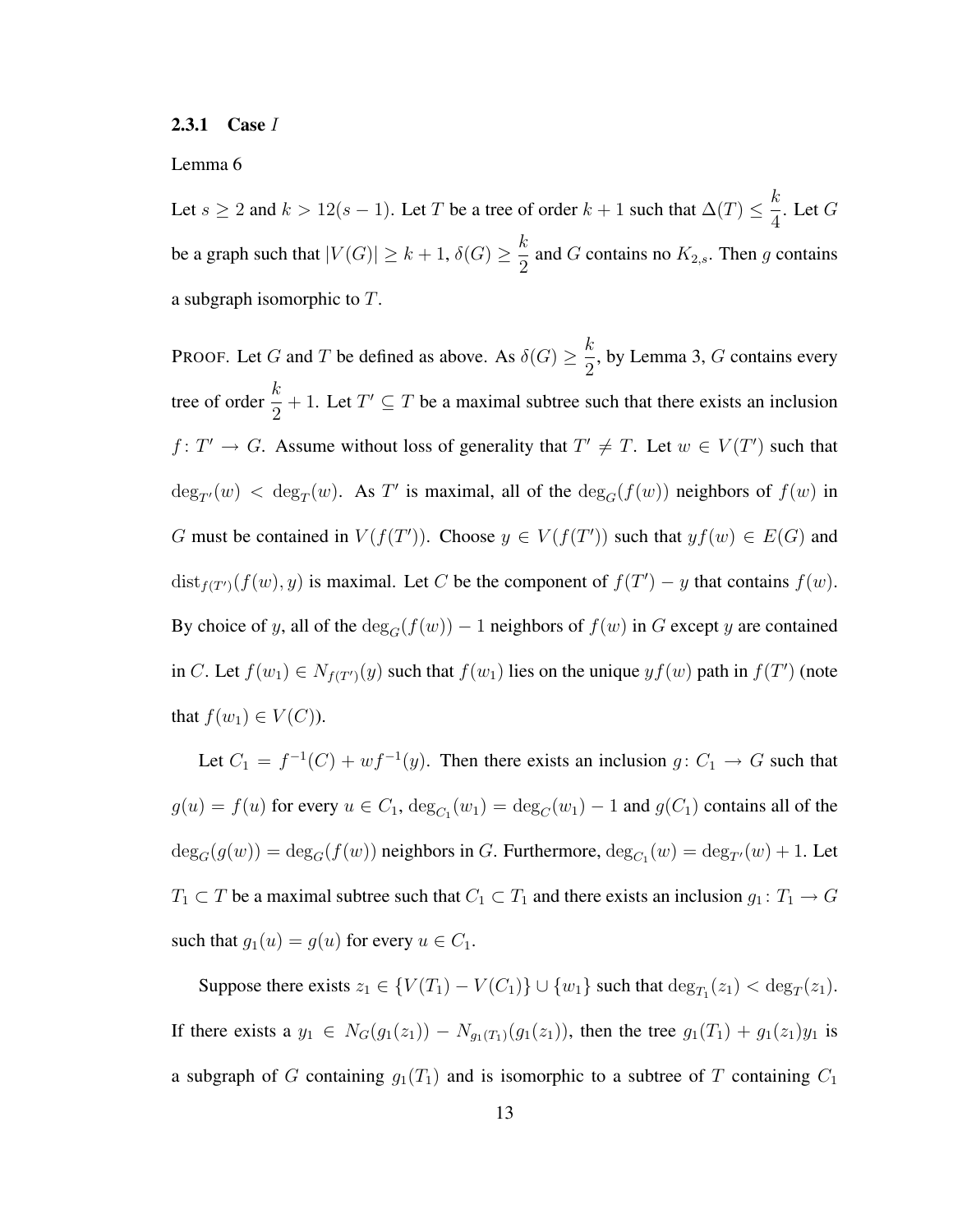larger than  $T_1$ , contradicting the maximality of  $T_1$ . Hence every neighbor in G of  $g_1(z_1)$  is contained in  $V(g_1(T_1))$ . Let C' be the component of  $g_1(T_1 - z_1)$  that contains  $g_1(w)$ .

Suppose that  $g_1(z_1)$  is adjacent to some vertex  $a \in V(g_1(T_1)) - V(C') \subseteq V(G)$  that is not a neighbor of  $g_1(z_1)$  in  $g_1(T_1)$ . Choose such an a to be of maximal distance in  $g_1(T_1)$  from  $g_1(z_1)$ . Let  $T_2$  be the subtree of  $T_1 - g_1^{-1}(a)$  that contains  $z_1$  (and hence w as well) and  $g_2: T_2 \to G$  be the inclusion induced by  $g_1$ . Note that  $deg_{T_2}(w) =$  $\deg_{T_1}(w) = \deg_{T'}(w) + 1$  and  $\deg_{T_2}(z_1) = \deg_{T_1}(z_1)$ . By choice of a, every neighbor in G of  $g_2(z_1) = g_1(z_1)$  is contained in  $g_2(T_2)$  with the exception of a. Also, as a is not a neighbor of  $g_1(w_1) = f(w_1)$  in  $g_1(T_1)$ , we have that every neighbor of  $g_1(w_1)$  is also contained in  $T_2$ . Then the tree  $g_2(T_2) + g_2(z_1)a$  is isomorphic to a subtree of T' contained in G. Let  $T_3 \subseteq T$  be a maximal subtree of T such that there exists an inclusion  $g_3: T_3 \to G$  and  $g_2(T_2) + g_2(z_1)a \subseteq g_3(T_3)$ . Hence  $\deg_{T_3}(w) = \deg_{T_1}(w) = \deg_{T'}(w) + 1$ and  $\deg_{T_3}(z_1) > \deg_{T_1}(z_1)$ . Then every neighbor of  $g_3(z_1) = g_2(z_1)$  is contained in  $g_3(T_3)$  and every neighbor of  $g_3(w) = g_2(w)$  is also contained in  $g_3(T_3)$ . By Lemma 5, we may conclude that if  $x \in V(T_3)$ ,  $w \neq x \neq z_1$ , then  $\deg_{T_3}(x) = \deg_T(x)$ . As  $deg_{T_3}(w) > deg_{T_1}(w)$  and  $deg_{T_3}(z_1) = deg_{T_1}(z_1) + 1, T_1 \subset T_3$ , contradicting our choice of  $T_1$ . Hence  $g_1(z_1)$  is not adjacent to any vertex in  $V(g_1(T_1)) - V(C')$  that is not a neighbor of  $g_1(z_1)$  in  $g_1(T_1)$ . As  $\deg_{T_1}(z_1) \leq \frac{k}{4} - 1$  and  $g_1(z_1)$  is adjacent in  $g_1(T_1)$  to exactly one vertex of  $C'$ ,  $g_1(z_1)$  is adjacent in G to at most k  $\frac{\pi}{4}$  – 2 vertices that are not in C'. Thus  $g_1(z_1)$  is adjacent in G to at least  $\frac{k}{4} + 2$  vertices contained in C'. Of course, we still have that every neighbor of  $g_1(z_1)$  is a vertex of  $g_1(T_1)$ .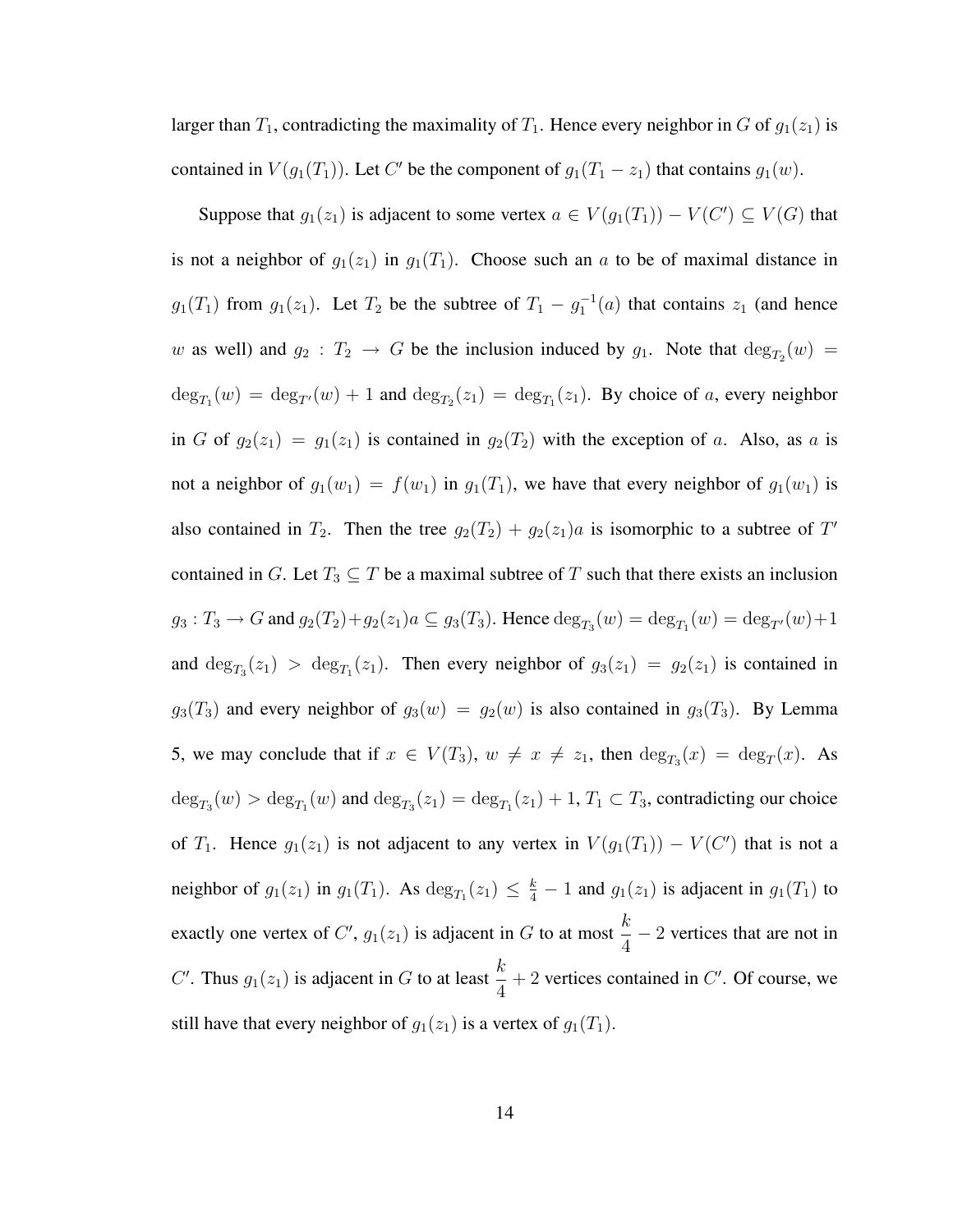Suppose that  $z_1 = w_1$ . As  $|N_G(g_1(w)) \cap N_G(g_1(w_1))| \leq s - 1$ , there are at most  $s - 1$ common neighbors of  $g_1(w)$  and  $g_1(w_1)$ . Also, by choice of y, any neighbor of  $g_1(w)$  =  $f(w)$  in  $g_1(T_1 - z_1)$  not in C' must be a neighbor of  $g_1(w_1)$  in G. As  $g_1(z_1) = g_1(w_1)$ may be a neighbor of  $f(w)$  not in  $g_1(T_1 - z_1)$  and y is a neighbor of  $g_1(z_1) = g_1(w_1)$  in G contained in  $C'$  there are at least  $\frac{k}{2}$  $-(s-1)+1-1=\frac{k}{2}$ 2  $- s + 1$ distinct neighbors of  $g_1(w)$  in C' that are distinct from the neighbors of  $g_1(z_1) = g_1(w_1)$ .

Suppose now that  $z_1 \neq w_1$ . If  $z_1$  is a neighbor of  $w_1$  in  $T_1$ , then every neighbor of  $g_1(w)$  is contained in C' with the possible exception of  $g_1(z_1)$ . Thus there are at least  $\frac{k}{2}$  $-(s-1)-1=\frac{k}{2}$  $\frac{\infty}{2}$  – *s* distinct neighbors of  $g_1(w)$  in C' that are distinct from the neighbors of  $g_1(z_1)$ . If  $z_1$  is not a neighbor of  $w_1$  in  $T_1$ , then every neighbor of  $g_1(w)$ in  $g_1(T_1)$  is contained in C'. Hence there are at least  $k/2 - (s - 1)$  distinct neighbors of  $g_1(w)$  in C' that are distinct from the neighbors of  $g_1(z_1)$ . In any of the these cases, we have that there are at least  $\frac{k}{2}$  – s distinct neighbors of  $g_1(w)$  in C' that are distinct from the neighbors of  $g_1(z_1)$ .

Let  $z_2 \in N_{T_1}(z_1)$  such that  $z_2$  is on the unique  $wz_1$  path in  $T_1$ . As every neighbor of both  $g_1(w)$  and  $g_1(w_1)$  are vertices of  $g_1(T_1)$ , we have by Lemma 5 that there exists a  $y_1 \in$  $N_G(g_1(z_2)) - V(g_1(T_1))$ . Note that the component  $C_2$  of  $g_1(T_1) - g_1(z_1)g_1(z_2) + g_1(z_2)y_1$ that contains  $g_1(w)$  contains C' and so contains all of the at least  $k/4 + 2$  neighbors of  $g_1(z_1)$  that are contained in C' and all of the at least  $k/2 - s$  neighbors of  $g_1(w)$  in C' that are distinct from neighbors of  $g_1(z_1)$ .

Let  $T_2 \subset T$  be a maximal subtree such that there exists an inclusion  $g_2: T_2 \to G$ with  $C_2 \subseteq g_2(T_2)$  and  $g_1(z_1) \notin V(g_2(T_2))$ . Note that such  $T_2$  and  $g_2$  exist as  $C_2$  is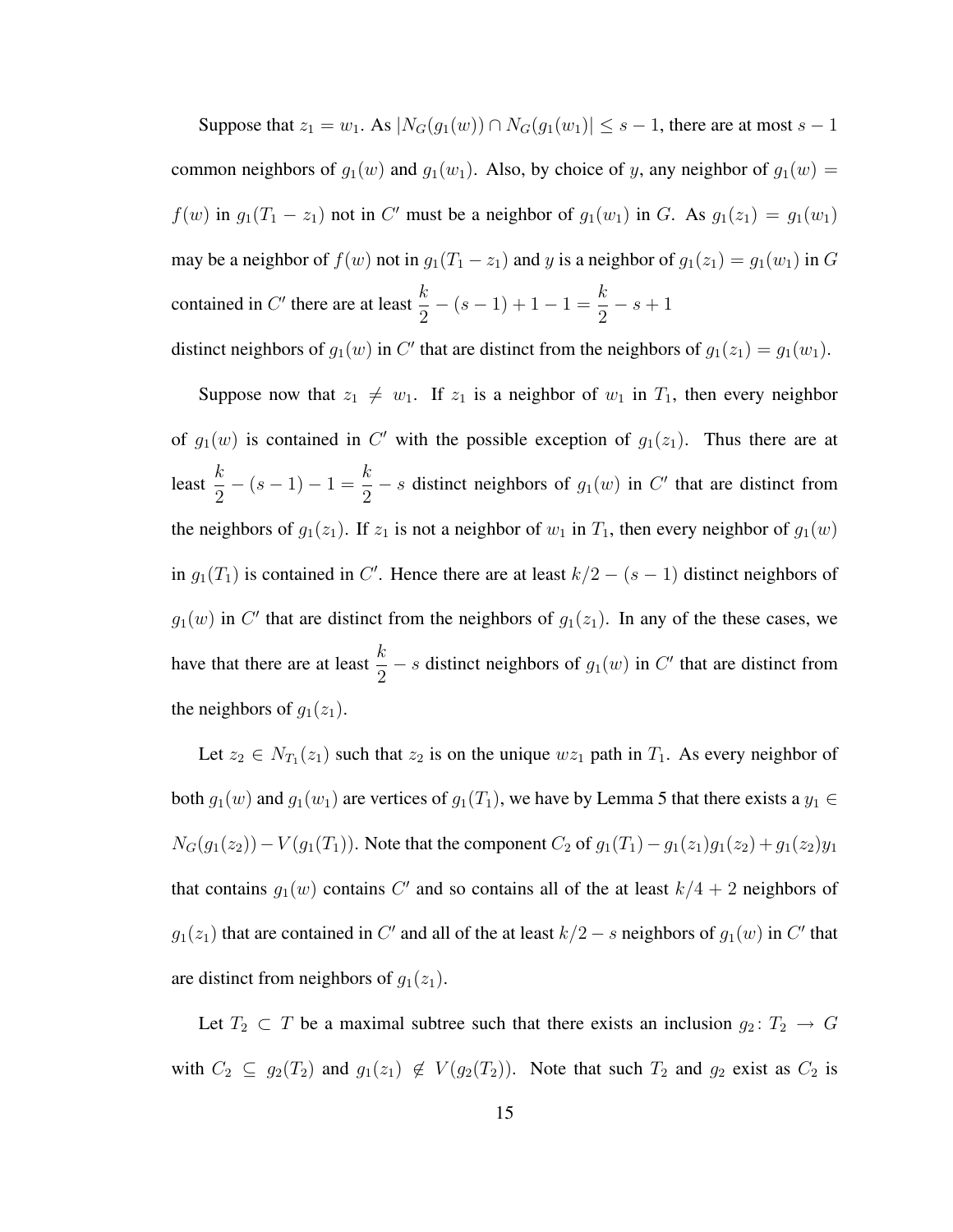isomorphic to a subtree of T with such an inclusion. Suppose that  $w_2 \in V(T_2)$  such that  $\deg_{T_2}(w_2) < \deg_T(w_2)$  and  $w_2 \neq w$ . Then  $|V(T_2)| \leq k$ . If there is no  $y_2 \in N_G(g_2(w_2))$  –  $(N_{g_2(T_2)}(g_2(w_2)) \cup \{g_1(z_1)\})$  then all of the  $\deg_G(g_2(w_2))$  neighbors of  $g_2(w_2)$ , except perhaps for one (namely  $g_1(z_1)$ ), are in  $g_2(T_2)$ . As G contains no  $K_{2,s}$ ,  $|N_G(g_2(w_2))| \cap$  $|N_G(g_1(z_1))| \leq s - 1$  and  $|N_G(g_2(w_2)) \cap N_G(g_2(w))| \leq s - 1$ . The number of vertices in  $g_2(T_2)$  is then at least  $\frac{k}{2}$  $-1+\frac{k}{4}$ k  $+2+$  $\frac{k}{2} - s - 2(s - 1) \ge k$ . We conclude that such 4 a  $y_2$  exists, or that  $|V(T_2)| = k$  and  $g_2(T_2)$  is adjacent in G to  $g_1(z_1) \notin V(g_2(T_2))$ . If  $y_2$  exists, then let  $T_3 = g_2(T_2) + g_2(w_2)y_2$ . Then there exists an inclusion  $g_3 : T_3 \to G$ such that  $C_2 \subset g_3(T_3)$  but  $T_2$  is a proper subtree of  $T_3$ , a contradiction. Thus in this case  $T_2 = T$  and so  $T' = T$ . If  $y_2$  does not exist, then  $g_2(T_2) + g_2(w_2)g_1(z_1)$  is a subgraph of G isomorphic to T, so that  $T_1 = T$ , a contradiction.  $\Box$ 

#### Lemma 7

Every tree  $T$  has a resolution.

**PROOF.** Clearly  $T_p$  exists. Assume that  $T_i$  exists. If  $T_i$  is a star, then  $(T_j)$ ,  $i \leq j \leq p$  is a resolution of T. Otherwise,  $T_i$  is not a star and so a path P of maximal length in  $T_i$  has length at least 3. Let u and v be penultimate vertices of P, so that  $u \neq v$ . By choice of P, u and v are adjacent in  $T_i$  to exactly one vertex whose degree in  $T_i$  is not 1, and so are penultimate vertices of  $T_i$ . Removing the leaf neighbors of a penultimate vertex of minimal degree and denoting the resulting tree by  $T_{i-1}$ , we have that  $\Delta(T_{i-1}) = \Delta(T_i) = \Delta(T)$ . The result then follows by induction.  $\Box$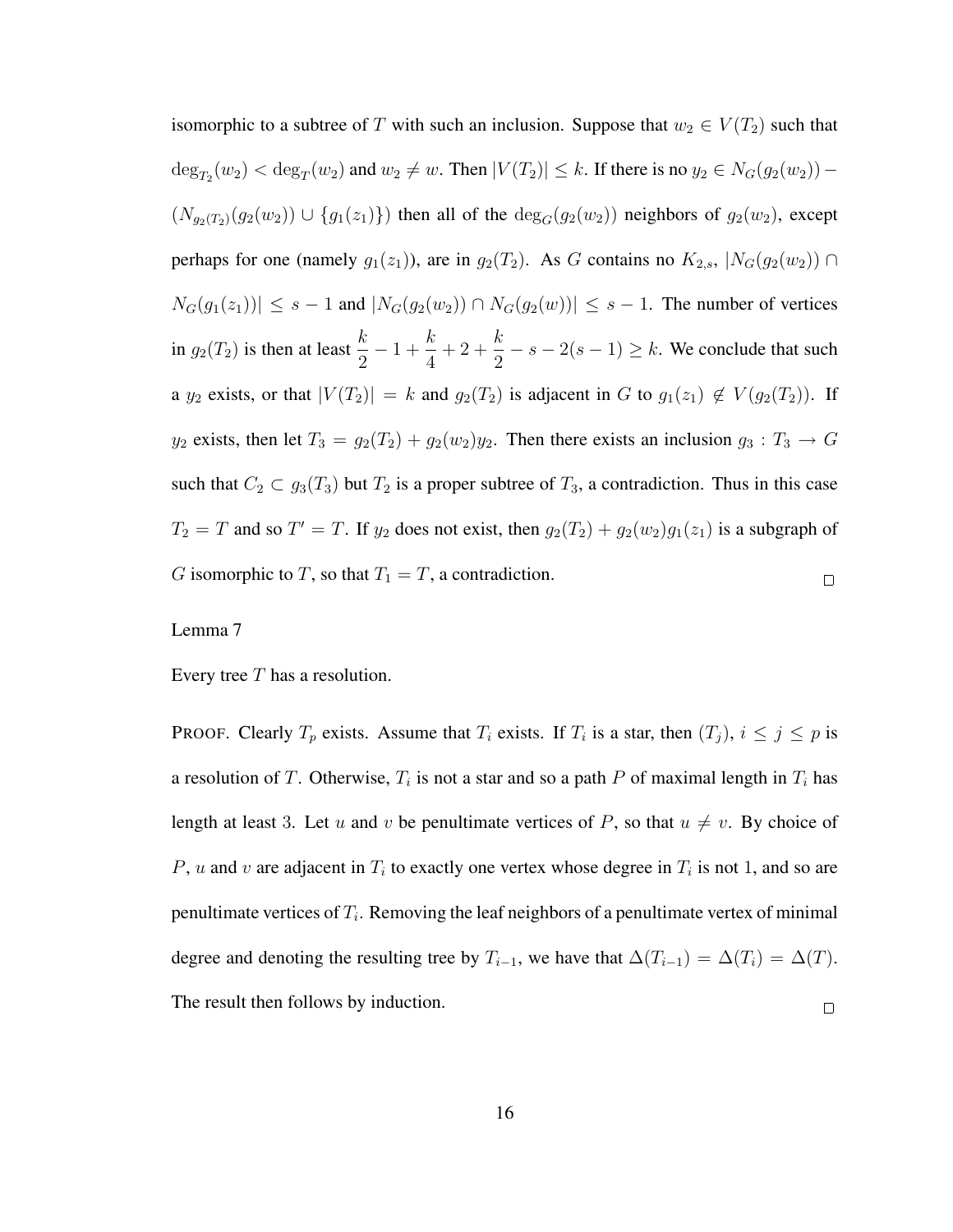Observe that a given tree T need not have a unique resolution. Furthermore, if  $T_i \subseteq$  $T' \subset T_{i+1}$ , then there exists a unique vertex v in T' such that  $\deg_{T'}(v) < \deg_{T_{i+1}}(v)$ . Lemma 8

Let  $s \geq 2$ ,  $k > 12(s - 1)$  and G a graph with no  $K_{2,s}$  such that  $\delta(G) \geq \frac{k}{2}$  $\frac{\pi}{2}$ . Let T be a tree of order  $k + 1$  such that  $\Delta(T)$  > k  $\frac{\kappa}{4}$ ,  $(T_i)$  a resolution of T and  $T_i \subseteq T' \subset T_{i+1}$  with  $deg_{T}(u) = \Delta(T)$ . Suppose there exists an inclusion  $f : T' \to G$  where  $deg_G(f(u)) = k$ . Let  $w \in V(T')$  be such that  $\deg_{T'}(w) < \deg_{T_{i+1}}(w)$ . If  $f(w)$  is adjacent to a vertex y in  $V(f(T'))$ ,  $y \notin N_{f(T')}(f(w))$  such that y is not on the  $f(u)f(w)$  path in  $f(T')$ , then there exists a tree  $T''$ ,  $T' \subset T'' \subseteq T_{i+1}$  and an inclusion  $g: T'' \to G$  such that  $g(v) = f(v)$  for every vertex  $v$  in the unique  $uw$  path in  $T_i$ .

PROOF.

Let T be a tree that satisfies the hypothesis, with  $(T_i)$  a resolution. Let  $T_i \subseteq T' \subset T_{i+1}$ be such that there is the required inclusion  $f : T' \to G$ . Clearly if  $f(w)$  is adjacent to some vertex not in  $V(f(T'))$ , then a  $T' \subset T'' \subseteq T_{i+1}$  exists with an appropriate embedding g. We thus assume that every neighbor of  $f(w)$  in G is in  $V(f(T'))$ . Choose  $y \in V(f(T'))$ such that  $f(w)y \in E(G)$ ,  $y \notin N_{f(T')}(f(w))$ ,  $y$  is not on the  $f(u)f(w)$  path in  $f(T')$  and y is of maximal distance from  $f(w)$  in  $f(T')$ . Let C be the component of  $f(T') - y$  that contains  $f(w)$ . Note that by the choice of C, C contains the  $f(u)f(w)$  path in  $f(T')$  and all of the  $deg_G(f(w)) - 1$  neighbors of  $f(w)$  except y. Let  $T'_1 = f^{-1}(C) + xw$ , where  $x \in V(T_{i+1}) - V(T')$ . Then there exists an inclusion  $g_1 : T'_1 \to G$  given by  $g_1(v) = f(v)$ for all  $v \in V(f^{-1}(C))$  and  $g_1(x) = y$ . Clearly then  $g_1(v) = f(v)$  for every vertex v in the unique uw path in  $T_i$  as this path is contained in  $f^{-1}(C)$ ,  $g_1(T'_1)$  contains every neighbor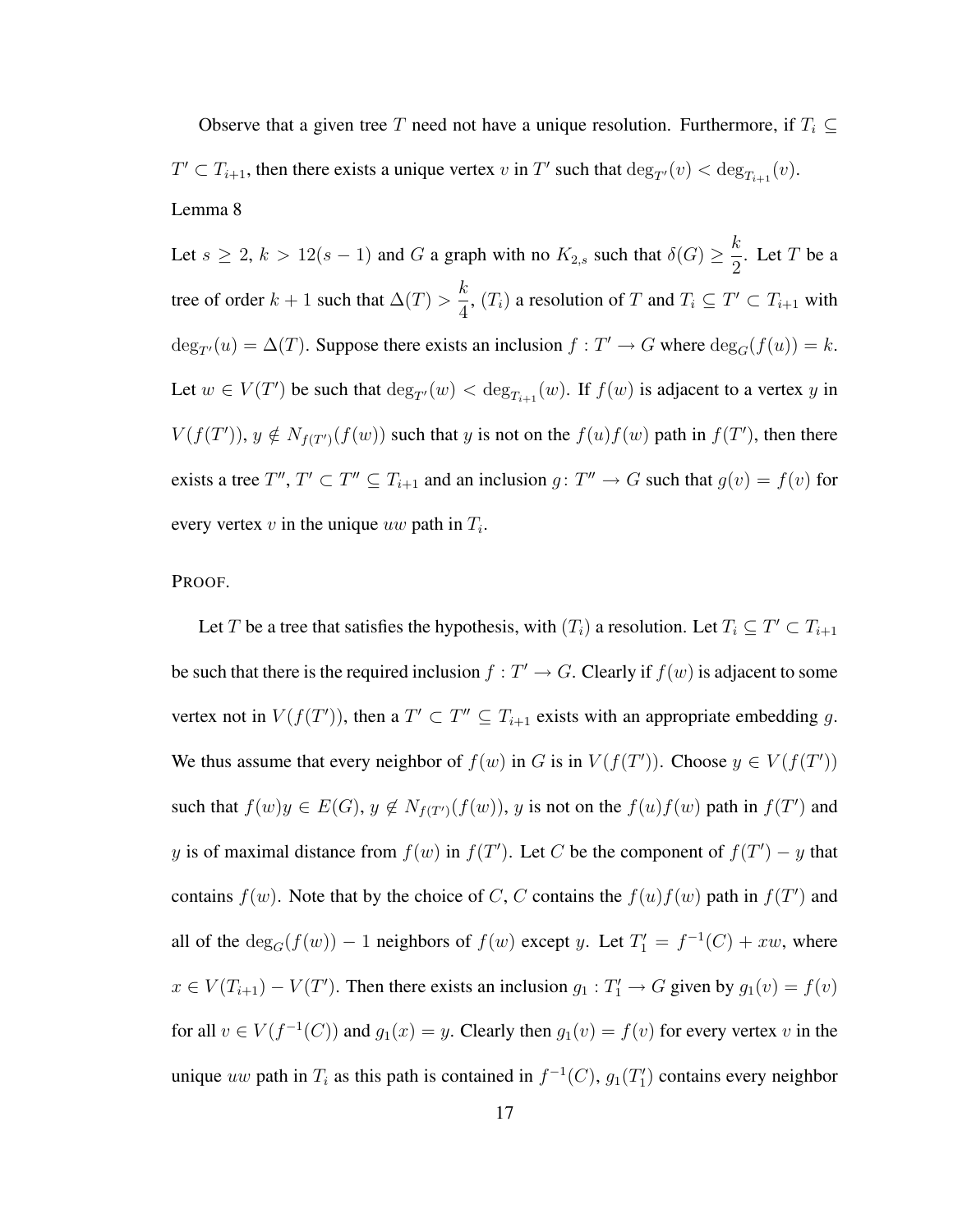of  $g_1(w) = f(w)$  in G, and  $\deg_{T_1'}(w) = \deg_{T_1'}(w) + 1$ . Let T'' be a maximal subtree of  $T_{i+1}$  such that  $T'_1 \subseteq T''$  and there exists an inclusion  $g: T'' \to G$  such that  $g(v) = g_1(v)$ for all  $v \in V(T_1')$ .

Suppose that  $w_1 \in V(T'')$  such that  $w_1 \neq w$  but  $\deg_{T''}(w_1) < \deg_{T_{i+1}}(w_1)$ . If  $w_1 = u$ and there exists no  $z \in N_G(g(u)) - N_{g(T'')}(g(u))$ , then  $g(u)$  and all of it's at least k neighbors in G are in  $g(T'')$ , so  $|V(T'')| \geq k + 1$ . Then  $T'' = T$  so that  $w_1$  cannot exist. Thus there exists  $z \in N_G(g(u)) - N_{g(T'')}(g(u))$ . Then  $g(T'') + g(u)z$  certainly contains  $g(T'')$  (and so  $g(T'_1)$ ) and is isomorphic to a larger subtree of  $T_{i+1}$  than  $T''$ , a contradiction. We will thus assume that  $w_1 \neq u$ . This then implies that  $\deg_{g(T'')}(g(u)) = \deg_T(u)$ .

By the maximality of T'', all the neighbors of  $g(w_1)$  in G must be contained in  $g(T'')$ . Furthermore, as G contains no  $K_{2,s}$ , no vertex of G (other than  $f(u) = g(u)$ ) can be adjacent to more than  $s - 1$  neighbors of  $g(u) = f(u)$  in G. Thus  $g(w_1)$  and  $g(w)$ are together adjacent to at most  $2(s - 1)$  vertices that are neighbors of  $g(u)$  in G. As k  $deg_T(u) = deg_{g(T'')}(g(u)) >$  $\frac{\pi}{4} \ge 3(s-1)$ , there are at least s distinct neighbors of  $g(u)$ in  $g(T'')$  that are not neighbors of either  $g(w_1)$  or  $g(w)$ . Now, as G contains no  $K_{2,s}$ ,  $|N_G(g(w)) \cap N_G(g(w_1))| \leq s-1$ . As  $\delta(G) \geq \frac{k}{2}$  $\frac{\kappa}{2}$ , there are at least  $\frac{k}{2} + \frac{k}{2} - (s-1) + s = k+1$ vertices in  $g(T'')$ . However, as  $\deg_{T''}(w_1) < \deg_{T_i}(w_1)$ ,  $T''$  has at most k vertices, a contradiction. Hence if  $w_1 \in V(T'')$  such that  $\deg_{T''}(w_1) < \deg_{T_i}(w_1)$ , then  $w_1 = w$ . As if  $T_i \subseteq T'' \subset T_{i+1}$ , then w is the only vertex w in T' for which it is possible that  $deg_{T''}(w) < deg_{T_{i+1}}(w)$  and  $deg_{T''}(w) > deg_{T'}(w)$ , we have that  $T'$  is a proper subgraph of  $T''$  and the result follows.  $\Box$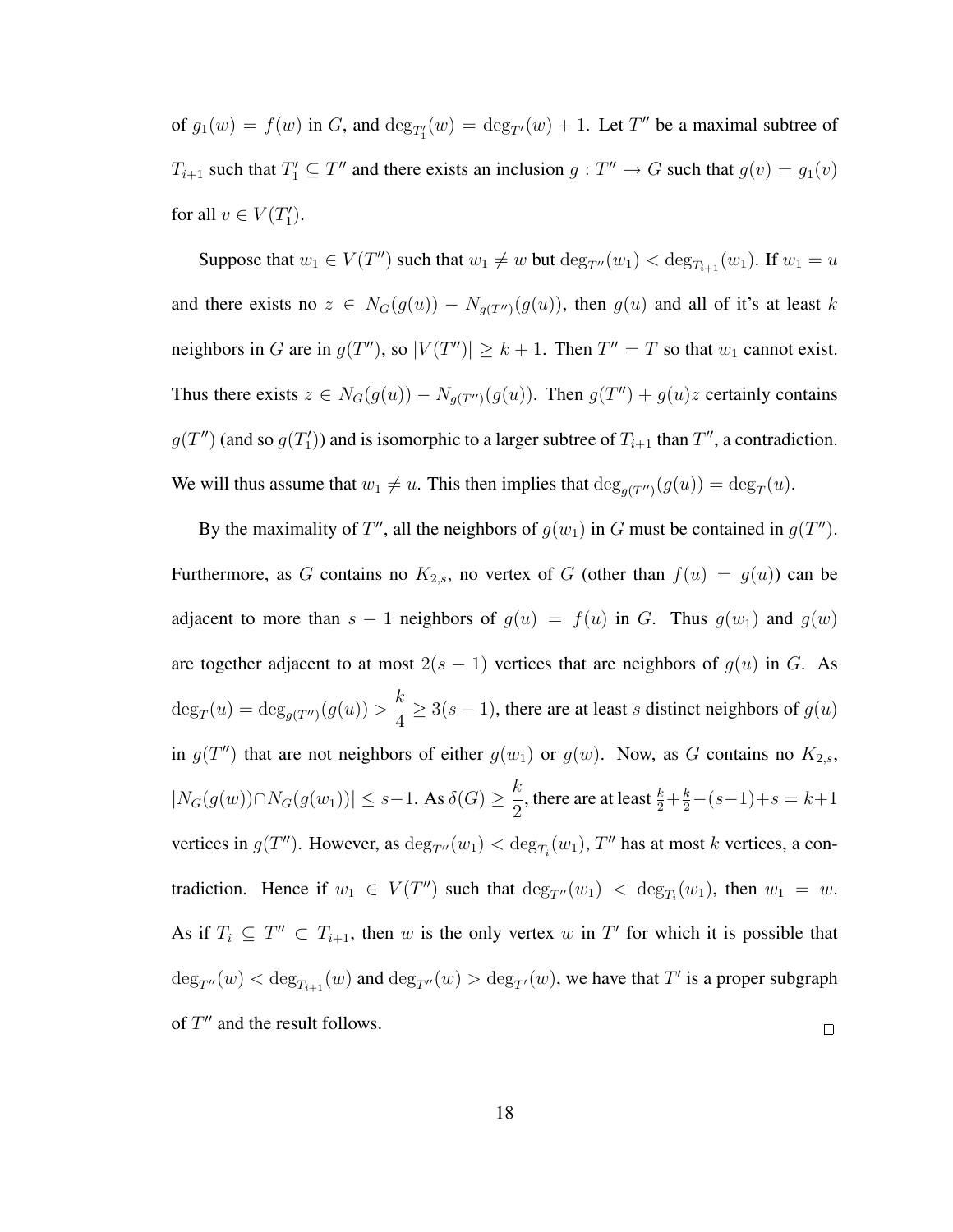2.3.2 Case II

Lemma 9

Let  $s \ge 2$ ,  $k > 12(s - 1)$  and T be a tree of order  $k + 1$  such that  $\frac{k}{4} + 1 \le \Delta(T)$  and G a graph containing no  $K_{2,s}$  such that  $\delta(G) \geq \frac{k}{2}$  $\frac{\pi}{2}$  and  $\Delta(G) \geq k$ . Let  $(T_i)$ ,  $1 \leq i \leq p$  be a resolution of T with  $u \in V(T_1)$  such that  $\deg_{T_1}(u) = \Delta(T)$ . Suppose that  $T_i \subseteq T' \subset T_{i+1}$ is maximal such that there exists an inclusion  $f : T' \to G$ . Let  $w \in V(T')$  such that  $deg_{T}(w) < deg_T(w)$ , and  $w_1 \in N_{T}(w)$  such that  $f(w_1)$  is on the  $f(u)f(w)$  path in  $f(T')$ . If  $w_1 \neq u$ , then there are at least two neighbors of  $f(w_1)$  that are not vertices of  $f(T^{\prime}).$ 

PROOF. If  $f(w)$  is adjacent in G to a vertex  $y \notin V(f(T'))$ , then clearly  $f(T') + f(w)y$ is a subgraph of  $G$  isomorphic to a subgraph of  $T$  that properly contains  $T'$ . Hence we may assume without loss of generality that every neighbor of  $f(w)$  in G is in  $V(f(T'))$ . Suppose at most one neighbor of  $f(w_1)$  in G is not a vertex of  $f(T')$ . Hence at least  $k/2-1$ neighbors of  $f(w_1)$  are in  $f(T')$ . As G contains no  $K_{2,s}$ ,  $|N_G(f(w)) \cap N_G(f(u))| \leq s-1$ ,  $|N_G(f(u)) \cap N_G(f(w_1))| \le s - 1$ , and  $|N_G(f(w)) \cap N_G(f(w_1))| \le s - 1$ . As all of the at least  $\frac{k}{2}$  neighbors of w in G are in  $V(f(T'))$ , the number of vertices in  $f(T')$  is at least k 2  $-1+\frac{k}{2}$ 2  $+\Delta(T)-3(s-1)\geq \frac{k}{2}$ 2  $-1+\frac{k}{2}$ 2  $+ k/4 + 1 - 3(s - 1) > k,$ 

contradicting  $|V(f(T'))| \leq k$ . This establishes the result.

Lemma 10

Let  $s \ge 2$ ,  $k > 12(s - 1)$  and T be a tree of order  $k + 1$  such that  $\Delta(T) > k/4$  and  $\Delta_2(T) \leq k/4 + 3$ . Let G be a graph such that  $\delta(G) \geq \frac{k}{2}$  $\frac{\pi}{2}$ ,  $\Delta(G) \geq k$  and G contains no  $K_{2,s}$ . Then G contains a subgraph isomorphic to T.

 $\Box$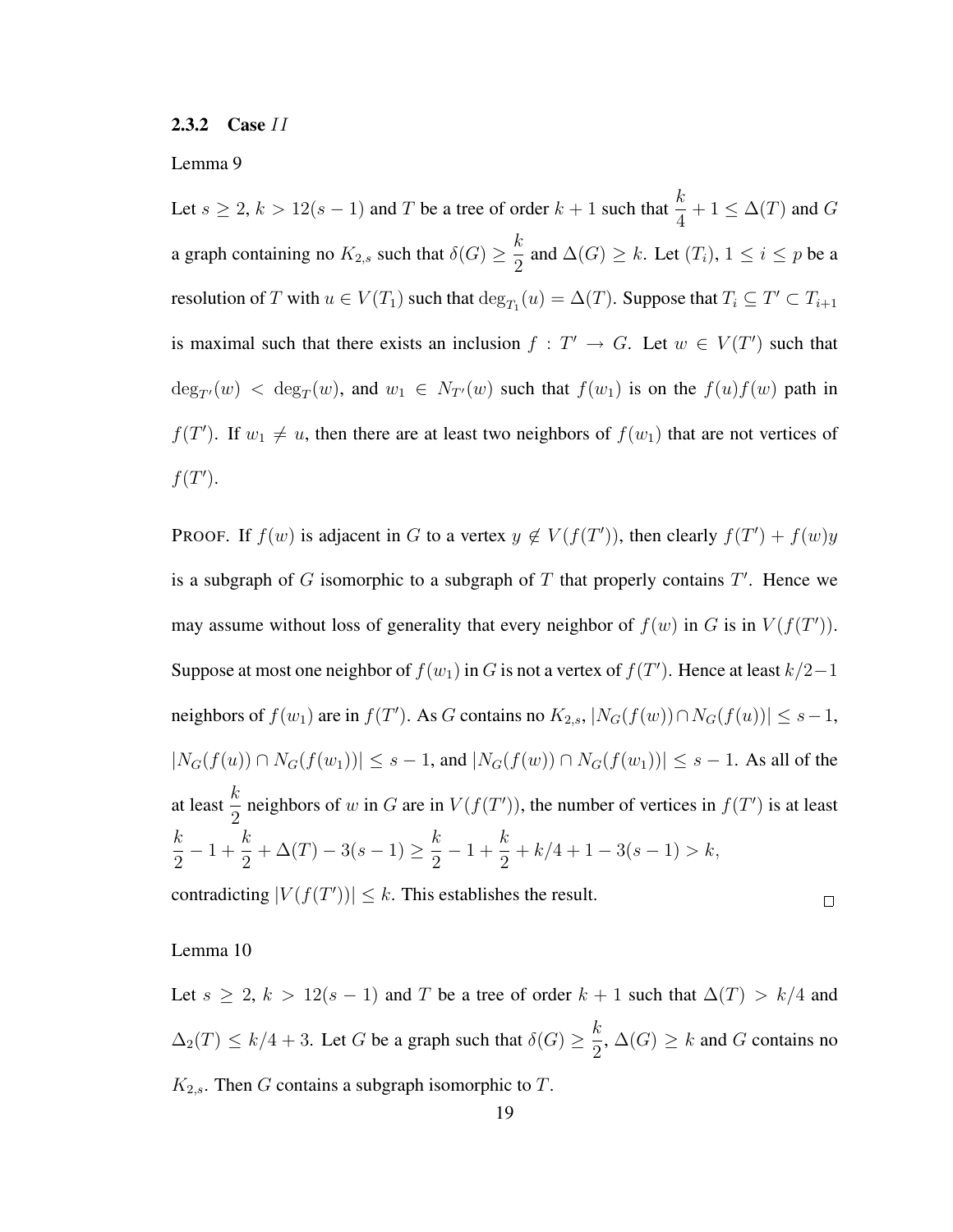PROOF. Let  $(T_i)$ ,  $1 \le i \le p$ , be a resolution of T, with  $u \in V(T_1)$  such that  $\deg_{T_1}(u) =$  $\Delta(T)$ . Note that there is an inclusion  $g: T_1 \to G$  such that  $\deg_G(g(u)) \geq k$  as G contains a vertex of degree at least k. Let  $1 \leq i \leq p$  be the largest value of i such that there exists an inclusion  $g: T_i \to G$  such that  $\deg_G(g(u)) \geq k$ . We assume that  $i < p$ . Let  $T_i \subseteq T' \subset T_{i+1}$  be the largest subgraph such that there exists an inclusion  $f : T' \to G$ with  $\deg_G(f(u)) \geq k$ . Let  $w \in V(T')$  such that  $\deg_{T'}(w) < \deg_{T_{i+1}}(w)$ . Then  $w \neq u$ . Furthermore, by the maximality of  $T'$ , every neighbor of  $f(w)$  in G must be a vertex of  $f(T')$ , and by maximality of T' and Lemma 8, we have that at least  $k/2 - \deg_{T_{i+1}}(w) + 1$ neighbors of  $f(w)$  must be on the  $f(u)f(w)$ -path in  $f(T')$ . Let  $w_1 \in V(T')$  such that  $f(w_1)f(w)$  is an edge on the  $f(u)f(w)$ -path in  $f(T')$ . As  $\Delta_2(T) \leq k/4 + 3$ , there are at least  $\frac{k}{2}$  $-\left(\frac{k}{4}\right)$ 4  $+3)+1=\frac{k}{4}$  $\frac{k}{4} - 2 \ge 2$  vertices on the  $f(u)f(w)$ -path in  $f(T')$ , so that  $w_1 \ne$ u. Hence by Lemma 9 there exists  $w_1, w_2 \in V(G) - V(f(T'))$  such that  $w_j f(w) \in E(G)$ ,  $j = 1, 2.$ 

Note that  $g_j: T_i \to G$  given by  $g_j(v) = f(v)$  if  $v \neq w$  and  $g_j(w) = w_j$  is an inclusion with  $deg_G(g_j(u)) \geq k$ ,  $j = 1, 2$ . As T' is maximum, arguing as above we have that each  $w_j$  is adjacent in G to at least  $\frac{k}{2} - \deg_{T_{i+1}}(w) + 1$  vertices of the  $g_j(u)g_j(w)$ -path in  $g_j(T_j)$ . As G contains no  $K_{2,s}$ , we have that  $|N(f(w)) \cap N(g_j(w))| \leq s - 1$  for  $j = 1, 2$ , and  $|N(g_1(w) \cap N(g_2(w))| \le s - 1$ . Furthermore, as  $f(w_1) = g_j(w_1), j = 1, 2$ , is on the  $f(w)f(u)$ -path in  $f(T')$  and also on the  $g_j(w)f(u)$ -paths in  $g_j(T_i)$ ,  $j = 1, 2$ , we have that  $f(w_1) \in N(f(w)) \cap N(g_1(w)) \cap N(g_2(w))$ . We conclude that there are at most  $3(s-2)+1$ vertices in the union of the pair-wise intersections of the neighbors of  $f(w)$ ,  $g_1(w)$ , and  $g_2(w)$ . Hence there are at least $3(\frac{k}{2} - \deg_{T_{i+1}}(w) + 1) - 3(s - 2) - 1$  distinct vertices on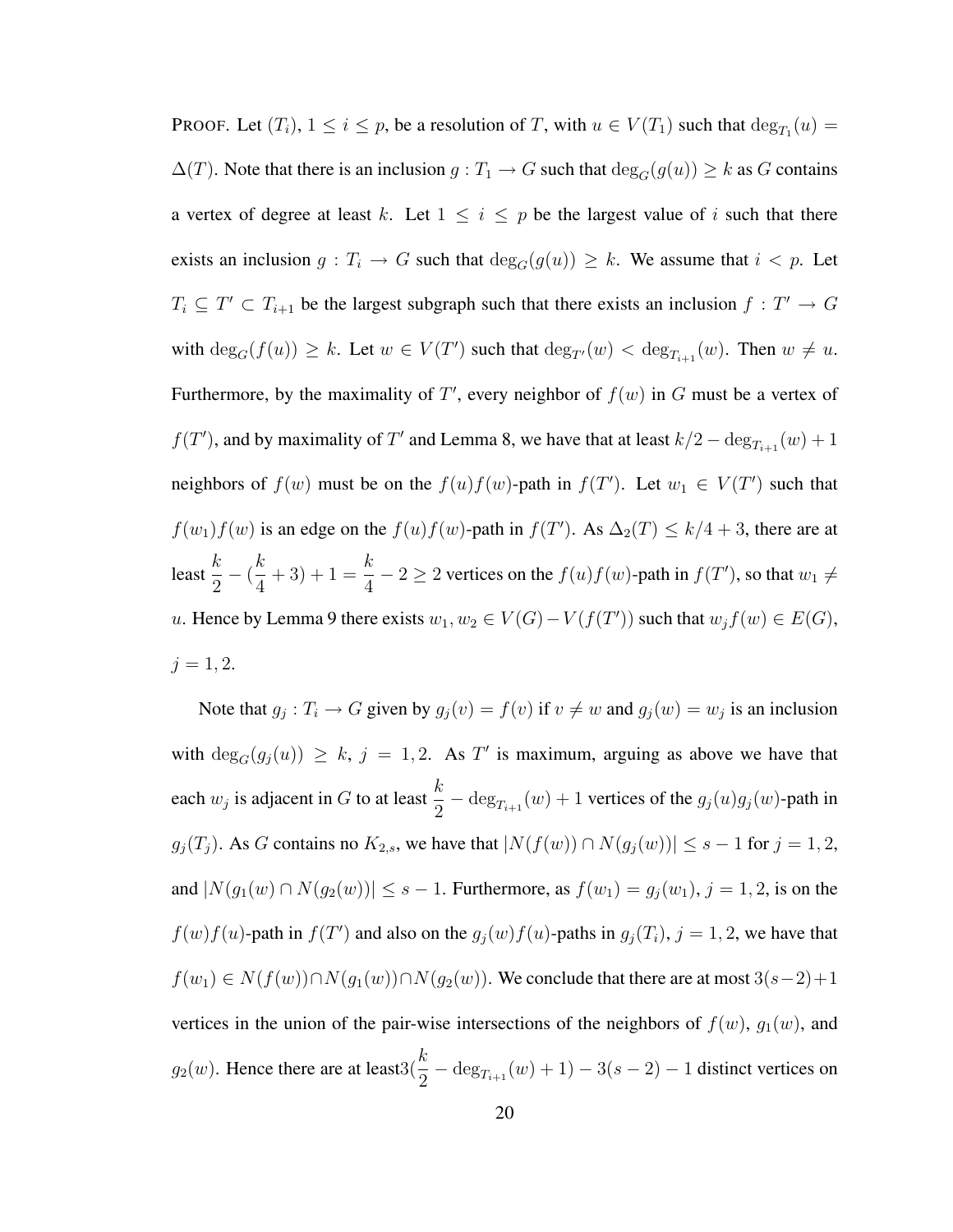the  $f(u)f(w_1)$ -path in  $f(T')$ . By Lemma 2, there are at most  $k - \Delta(T) - \Delta_2(T) + 2$ vertices on this path. Hence

$$
3\left(\frac{k}{2}\right) - 3\Delta_2(T) + 3 - 3(s - 2) - 1 \le k - 2\Delta_2(T) + 2
$$
, or, equivalently,  

$$
\frac{k}{2} - 3(s - 1) + 3 \le \Delta_2(T)
$$
. As  $k > 12(s - 1)$ ,  $\frac{k}{4} > 3(s - 1)$  so that  $\frac{k}{4} + 3 < \Delta_2(T)$ , a contradiction which establishes the result.

# 2.3.3 Case III

#### Lemma 11

Let  $s \geq 2$ ,  $k > 12(s - 1)$  and T be a tree of order  $k + 1$  such that  $\frac{k}{4} + 2 < \Delta_2(T)$ . Let  $u, v \in V(T)$  such that  $\deg_T(u) = \Delta(T)$  and  $\deg_T(v) = \Delta_2(T)$ . Let C be the subtree of T containing the vertices  $u, v$ , their respective neighbors in T and the path joining u and v in T. Let G be a graph containing no  $K_{2,s}$  such that  $\Delta(G) \geq \frac{k}{2}$  $\frac{\pi}{2}$ . Then *G* contains a subgraph isomorphic to  $T$  if and only if  $G$  contains a subgraph isomorphic to  $C$ .

**PROOF.** Clearly if G contains a subgraph isomorphic to  $T$  then  $G$  contains a subgraph isomorphic to C as  $C \subseteq T$ .

Conversely let  $T$  be a tree that satisfies the hypothesis. Let  $T'$  be the largest subtree of T that contains C such that there exists an inclusion  $f : T' \to G$ . We will show that  $T' = T$ .

Suppose  $T' \neq T$ . Let  $w \in V(T')$  such that  $deg_{T'}(w) < deg_T(w)$ . Note that  $u \neq w \neq v$  as  $C \subseteq T'$ . By the maximality of T', all of the at least  $k/2$  neighbors of  $f(w)$  in G are in  $V(f(T'))$ . We now show that  $f(w)$  is adjacent in G to a leaf y in  $V(f(T'))$  that is not adjacent to  $f(w)$  in  $f(T')$ . By Lemma 1 there are at least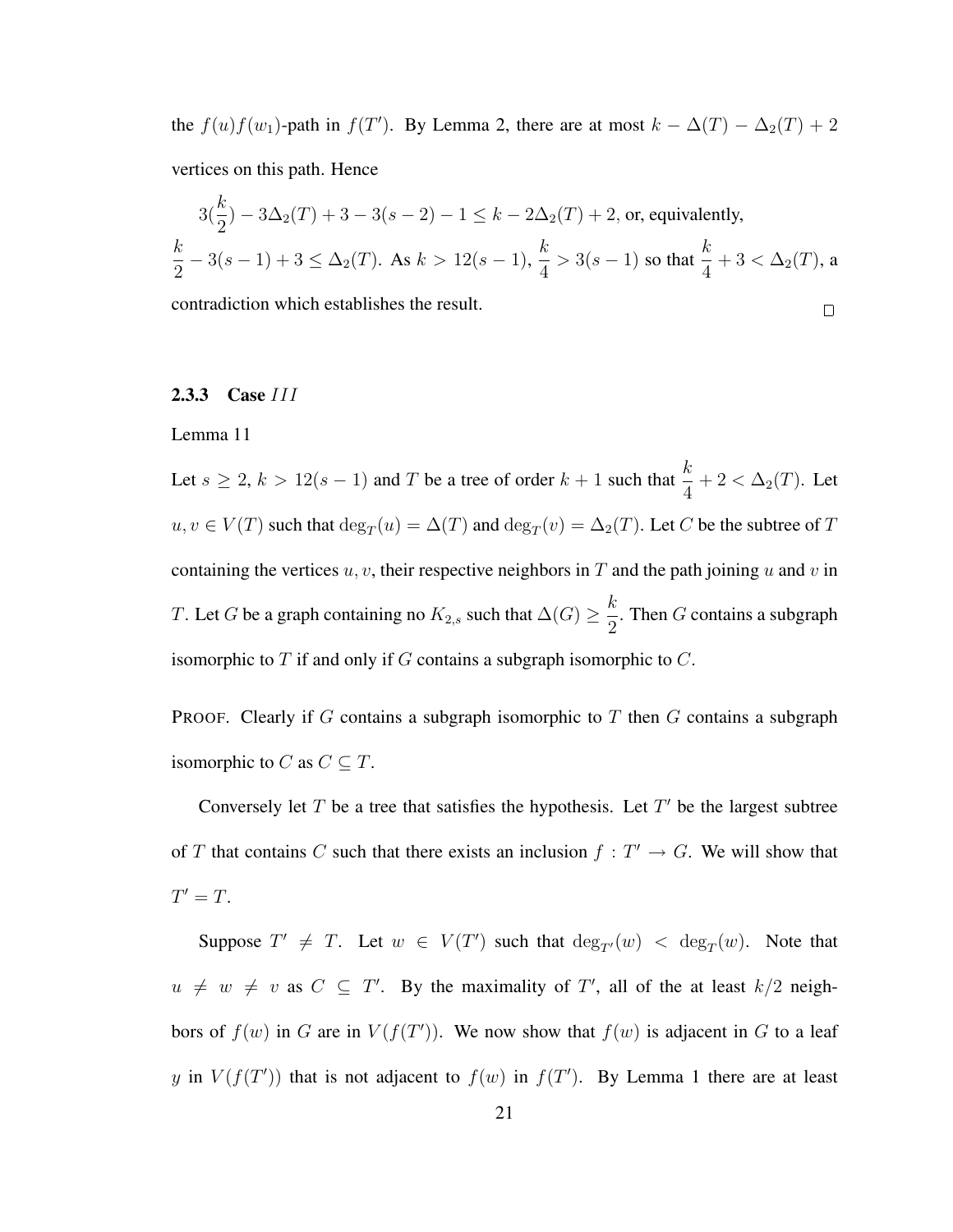$$
\Delta(T) - 2 + \Delta_2(T) - 2 + \deg_{f(T')}(f(w)) - 2 + 2 \ge
$$
\n
$$
\frac{k}{4} + 1 + \frac{k}{4} + 1 + \deg_{f(T')}(f(w)) = \frac{k}{4} + 2 + \deg_{f(T')}(f(w))
$$
\nleaves in  $f(T')$ . If none of the  $(\deg_G(f(w)) - \deg_{f(T')}(f(w)))$  neighbors of  $f(w)$  in  $G$  that are not neighbors of  $f(w)$  in  $f(T')$  are leaves of  $f(T')$ , then the number of vertices in  $f(T')$  is at least  $(\deg_G(f(w)) - \deg_{f(T')}(f(w))) + \frac{k}{2} + 2 + \deg_{f(T')}(f(w))) > k + 1$ , contradicting the order of  $f(T')$ . Hence there exists a  $y \in V(f(T'))$  such that  $y$  is a leaf in  $f(T')$  but  $y \notin N_{f(T')}(f(w))$ .

Let  $z \in f(T')$  such that  $zy \in E(f(T'))$ . Note that as  $y \notin N_{f(T')}(f(w))$ , we have that  $z \neq f(w)$ . If z is adjacent in G to some vertex  $x \notin V(f(T'))$ , then  $T'' = f(T') - zy + zx + z'$  $f(w)y$  is isomorphic to a subtree of T larger than T' that contains C, which is not possible. Hence every neighbor of z in G is a vertex of  $f(T')$ . Observe that there exists  $v' \in \{u, v\}$ such that  $z \neq f(v')$ . As  $u \neq w \neq v$ ,  $f(v') \neq f(w)$ . As G contains no  $K_{2,s}$ , at most s – 1 neighbors of z can be neighbors of  $f(v')$  and at most s – 1 neighbors of  $f(w)$  can be neighbors of  $f(v')$ . As  $\deg_{T'}(v') \geq \Delta_2(T) \geq \frac{k}{4}$  $\frac{k}{4} + 3$ , there are at least  $\frac{k}{4}$  $+3-2(s-1)$ neighbors of  $f(v')$  in  $f(T')$  that are not adjacent to z or  $f(w)$ . As G contains no  $K_{2,s}$ , we have that z and  $f(w)$  are adjacent to at least  $\frac{k}{2}$  $+$ k  $\frac{k}{2} - (s - 1) = k - (s - 1)$  vertices of  $f(T')$ . Hence T' contains at least

$$
k - (s - 1) + \frac{k}{4} + 3 - 2(s - 1) = k + 3 + \frac{k}{4} - 3(s - 1) \ge k + 3
$$
 vertices, a contradiction to the order of *T*. Thus *T* = *T'* and the result follows.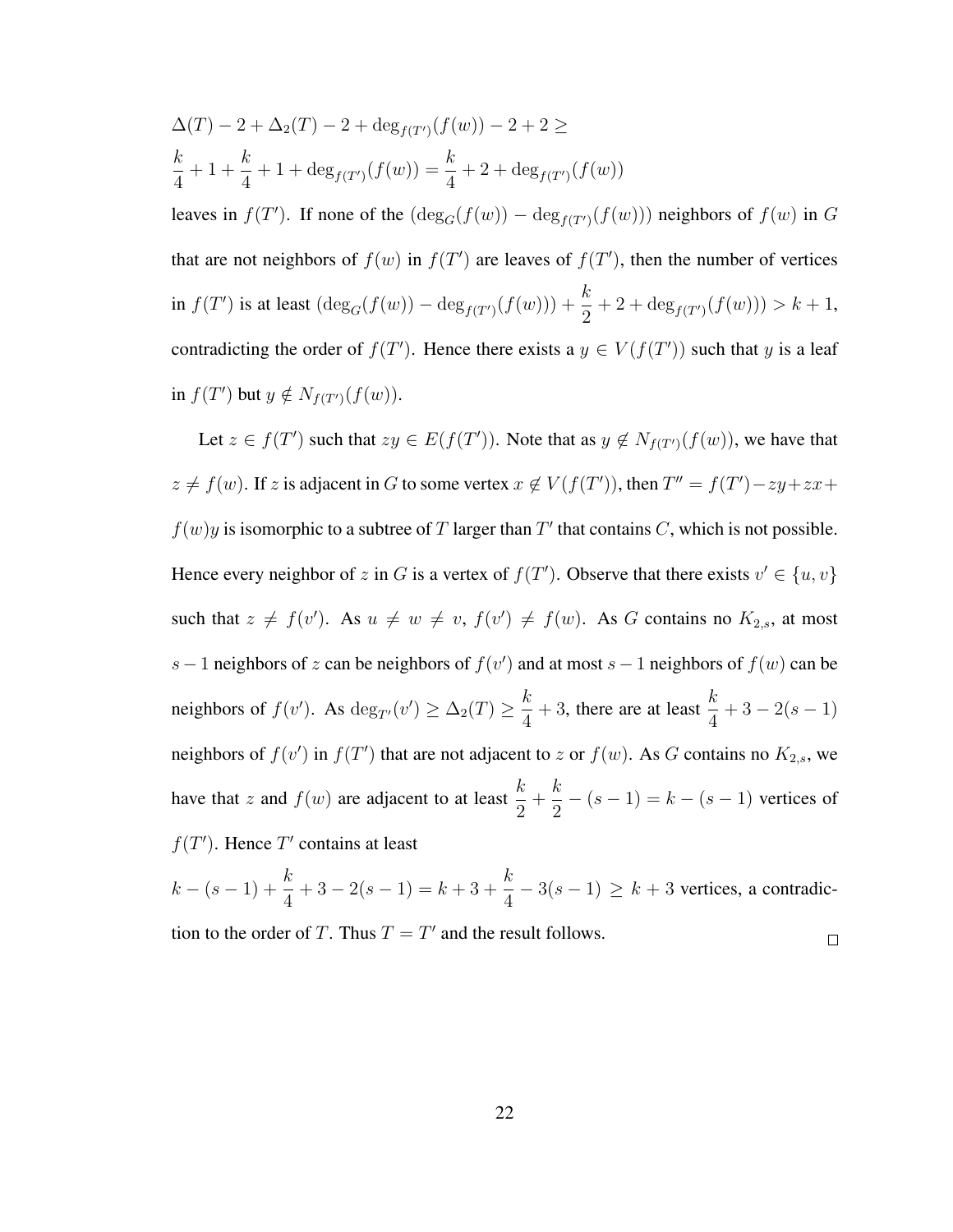#### 2.3.4 Main Results

Combining Lemmas 6, 10 and 11 we have the following result.

## Theorem 5

Let  $s \ge 2$ ,  $k > 12(s-1)$  and G a graph such that  $\delta(G) \ge k/2$ ,  $\Delta(G) \ge k$ , and G contains no  $K_{2,s}$ . Then G contains every tree T of order  $k+1$  if and only if G contains every  $C_{r,s,t}$ , where  $\frac{k}{4} + 4 \le r \le s$  and  $r + s + t \le k$ .

The following result proved by Perles [31] shows that every caterpillar  $C_{r,s,t}$  is contained in every graph  $G$  satisfying the hypothesis of the Erdős-Sós conjecture (Note that every  $C_{r,s,t}$  is a subgraph of some caterpillar of order  $k + 1$ .).

Lemma 12

Let G be a graph of average degree at least  $k - 1$  and C a caterpillar of order  $k + 1$ . Then  $G$  contains a subgraph isomorphic to  $C$ .

Combining the preceding two results with Lemma 4, we obtain the following partial solution to the Erdős-Sós conjecture.

Corollary 1

Let  $s \geq 2$  and  $k > 12(s - 1)$ . Every graph G with average degree larger than  $k - 1$  that contains no  $K_{2,s}$  contains every tree of order  $k + 1$ .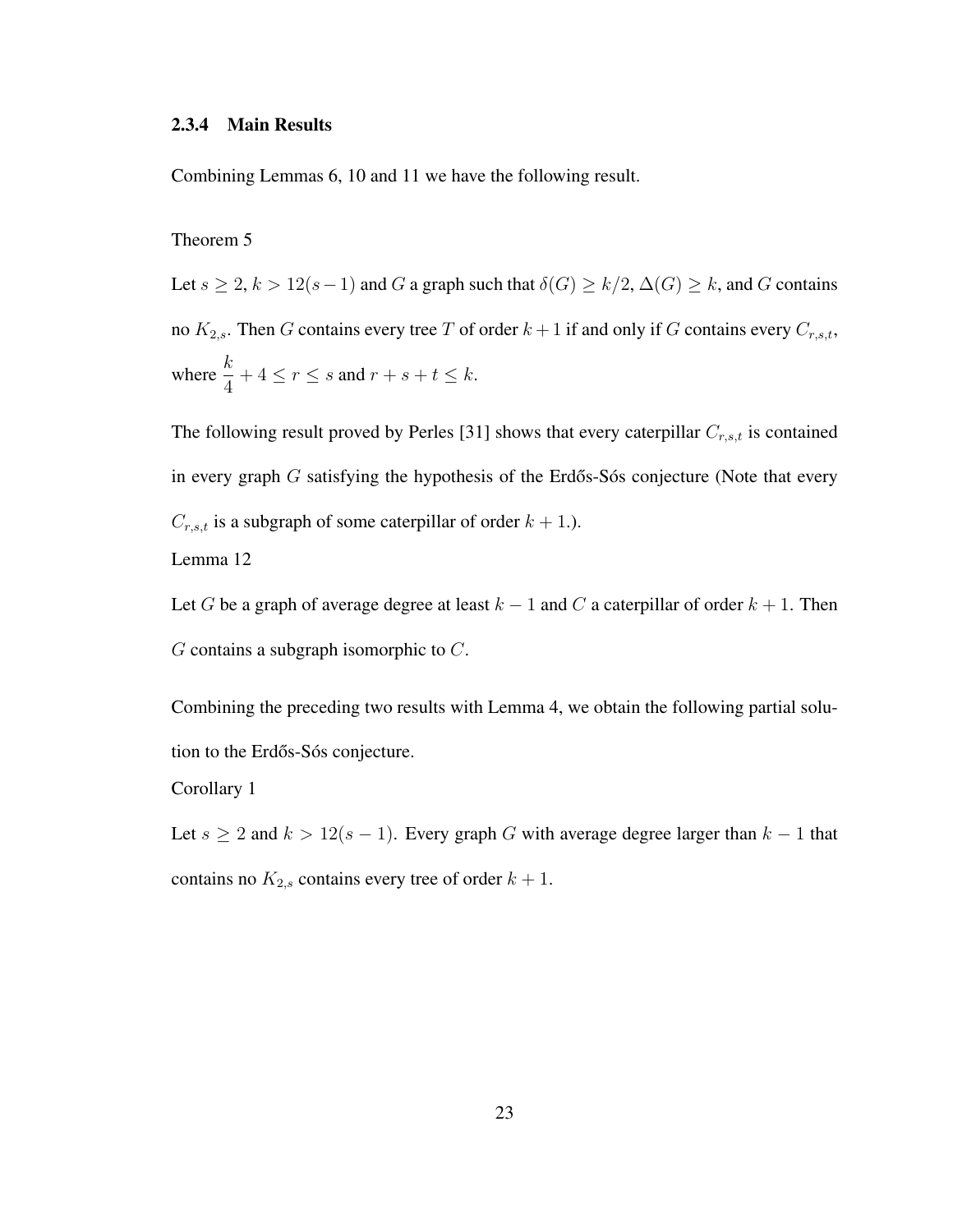#### CHAPTER 3

## THE CAYLEY ISOMORPHISM PROBLEM

#### 3.1 Introduction

In 1967,  $\hat{A}$ dám [1] conjectured that :

*for a given* n*, any two circulant graphs of order* n *are isomorphic if and only if they are isomorphic by a group automorphism of*  $\mathbb{Z}_n$ .

See Definition 30 for the definition of a circulant graph. It is not difficult to show (see the argument after Definition 29) that the image of a circulant graph under a group automorphism of  $\mathbb{Z}_n$  is also a circulant graph, so to check whether or not two circulant graphs are isomorphic, one must at the very least check whether a group automorphism of  $\mathbb{Z}_n$  is an isomorphism. Thus Adám was conjecturing that the list of permutations that need to be checked to test for isomorphism for circulant graphs is as small as possible. This was quickly proved to be false by Elspas and Turner [19] in 1970 who gave a counterexample of order 8. Previously, however, Turner [40] had shown that Adám's Conjecture is true if  $n$  is prime, and also showed that a vertex-transitive graph of prime order is isomorphic to a circulant graph. We remark that Turner was not motivated by Ádám's conjecture (it is not mentioned in his paper), but was motivated by an enumeration problem posed by F. Harary [3]. Muzychuck [32] and [33] showed that if n is square free, then  $\mathbb{Z}_n$  and  $\mathbb{Z}_{2n}$ have the property that *any two Cayley graphs of*  $\mathbb{Z}_n$  *are isomorphic if and only if they are*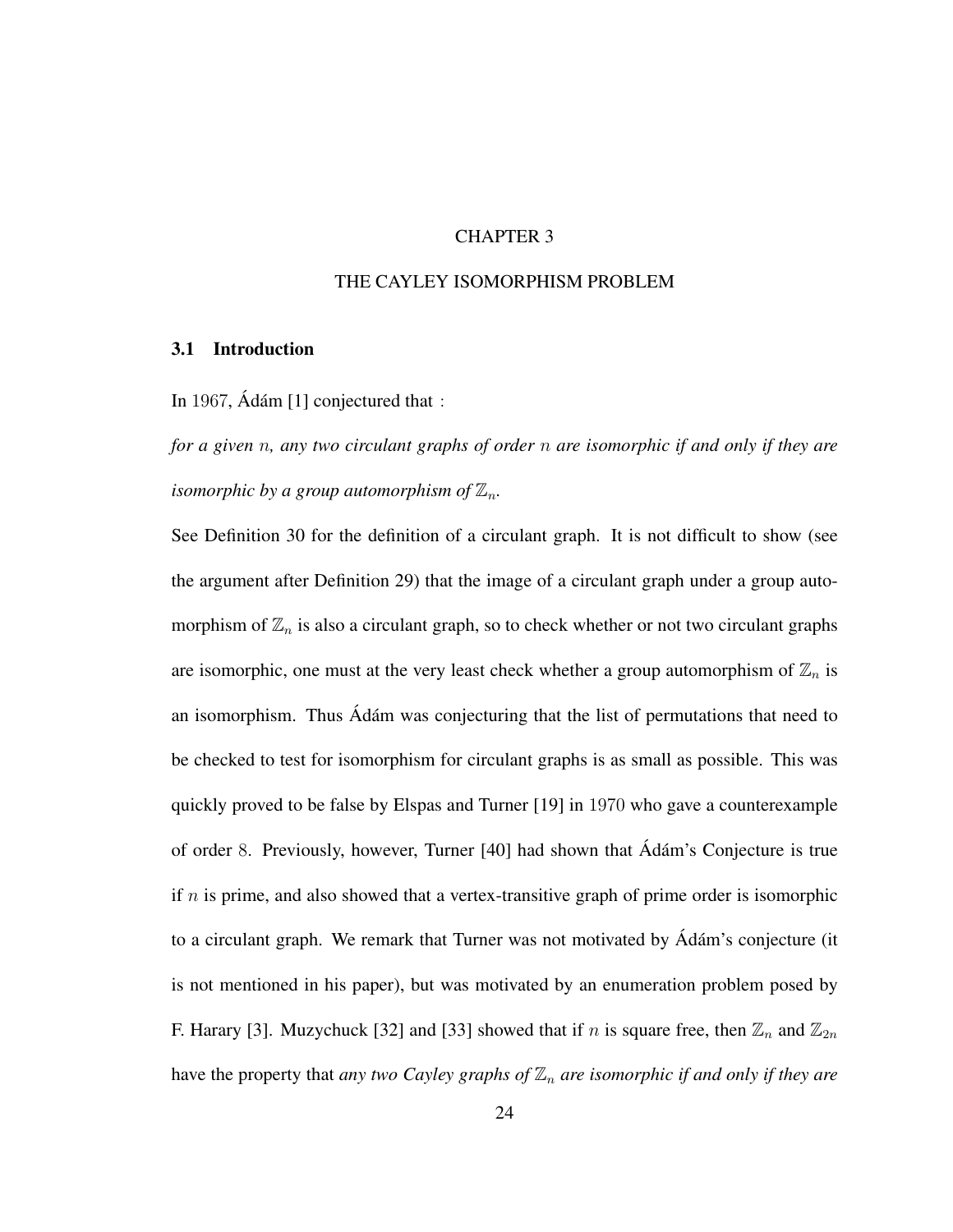*isomorphic by a group automorphism of*  $\mathbb{Z}_n$ . The only other values of n for which the above property is true are 8 and 9 [4]. Adam's conjecture was quickly generalized to the following problem:

*For which finite groups* G *is it true that any two Cayley graphs of* G *are isomorphic if and only if they are isomorphic by a group automorphism of* G?

A group G with the above property is called a *CI-group* with respect to graphs. As with circulant graphs, the image of a Cayley graph of  $G$  under an automorphism of  $G$  is also a Cayley graph of G (also, see the argument after Definition 29), so a group G is a CI-group with respect to graphs only if the list of permutations which must be checked to determine isomorphism is as small as possible. In recent years there has been considerable interest in which groups are CI-groups with respect to graphs. The following groups are known to

be CI-groups with respect to graphs:

- $\mathbb{Z}_p$  (Turner [40]),  $\mathbb{Z}_p^2$  (Godsil [22]),  $\mathbb{Z}_p^3$  (Dobson [14] and independently Xu [43]),  $\mathbb{Z}_p^4$ (Hirasaka and Muzychuk [24] and independently Morris [30]), p a prime.
- $\mathbb{Z}_{pq}$  (Alspach and Parsons [4]),  $\mathbb{Z}_n$ ,  $\mathbb{Z}_{2n}$ , and  $\mathbb{Z}_{4n}$ , n odd and square-free (Muzychuk [32, 33])
- $\mathbb{Z}_p \times \mathbb{Z}_q^2$ , q and p distinct primes (Dobson and independently by Kovács and Muzychuk - both proofs are unpublished at this time)
- the dihedral group of order  $2p$ , p a prime (Babai [7])
- $\langle a, b : a^4 = b^p = 1, a^{-1}ba = b^{-1} \rangle \cong \mathbb{Z}_4 \ltimes \mathbb{Z}_p$  (Li, Lu, and Pálfy [26]).
- $\bullet$   $\mathbb{Z}_n^2$  $p_p^2 \times \mathbb{Z}_n$  is a CI-group with respect to graphs if  $gcd(np, \phi(np)) = 1$  where  $\phi$  is the Euler phi function  $q_1, \ldots, q_s$  are distinct primes and p a prime such that  $p^2 < q_1$ ,  $p^2q_1q_2...q_i < q_{i+1}$  for  $1 \le i \le s-1$  (Dobson [18])
- $\mathbb{Z}_2^3 \times \mathbb{Z}_p$ , p a prime, (Dobson, unpublished)

Additionally, many constructions have been obtained showing that certain groups are not

CI-groups with respect to graphs. These results are summarized in the following result (see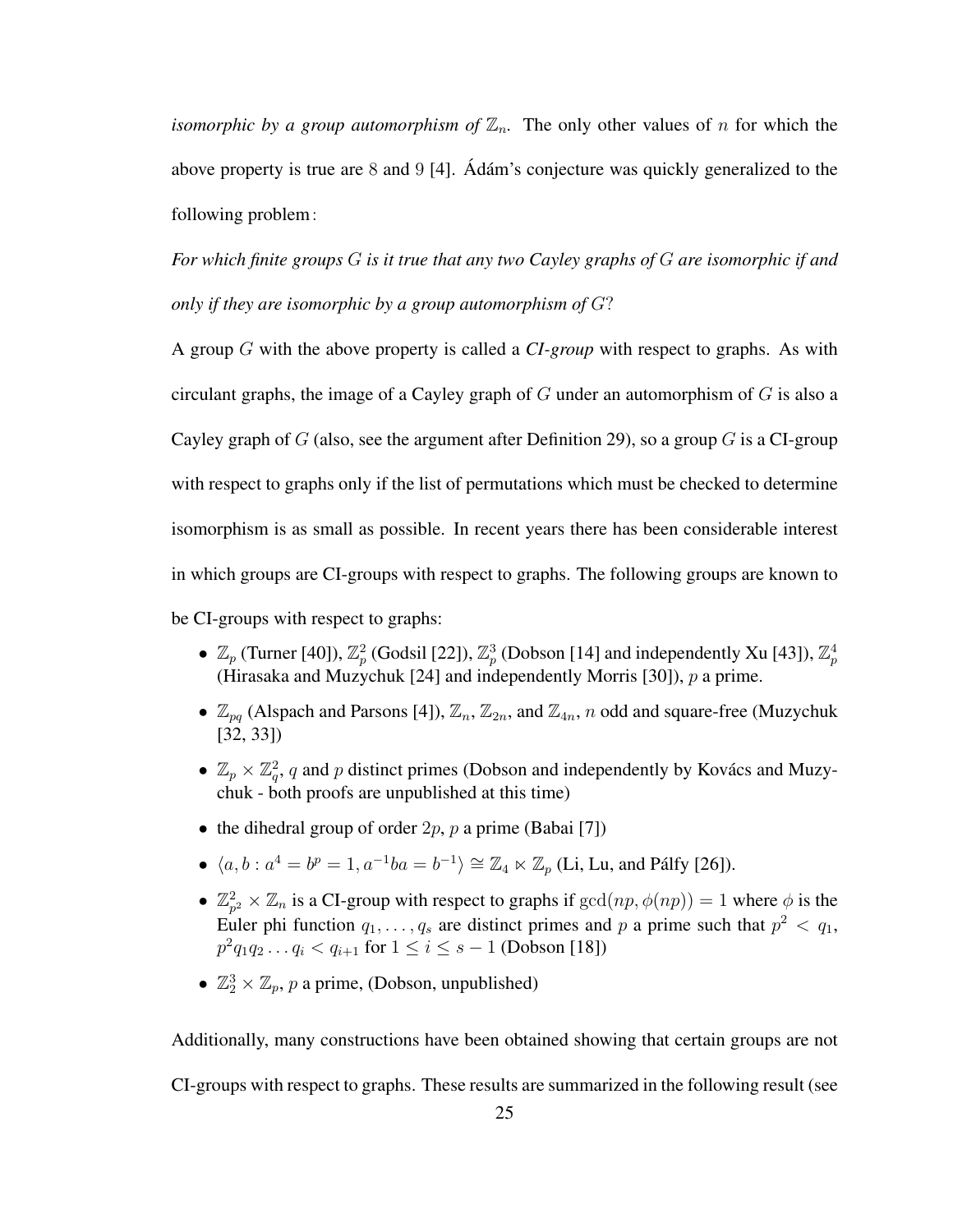$[25]$ ). Note that this result is stated for digraphs. This is usual, as although  $\hat{A}$ dám posed his original conjecture for graphs, the problem is usually now considered for digraphs, or more generally still, for color digraphs (digraphs in which the edge set has been partitioned into different colors).

#### Theorem 6

If G is a CI-group with respect to digraphs, then all Sylow p-subgroups of G are elementary abelian of order at most  $p^{4p-3}$  or isomorphic to  $\mathbb{Z}_4$  or  $Q_8$ . Moreover,  $G = U \times V$ , where  $gcd(|U|, |V|) = 1, U$  is abelian of odd order, and V is one of the following:

- 1.  $\mathbb{Z}_2^d$ ,  $D(M, 2)$ ,  $D(M, 4)$  where M is abelian of odd order;
- 2.  $\mathbb{Z}_4$ ,  $Q_8$ ,  $A_4$ ,  $\mathbb{Z}_3 \ltimes Q_8$ ,  $\mathbb{Z}_3^2 \ltimes Q_8$ .

At the present time, it seems unrealistic to expect to determine which groups on the above list of possible CI-groups are indeed CI-groups. However, Adám's original conjecture was concerned with determining necessary and sufficient conditions for two circulant digraphs to be isomorphic. One could then ask for a shortest possible list of isomorphisms to check to determine whether or not two Cayley digraphs of a non-CI-group are isomorphic (and as the group is not a CI-group with respect to digraphs, some element of every shortest possible list must be a non-isomorphism of the group). This problem has been considered for some groups, and in fact Muzychuk [34] has determined necessary and sufficient conditions for two circulant digraphs of order  $n$  to be isomorphic. The only other groups which have been considered in this context are the nonabelian groups of order  $pq$ ,  $p$ and q distinct primes, and  $\mathbb{Z}_p\times\mathbb{Z}_{p^2}$ . The results on the former groups hold for graphs which are not Cayley digraphs, but hold for metacirculant digraphs (see Definition 31) of order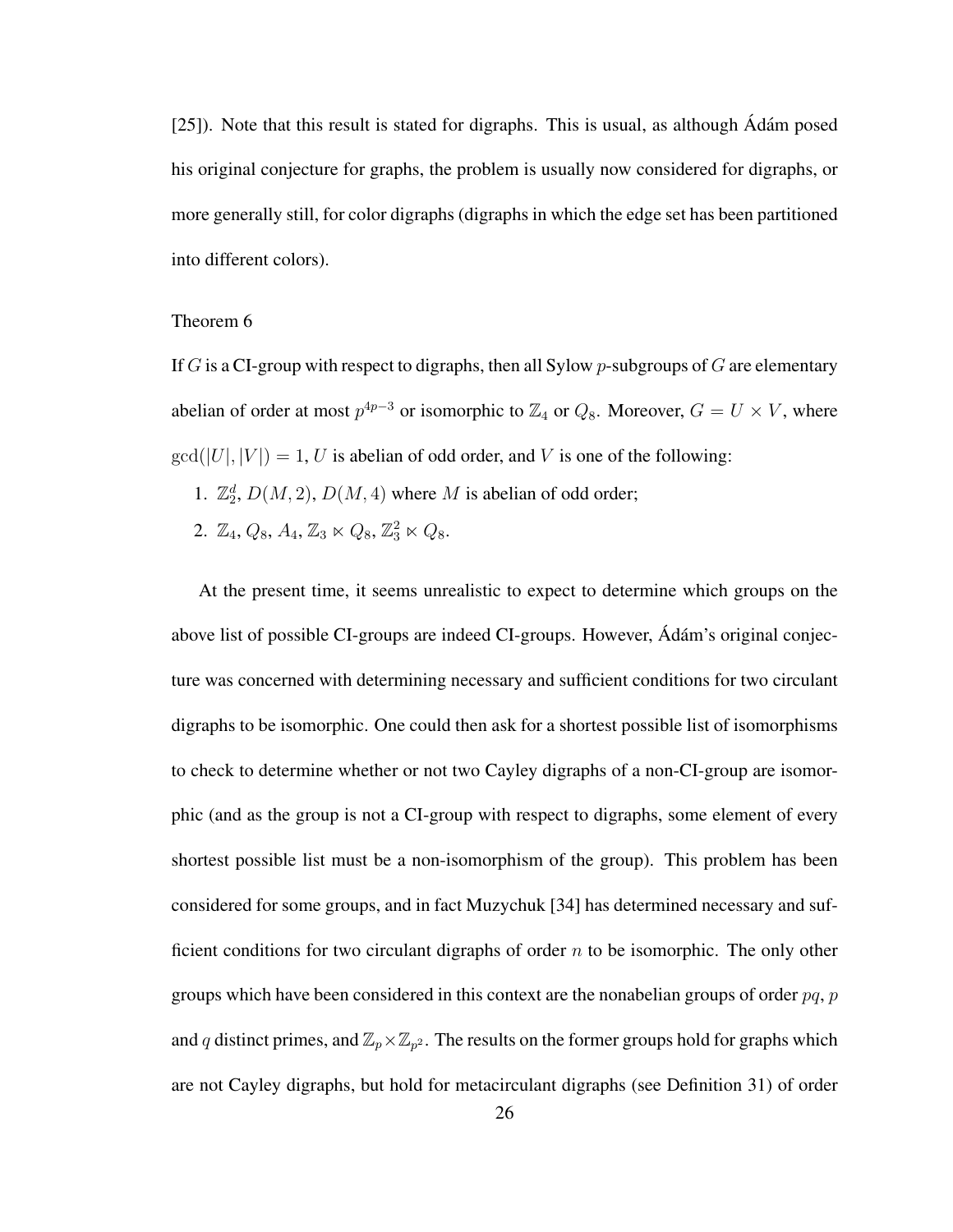$pq$ . As Cayley digraphs of G are characterized by their automorphism group containing a transitive group isomorphic to  $G$  (see the comment after Definition 29), metacirculant graphs are characterized by their automorphism group containing an appropriate transitive subgroup, as shown by Alspach and Parsons [5].

#### Theorem 7

Let m and n be positive integers with  $\alpha \in \mathbb{Z}_n^*$ . Define  $\rho, \tau : \mathbb{Z}_m \times \mathbb{Z}_n \to \mathbb{Z}_m \times \mathbb{Z}_n$  by  $\rho(i, j) = (i, j + 1)$  and  $\tau(i, j) = (i + 1, \alpha j)$ . Then a digraph  $\Gamma$  is an  $(m, n)$ -metacirculant digraph if and only if  $\langle \rho, \tau \rangle \leq \operatorname{Aut}(\Gamma).$ 

We remark that  $\langle \rho, \tau \rangle \cong \mathbb{Z}_m \ltimes \mathbb{Z}_n$ . Henceforth, we will refer to  $\langle \rho, \tau \rangle$  as an  $(m, n)$ *metcyclic group*. Note that by raising  $\tau$  to an appropriate power relatively prime to m, we may assume without loss of generality that if r divides  $|\alpha|$  is a prime, then r $|m$ .

For p and q distinct primes, every Cayley digraph of order  $pq$  is a metacirculant digraph - this follows as every group of order  $pq$  is either cyclic or  $\mathbb{Z}_q \ltimes \mathbb{Z}_p$ .

Alspach and Parsons [5] also determined sufficient conditions to ensure that an  $(m, n)$ metacirculant digraph is a Cayley digraph.

## Theorem 8

Let  $\Gamma$  be a  $(m, n)$ -metacirculant digraph with  $a = |\alpha|$ , and let  $c = a/\text{gcd}(a, m)$ . If  $gcd(c, m) = 1$ , then  $\Gamma$  is a Cayley digraph for the group  $\langle \rho, \tau^c \rangle$ . Furthermore this group is abelian if  $gcd(a, m) = 1$  and is cyclic if  $gcd(a, m) = 1 = gcd(m, n)$ .

In order to discuss the generalization of the Cayley isomorphism problem to non-Cayley digraphs, we need to discuss transitive groups. So, let  $G$  be transitive on a set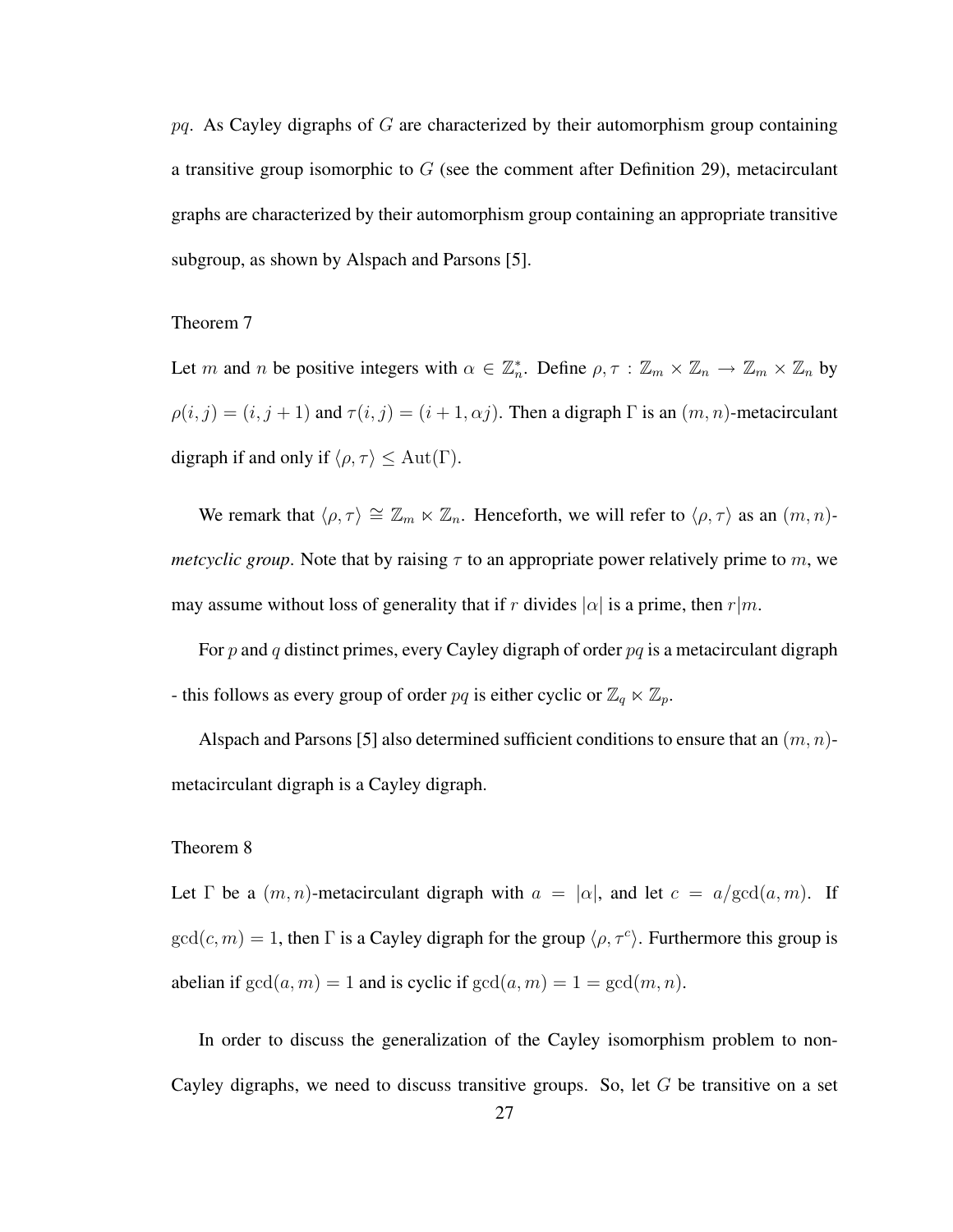X, and let  $H = \text{Stab}_G(x) = \{g \in G : g(x) = x\}$ . Any transitive group can be though of as the action of  $G$  on the left cosets of  $H$  (see for example the comments following [13, Lemma 1.6B]). We use the pair  $(G, H)$  where  $H \leq G$  to denote the permutation group obtained by letting G act by multiplication on the set  $G/H$  of left cosets of H. If G acts faithfully by multiplication on  $G/H$ , and  $\lambda \in Aut(G)$  such that  $\lambda(H) = H$ , then  $\lambda(gH) \rightarrow \lambda(g)H$  is a well-defined permutation of  $G/H$  (by Lemma 15), which we denote by  $\bar{\lambda}$ . We say that  $\Gamma$  is a *CI-color digraph of*  $(G, H)$  if whenever  $\Gamma'$  is a color digraph with  $(G, H) \le \text{Aut}(X)$ , then  $\Gamma \cong \Gamma'$  if and only if they are isomorphic by  $\bar{\alpha}$  with  $\alpha \in \text{Aut}(G)$ . Note that if  $H = 1$ , then this definition agrees with our previous definition of a CI-group with respect to color digraphs.

In [16] (see also [15]) Dobson proved the following result.

#### Theorem 9

Let  $\Gamma$  be a  $(q, p)$ -metacirculant color digraph. Let  $|\alpha| = q^a$ . Then either  $\Gamma$  is isomorphic to a circulant color digraph of order qp or  $\Gamma$  is a  $(\langle \rho, \tau \rangle, \langle \tau^q \rangle)$ -CI-color digraph.

In the remainder of this dissertation, we will prove a result analogous to the previous result for  $(pq, r)$ -metacirculant color digraphs where  $p < q < r$  and  $pq | |\alpha|$ , namely Theorem 11.

#### 3.2 Preliminaries

We begin the chapter with some basic definitions. For terminology not defined here, see [13]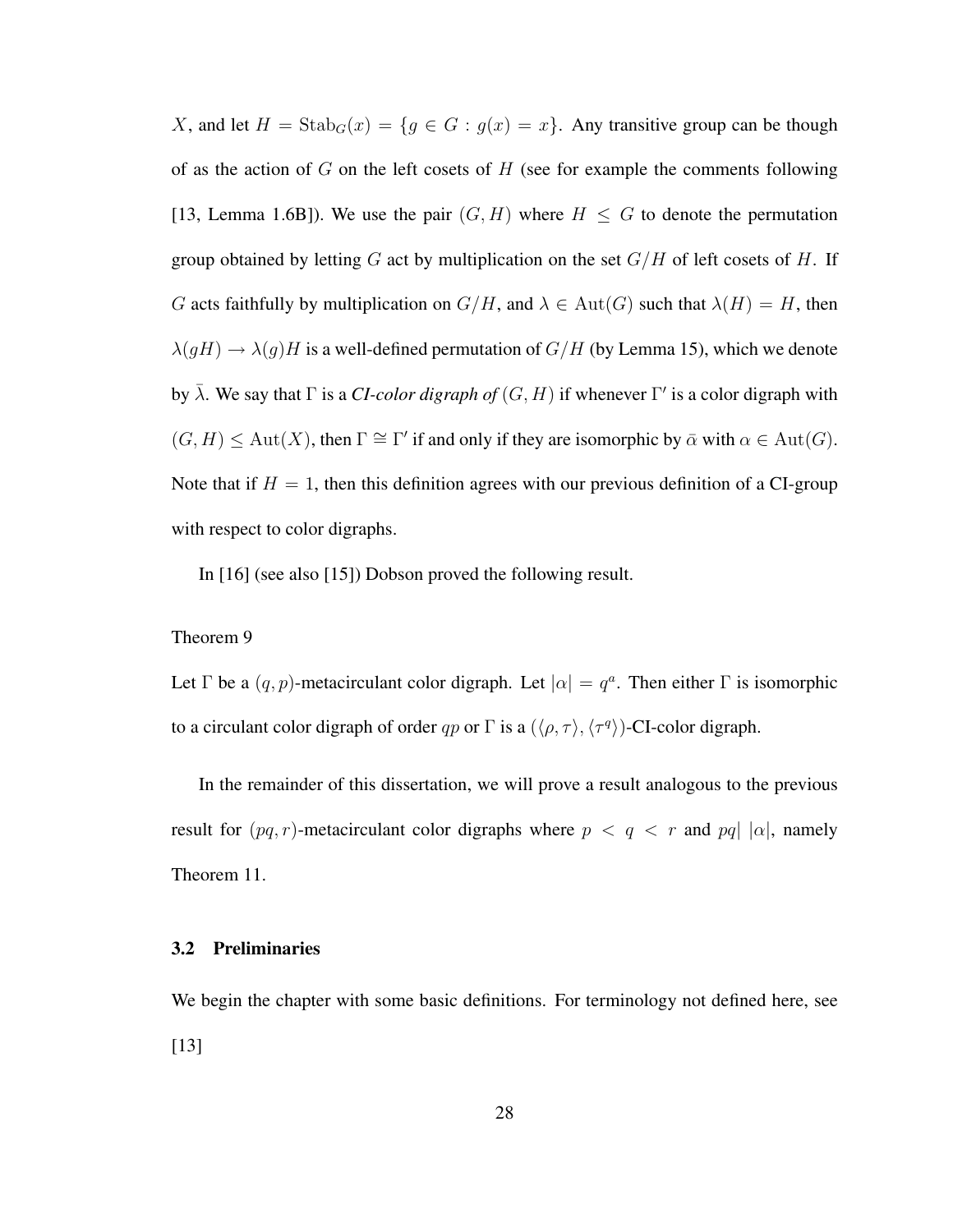Definition 15 A *group*  $G = (G, *)$  is a nonempty set G together with a binary operation  $*$ such that

- 1. (Closure) for  $a, b \in G$ ,  $a * b \in G$ ,
- 2. (Associativity) for a, b,  $c \in G$ ,  $a * (b * c) = (a * b) * c$ ,
- 3. (Identity) there is an  $e \in G$  such that for every  $a \in G$ ,  $a * e = e * a = a$ ,
- 4. (Inverse) there is an  $a^{-1} \in G$  such that for every  $a \in G$ ,  $a * a^{-1} = a^{-1} * a = e$ .

For the rest of this chapter, the group  $(G, *)$  will be denoted by G, not to be confused with a graph G as defined in the earlier chapters. For all our purposes here,  $\Gamma$  will denote a graph. For all  $a, b \in G$ , we will denote  $a * b$  by  $ab$ .

Definition 16 A group G is *abelian* if  $ab = ba$  for all  $a, b \in G$ .

Definition 17 Let  $G = (G, *)$  be a group. A non empty subset  $H \subseteq G$  is a *subgroup* of G if  $H$  is a group under the same binary binary operation  $\ast$ .

Definition 18 Let G be a group. The *center* of G (denoted by  $Z(G)$ ) is defined as  $Z(G)$  =  ${g \in G : gh = hg \text{ for all } h \in G}.$ 

Definition 19 Let G be a group. Let  $S \subseteq G$  be a nonempty set. The *centralizer*  $C(S)$  of S is defined as  $C(S) = \{q \in G: qs = sq \text{ for all } s \in S\}.$ 

A subgroup  $H \leq G$  is *self centralizing* if  $C(H) = H$ . Note that any abelian group G is self centralizing.

Definition 20 Let G be a group. Let  $S \subseteq G$  be a nonempty set. The *normalizer*  $N(S)$  of S is defined as  $N(S) = \{ g \in G : gS = Sg \}.$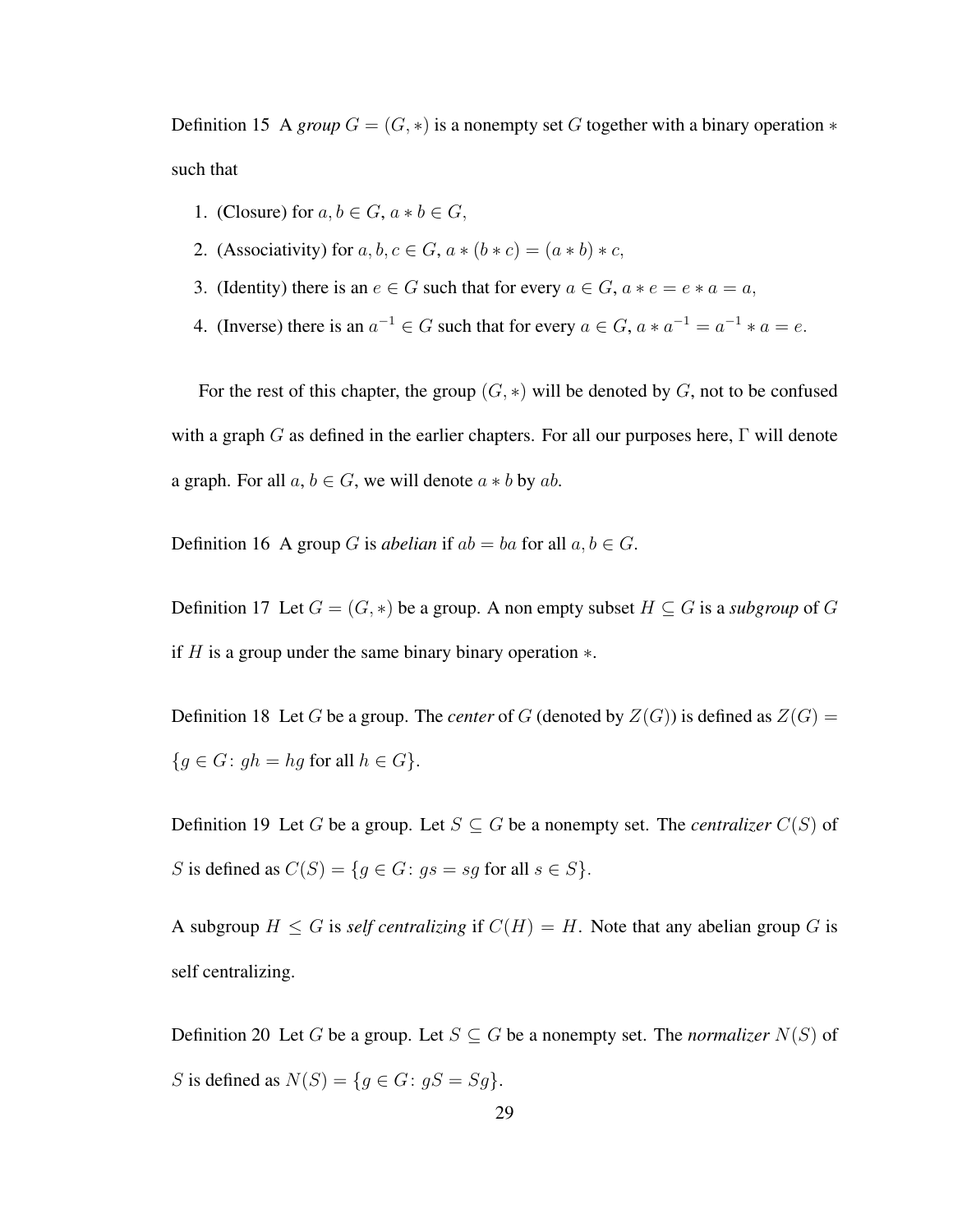Definition 21 A *permutation* of a set M is a one-to-one function from M onto M. The set of permutations of  $M$  together with the operation composition is a group denoted by  $\mathbb{S}ym(M).$ 

Definition 22 Let G, H be groups. A map  $\phi: G \to H$  is a *homomorphism* if for all  $g, h \in G$ ,  $\phi(gh) = \phi(g)\phi(h)$ . A homomorphism is *injective* if  $\phi(g) = \phi(h)$  implies  $g = h$ , for all  $g, h \in G$ .

Definition 23 An *automorphism* of a color digraph  $\Gamma$  is a permutation  $\sigma$  of  $V(\Gamma)$  which has the property that  $uv \in E(\Gamma)$  if and only if  $\sigma(u)\sigma(v) \in E(\Gamma)$ , and if  $C_1, \ldots, C_r$  are the color classes of Γ, then  $\sigma$  permutes the set  $\{C_1, \ldots, C_r\}$ .

Definition 24 Let G be a permutation group on  $\Omega$ . If for every  $\omega_1, \omega_2 \in \Omega$  there exists  $g \in G$  such that  $g(\omega_1) = \omega_2$ , then G is *transitive* on  $\Omega$ .

Definition 25 Let G be a transitive permutation group on  $\Omega$  (that is  $G \leq \mathbb{S}ym(\Omega)$ ). We say that  $\Delta \subseteq \Omega$  is a *fixed block* of G if  $g(\Delta) = \Delta$  or  $g(\Delta) \cap \Delta = \phi$  for all  $g \in G$ . If  $\Delta$  is a block of G, then  $g(\Delta)$  is also a block of G, and  $\{g(\Delta) : g \in G\}$  is a partition of  $\Omega$ , called a *complete block system of*  $G$ . Note that if  $\mathcal B$  is a complete block system of  $G$ , then there is an induced action of G on B. That is, if  $g \in G$ , we define  $g/B : B \to B$  by  $g/B(B_1) = B_2$ if and only if  $g(B_1) = B_2$ . We set  $G/\mathcal{B} = \{g/\mathcal{B} : g \in G\}$ .

Definition 26 A permutation group G acting on  $\Omega$  is *primitive* if the only blocks of G are  $φ$  and  $Ω$  (called the trivial blocks of  $Ω$ ). If G has non-trivial blocks then G is *imprimitive*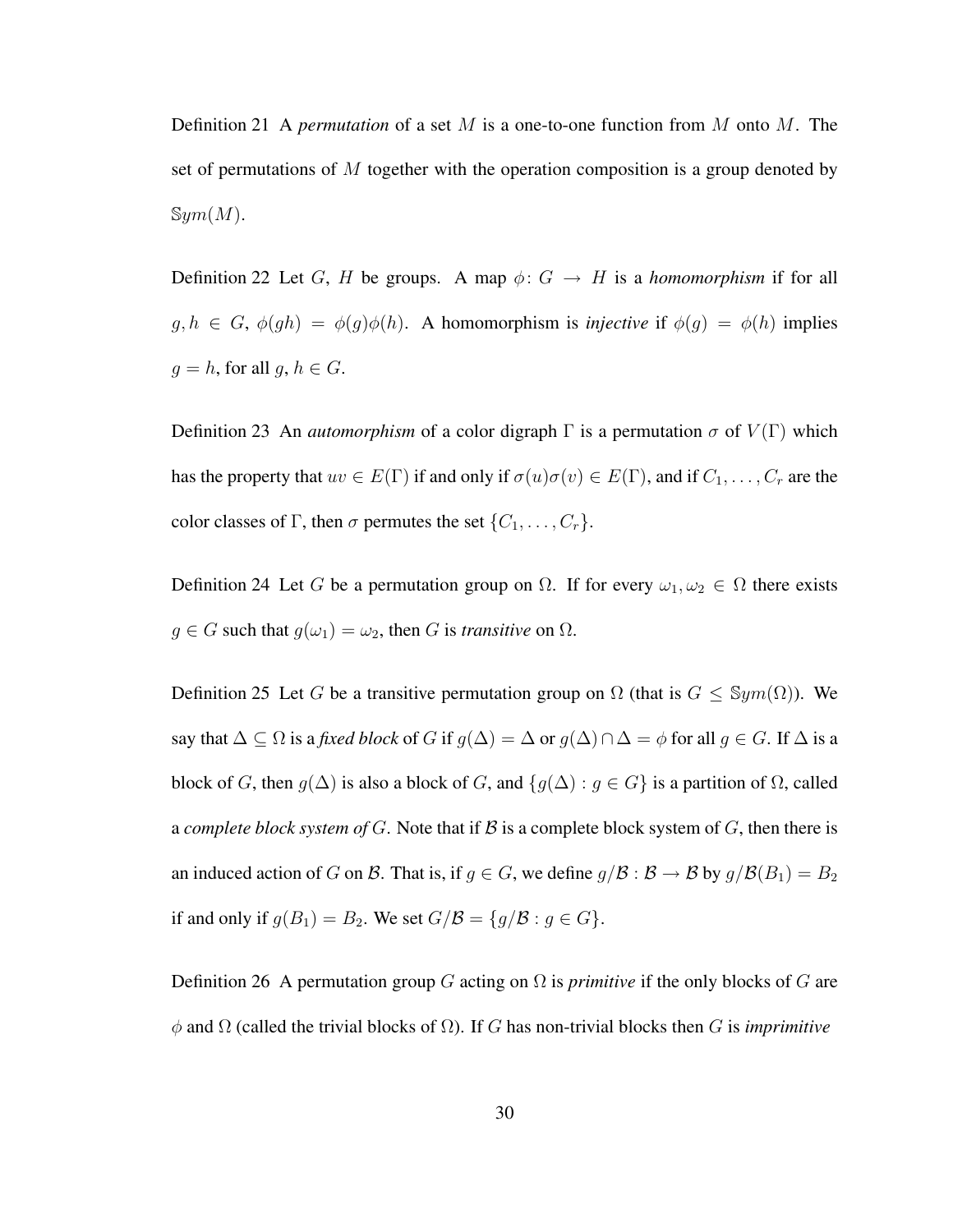Definition 27 If B and C are complete block systems of G with  $B \subseteq C$  for every  $B \in \mathcal{B}$ and some  $C \in \mathcal{C}$ , then we write  $\mathcal{B} \preceq \mathcal{C}$ . If  $\mathcal{B} \preceq \mathcal{C}$ , then  $\mathcal{C}$  induces a complete block system of  $G/B$ , denoted  $C/B$ , where a block of  $C/B$  consists of those blocks of B whose union is a block of C.

Definition 28 A graph  $\Gamma$  is *vertex-transitive* if  $Aut(\Gamma)$  acts transitively on  $V(\Gamma)$ . That is, given any two vertices  $u, v \in V(\Gamma)$ , there exists a  $\sigma \in Aut(\Gamma)$  such that  $\sigma(u) = v$ .

Definition 29 Let G be a group with identity 1 and  $S \subset G$  with the properties that  $x \in S$ implies that  $x^{-1} \in S$  and  $1 \notin S$ . Then the *Cayley graph*  $\Gamma = \Gamma(G, S)$  is a simple graph with  $V(\Gamma) = G$  and  $E(\Gamma) = \{(g, h): g^{-1}h \in S\}$ . We say that S is the *connection set* of Γ. Cayley digraphs are defined similarly, except we do not require that  $x^{-1} \in S$  if  $x \in S$ .

Let  $\Gamma$  be a Cayley digraph of G, and  $\alpha \in Aut(G)$ . Then  $V(\alpha(\Gamma)) = G$  and  $\alpha(\Gamma)$ is a Cayley digraph of G with connection set  $\alpha(G)$  as  $(g', h') \in E(\alpha(\Gamma))$  if and only if  $(g', h') = (\alpha(g), \alpha(h))$  for some  $g, h \in G$  if and only if  $g^{-1}h \in S$  if and only if  $\alpha(g^{-1}h) \in \alpha(S)$  if and only if  $\alpha(g)^{-1}\alpha(h) \in \alpha(S)$ .

Also observe that the function  $g_L : G \to G$  given by  $g_L(x) = gx$  is an automorphism of a Cayley digraph  $\Gamma$  of G with connection set S as  $(a, b) \in E(\Gamma)$  if and only if  $a^{-1}b \in S$ if and only if  $a^{-1}g^{-1}gb \in S$  if and only if  $(ga, gb) \in E(\Gamma)$  if and only if  $g_L \in \text{Aut}(\Gamma)$ . We set  $G_L = \{g_L : g \in G\}$  so that  $G_L \le \text{Aut}(\Gamma)$ , and remark that  $G_L$  is transitive on G and is the *left-regular representation of* G. Finally, we remark that Sabidussi [36] has shown that the converse of this observation holds. That is, a vertex-transitive digraph  $\Gamma$  is isomorphic to a Cayley digraph of G if and only if G contains a transitive subgroup isomorphic to  $G$ .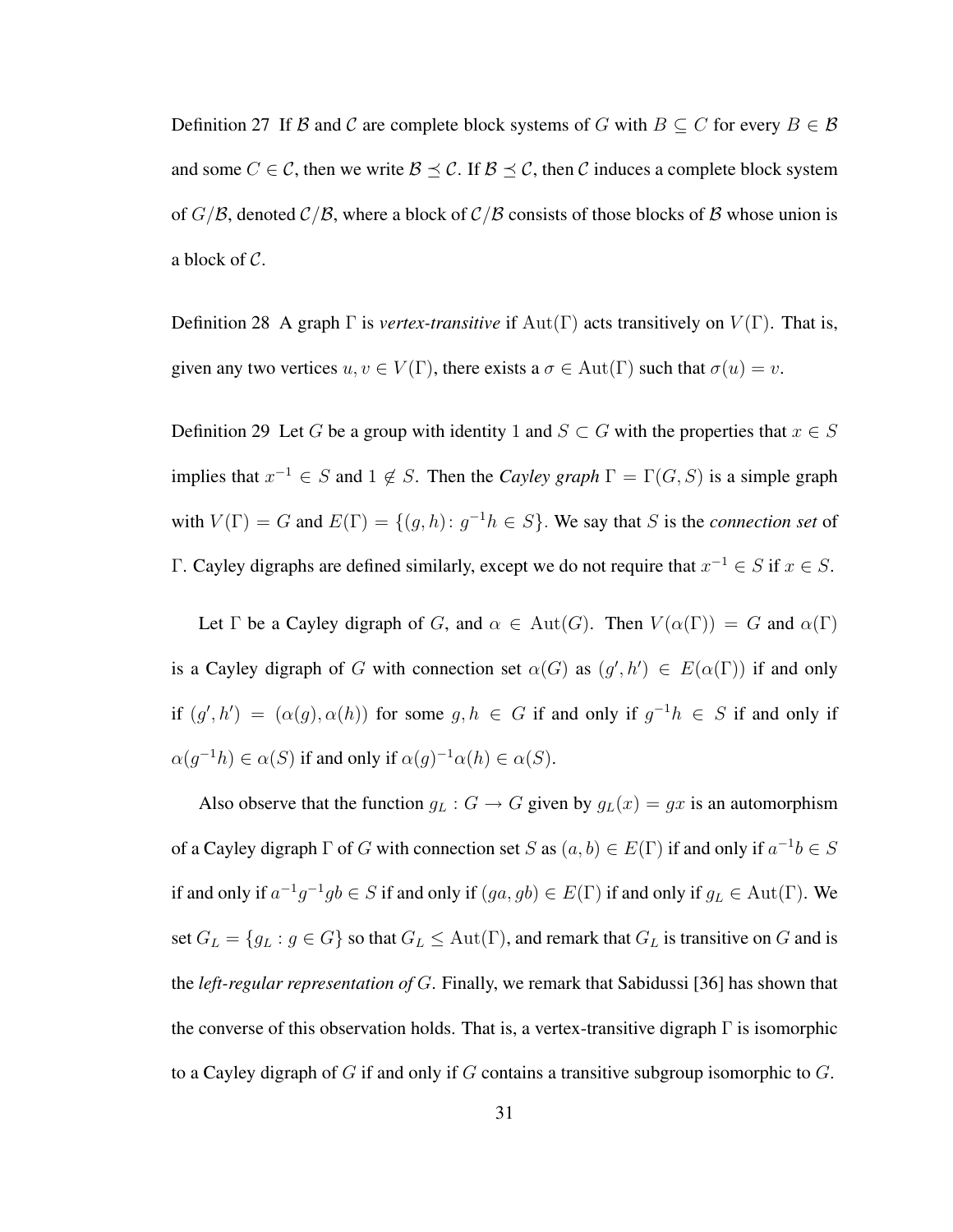Definition 30 A *circulant* digraph of order n is a Cayley graph of  $\mathbb{Z}_n$ , the cyclic group of order n.

Definition 31 Let m, n be positive integers and set  $\mu = \lfloor m/2 \rfloor$ . Let  $\mathbb{Z}_n^*$  be the units of  $\mathbb{Z}_n$ . Let  $V = V(\Gamma) = \{v^i_j : i \in \mathbb{Z}_m, j \in \mathbb{Z}_n\}$  and set  $\alpha \in \mathbb{Z}_n^*$ . Let  $S_0, \ldots, S_\mu$  be subsets of  $\mathbb{Z}_n$ satisfying :

- 1.  $0 \notin S_0 = -S_0$ ,
- 2.  $\alpha^m S_r = S_r$  for  $0 \le r \le \mu$ ,
- 3. if m is even then  $\alpha^{\mu} S_{\mu} = -S_{\mu}$ .

The *metacirculant* graph  $\Gamma = \Gamma(m, n, \alpha, S_0, \dots, S_\mu)$  is the graph with vertex set V and edge set E. We will also refer to  $\Gamma$  as an  $(m, n)$ -metacirculant.

Definition 32 Let  $\Omega$  be a set and  $G \leq S_{\Omega}$  be transitive. The 2-closure of G, denoted by  $G^{(2)}$ , is defined to be the largest subgroup of  $S_{\Omega}$  that has the same orbits as G, acting on  $\Omega \times \Omega$ . A group G such that  $G^{(2)} = G$  is said to be 2*-closed*.

There are also two equivalent definitions of the 2-closure of G, which we now discuss. Let  $\mathcal{O}_0, \ldots, \mathcal{O}_t$  the be orbits of G acting on  $\Omega \times \Omega$ , and assume that  $\mathcal{O}_0$  is the trivial orbit  $\{(\omega,\omega): \omega \in \Omega\}$ . Define digraphs  $\Gamma_1,\ldots,\Gamma_t$  by  $V(\Gamma_i) = \Omega$  and  $E(\Gamma_i) = \mathcal{O}_i$ . The  $\Gamma_i$  are the *orbital digraphs of* G, and  $G^{(2)} = \bigcap_{i=1}^{t} \text{Aut}(\Gamma_i)$ . One may also color in the complete (di)graph the edges of the orbital digraph  $\Gamma_i$  with color i, and adapt the convention that an automorphism must not only map edges to edges but edges of the same color to other edges of the same color. Call the resulting color digraph  $\Gamma$ . Then  $Aut(\Gamma) = \bigcap_{i=1}^t Aut(\Gamma_i)$ , and we see that a 2-closed group is simply the automorphism group of a color digraph.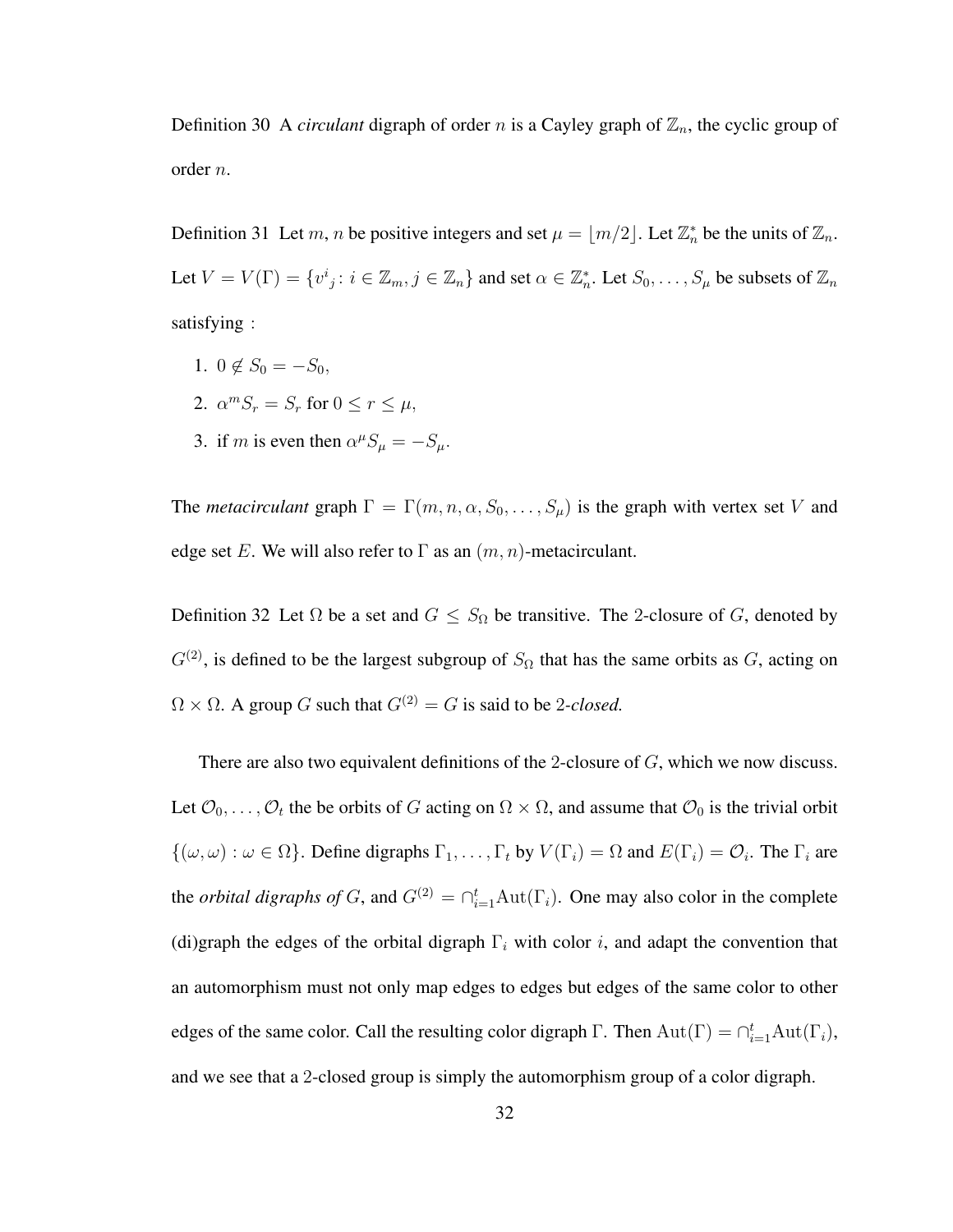Definition 33 Let  $G$  be a transitive permutation group that admits a complete block system B of m blocks of size p, p a prime, where B is formed by the orbits of some normal subgroup  $N \triangleleft G$ . Then for each  $B \in \mathcal{B}$  there exists  $\alpha_B \in N$  such that  $\alpha_B|_B$  is a p-cycle. Define an equivalence relation  $\equiv$  on the blocks of B by  $B \equiv B'$  if and only if whenever  $\alpha \in N$  then  $\alpha|_B$  is a p-cycle if and only if  $\alpha|_{B'}$  is also a p-cycle. Denote the equivalence classes of  $\equiv$  by  $C_0, \ldots, C_a$  and let  $E_i = \bigcup_{B \in C_i} B$ .

Definition 34 Let G be a group and  $H \subseteq G$ , a nonempty subset of G. Let  $\approx$  be an equivalence relation on H. If  $\alpha \approx \beta$  if and only if  $g(\alpha) \approx g(\beta)$  for all  $\alpha, \beta \in H$  and for all  $g \in G$ , then  $\approx$  is a *G*-congruence on *H*.

Definition 35 For p a prime, we define the group  $AGL(1, p)$  to be the group of all functions  $f: \mathbb{Z}_p \to \mathbb{Z}_p$  such that  $f(x) = ax + b, a \in \mathbb{Z}_p^*, b \in \mathbb{Z}_p$ .

Definition 36 Let  $G \leq S_X$  and  $H \leq S_Y$ . We define the *wreath product of* G and H, denoted G  $\wr$  H to be the group of all permutations on  $X \times Y$  of the form  $(x, y) \rightarrow$  $(g(x), h_x(y))$ , where  $g \in G$ , and  $h_x \in H$ . Note that  $|G \wr H| = |G| \cdot |H|^{|X|}$ .

Definition 37 Let  $\Gamma_1$  and  $\Gamma_2$  be digraphs. Define the *wreath product of*  $\Gamma_1$  *and*  $\Gamma_2$ , denoted  $\Gamma_1 \wr \Gamma_2$ , to be the digraph with vertex set  $V(\Gamma_1) \times V(\Gamma_2)$  and

$$
E(\Gamma_1 \wr \Gamma_2) = \{ (\overrightarrow{(x_1, y_1)}, \overrightarrow{(x_2, y_2)}) : x_1 = x_2 \text{ and } \overrightarrow{y_1 y_2} \in E(\Gamma_2) \text{ or } \overrightarrow{x_1 x_2} \in E(\Gamma_1) \}.
$$

We note that  $Aut(\Gamma_1) \wr Aut(\Gamma_2) \le Aut(\Gamma_1 \wr \Gamma_2)$ , although equality need not hold. We also observe that  $Aut(\Gamma_1) \times Aut(\Gamma_2)$  with the canonical action is contained in  $Aut(\Gamma_1)$  $Aut(\Gamma_2) \leq Aut(\Gamma_1 \wr \Gamma_2).$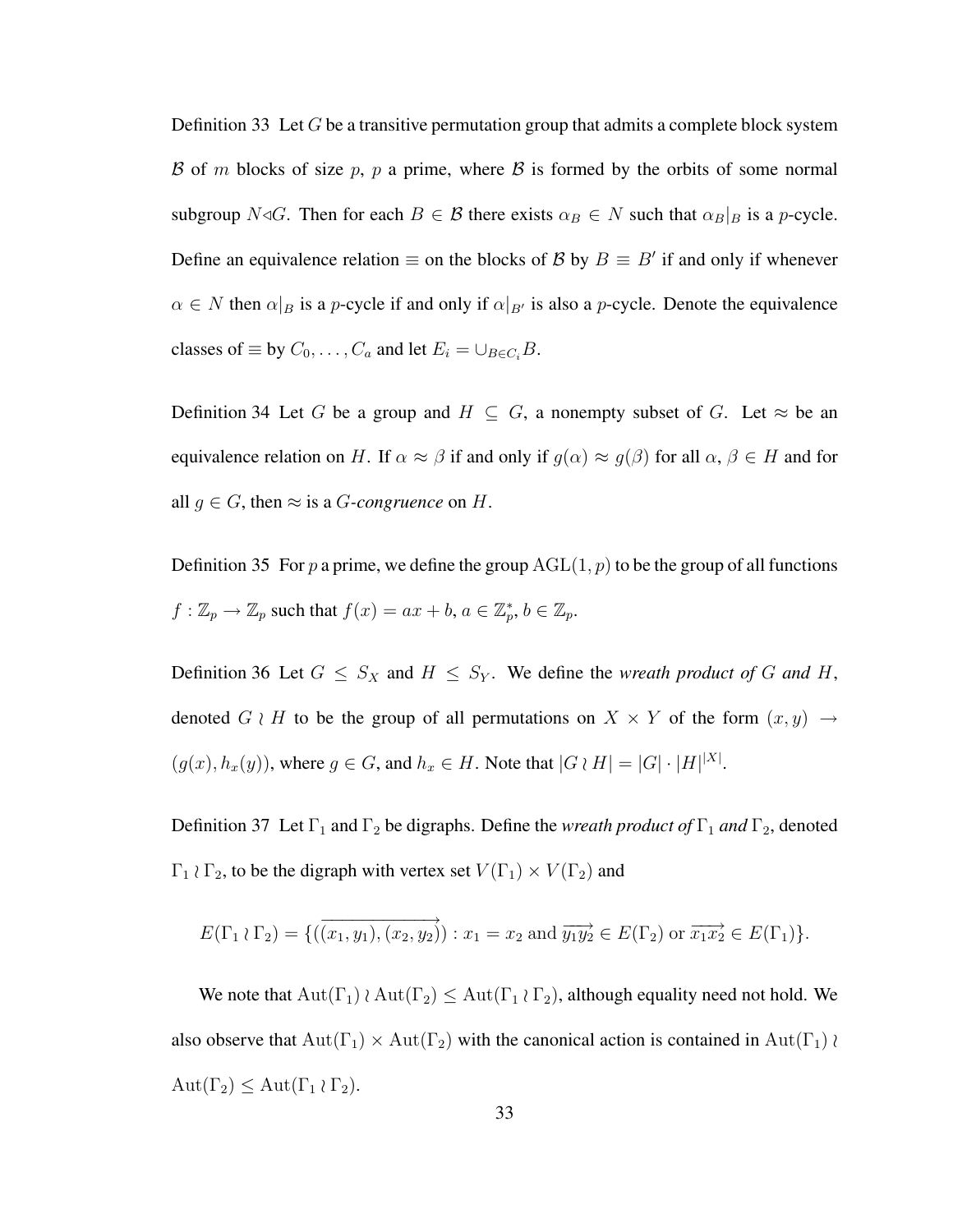#### 3.3 The Cayley Isomorphism Problem

To begin with, we will first establish all results that will be needed for Theorem 11 that do not depend upon the number of points being permuted being pqr. Additionally, most of the result in this section are already known.

Lemma 13

Let  $\rho \in S_{\mathbb{Z}_m \times \mathbb{Z}_n}$  be defined as  $\rho(i, j) = (i, j + 1)$ . Then the centralizer of  $\langle \rho \rangle$  in  $S_{\mathbb{Z}_m \times \mathbb{Z}_n}$  is  $S_m \wr \mathbb{Z}_n$ .

**PROOF.** Let  $Z = C_{\mathbb{Z}_m \times \mathbb{Z}_n}(\langle \rho \rangle)$ . Then  $\langle \rho \rangle \triangleleft Z$  and if  $\delta(i, j) = (\sigma(i), j + b_i)$ ,  $\sigma \in S_m$ ,  $b_i \in \mathbb{Z}_n$ , then  $\delta \rho(i, j) = \delta(i, j + 1) = (\sigma(i), j + 1 + b_1) = \rho(\sigma(i), j + b_1) = \rho \delta(i, j)$ , we see that  $S_m \wr \mathbb{Z}_n \leq Z$ . Thus Z is transitive and so the orbits of  $\langle \rho \rangle$  form a complete block system B of Z. Then  $Stab_Z(B)|_B$  centralizes  $\langle \rho \rangle|_B$ , and as  $\langle \rho \rangle|_B$  is a transitive abelian group and transitive abelian groups are self centralizing[],  $\text{Stab}_Z(B)|_B \leq \mathbb{Z}_n$ . We then conclude by the Embedding Theorem [29, Theorem 2.6] that  $Z \leq S_m \wr \mathbb{Z}_n$ , and the result follows.  $\Box$ 

The main tool generally used to show that a group  $G$  is a CI-group with respect to digraphs is the following result of Babai [7]. A weaker version of this result (which only holds for circulant graphs) can be found in [4].

Lemma 14

For a Cayley color digraph  $\Gamma$  of G, the following are equivalent,

- 1.  $\Gamma$  is a CI-color digraph of  $G$ ,
- 2. Given a permutation  $\gamma \in S_G$  such that  $\gamma^{-1} G_L \gamma \leq \text{Aut}(\Gamma)$ ,  $G_L$  and  $\gamma^{-1} G_L \gamma$  are conjugate in  $Aut(\Gamma)$ .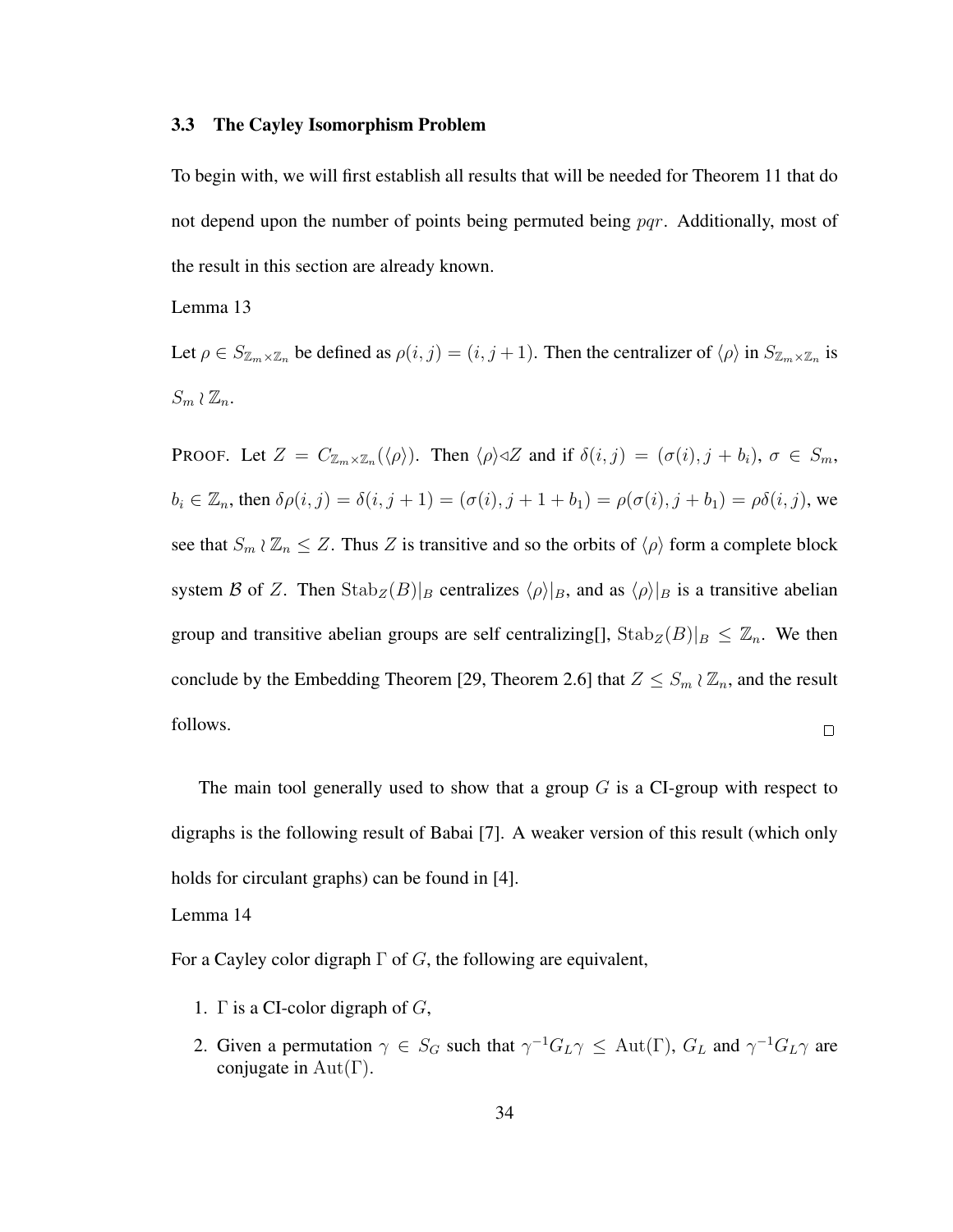We will be considering the isomorphism problem for some color digraphs which are not Cayley color digraphs, so we first need to generalize Babai's result to this situation.

We begin with some group theoretic lemmas that are probably known to many readers.

The proofs are given for completeness.

Lemma 15

If G acts faithfully by multiplication on  $G/H$ , and  $\lambda \in Aut(G)$  such that  $\lambda(H) = H$ , then  $\lambda(gH) \rightarrow \lambda(g)H$  is a well-defined permutation of  $G/H$ .

PROOF. To show that  $\lambda(gH) \to \lambda(g)H$  is well-defined, suppose  $g_1, g_2 \in G$  and that  $g_1H = g_2H$ . Then  $\lambda(g_1H) = \lambda(g_2H)$ , and, as  $\lambda(H) = H$ ,  $\lambda(g_iH) = \lambda(g_i)H$  for  $i = 1, 2$ . Hence  $\lambda(g_1)H = \lambda(g_1H) = \lambda(g_2H) = \lambda(g_2)H$ , and the map  $\lambda(gH) \rightarrow \lambda(g)H$  is welldefined. That  $\lambda(gH) \to \lambda(g)H$  is onto follows from the fact that  $\lambda$  is an automorphism of G and so is onto. Finally, if  $\lambda(g_1)H = \lambda(g_2)H$ , then  $\lambda(g_2^{-1}g_1)H = H$  for all  $g \in G$ . As G acts faithfully by multiplication on  $G/H$ , we must then have that  $\lambda(g_2^{-1}g_1) \in H$ , so that  $g_1 = g_2h$  for some  $h \in H$ . Thus  $g_1H = g_2H$  and  $\lambda(gH) \to \lambda(g)H$  is one-to-one, and so a permutation of  $G/H$ .  $\Box$ 

Notation 1 For  $G, G/H$ , and  $\lambda$  as in Lemma 15, we denote the permutation of  $G/H$  given by  $\lambda(gH) \to \lambda(g)H$  by  $\bar{\lambda}$ . Lemma 16

Let G be a group acting by multiplication on the set  $G/H$  of left cosets of  $H \leq G$ , and  $\bar{A} = {\bar{a} : a \in Aut(G) \text{ and } a(H) = H}.$  Then  $N_{S_{G/H}}((G, H)) = \bar{A} \cdot (G, H).$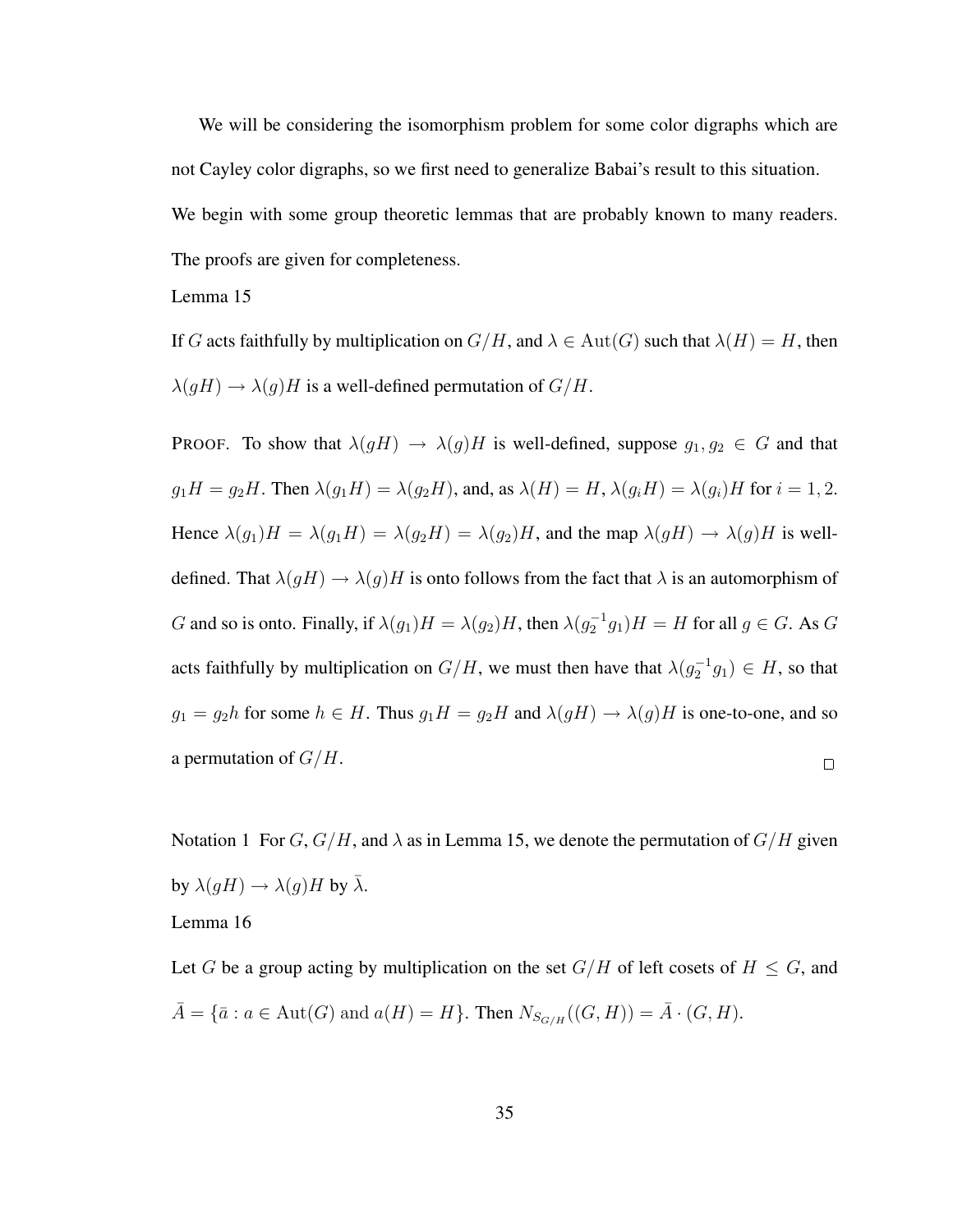**PROOF.** Let  $\delta \in N_{S_{G/H}}((G, H))$ . As  $(G, H)$  is transitive, there exists  $\hat{g} \in (G, H)$ such that  $\delta \hat{g}(H) = H$ . Let  $\beta = \delta \hat{g}$ . Define  $\lambda : G \to G$  by  $\lambda(g) = k$  if and only if  $\beta^{-1}g\beta = k$ . As  $\beta^{-1}H\beta = H$ ,  $\lambda(H) = H$ . As  $\beta^{-1}gh\beta = \beta^{-1}g\beta \cdot \beta^{-1}h\beta$ , we have that  $\lambda(gh) = \lambda(g)\lambda(h)$ , so that  $\lambda$  is a homomorphism. Clearly  $\lambda$  is one-to-one and onto, so that  $\lambda$  is an automorphism of G. Note that  $\beta^{-1}g\beta = \lambda(g)$  for all  $g \in G$  and that for  $x, g \in G$ ,  $\bar{\lambda}^{-1} g \bar{\lambda} (xH) = \bar{\lambda}^{-1} (g \lambda (x)H) = \lambda^{-1} (g) (xH)$ , so that  $\bar{\lambda}^{-1} g \bar{\lambda} = \lambda^{-1} (g)$ . Thus  $\beta^{-1}\bar{\lambda}^{-1}g\bar{\lambda}\beta = \beta^{-1}\lambda^{-1}(g)\beta = g$  so that  $\bar{\lambda}\beta$  commutes with g for every  $g \in G$ . Thus  $\bar{\lambda}\beta$ centralizes G so by [13, Lemma 4.2A], we have that  $\bar{\lambda}\beta$  is contained in the permutation group K obtained by letting  $N_G(H)$  act by left multiplication on H, and is semiregular. Finally, as  $\beta(H) = \delta \hat{g}(H) = H$  and  $\lambda(H) = H$ , we have that  $\lambda \beta(H) = H$ . As  $\bar{\lambda}\beta \in K$  and K is semiregular, we must then have that  $\bar{\lambda}\beta = 1$  so that  $\beta = \bar{\lambda}^{-1}$ . Whence  $\delta = \beta \hat{g}^{-1} = \overline{\lambda}^{-1} \hat{g}^{-1}$  and the result follows.  $\Box$ 

Tan and Tyskevitch [39] generalized Babai's Lemma 14 in the following fashion (a version of the following result for hypergraphs can be found in [16]):

Lemma 17

Let  $\Gamma$  be a vertex-transitive color digraph in K with  $(G, H) \leq Aut(\Gamma)$ . Then the following

are equivalent:

- 1. if  $\Gamma_1$  is any color digraph in K with  $(G, H) \leq \text{Aut}(\Gamma)$ , then  $\Gamma \cong \Gamma_1$  if and only if they are isomorphic by a group automorphism  $\alpha \in Aut(G)$  that fixes H and acts on the left cosets of  $H$ ,
- 2. whenever  $\gamma \in S_{G/H}$  such that  $\gamma^{-1}(G,H)\gamma \leq \text{Aut}(\Gamma)$ , then  $(G,H)$  and  $\gamma^{-1}(G,H)\gamma$ are conjugate in  $Aut(\Gamma)$ .

**PROOF.** Let  $\Gamma_1$  be a color digraph in K with  $(G, H) \leq \text{Aut}(\Gamma_1)$  isomorphic to  $\Gamma$  with  $\gamma : \Gamma \to \Gamma_1$  an isomorphism - so  $\gamma(\Gamma) = \Gamma_1$ . As  $(G, H) \leq \text{Aut}(\Gamma_1)$ , we have that 36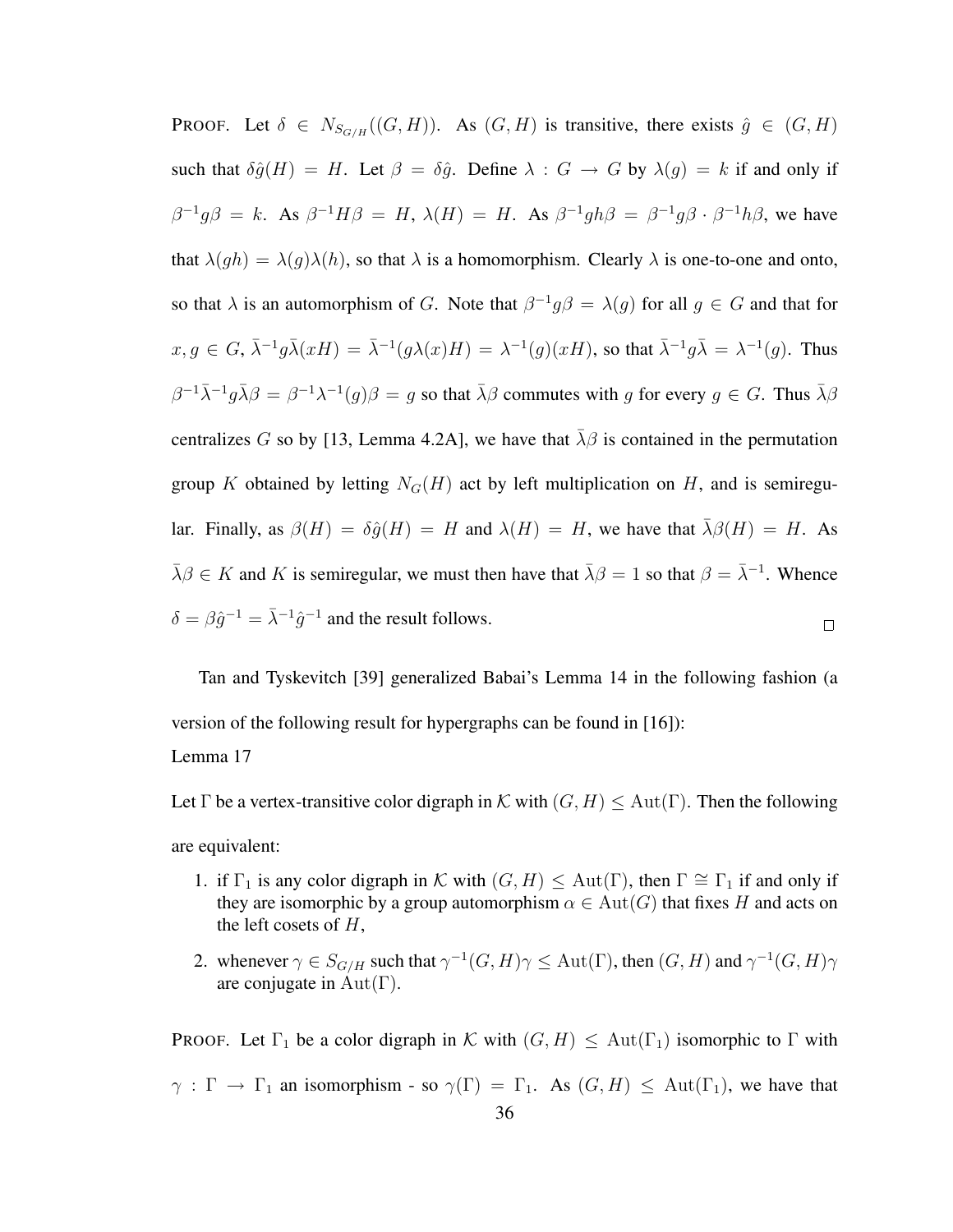$\gamma^{-1}(G, H)\gamma \leq \text{Aut}(\Gamma)$  (note that  $\text{Aut}(\Gamma) = \gamma^{-1}\text{Aut}(\Gamma_1)\gamma$ ). By hypothesis, there exists  $\delta \in$  Aut(Γ) such that  $\delta^{-1} \gamma^{-1}(G, H) \gamma \delta = (G, H)$ . By Lemma 16, we then have that  $\gamma\delta \in \overline{A} \cdot (G,H)$ , so that  $\gamma\delta = \overline{\alpha}g$ ,  $\alpha \in Aut(G)$ ,  $g \in (G,H)$ . Thus  $\overline{\alpha} = \gamma\delta g^{-1}$ , and  $\gamma \delta g^{-1}(\Gamma) = \gamma(\Gamma)$  (as both  $\delta$  and  $g^{-1} \in \text{Aut}(\Gamma)$ ). Thus (2) implies (1).

Conversely, suppose that if  $\Gamma_1$  is any color digraph in K with  $(G, H) \leq \text{Aut}(\Gamma)$ , then  $\Gamma \cong \Gamma_1$  if and only if they are isomorphic by  $\bar{\alpha}$ ,  $\alpha \in \text{Aut}(G)$ . Let  $\gamma \in S_{(G,H)}$  such that  $\gamma^{-1}(G, H)\gamma \leq \text{Aut}(X)$ . Note then that  $\text{Aut}(\gamma(X)) = \gamma \text{Aut}(X)\gamma^{-1}$  as  $\gamma^{-1} : \gamma(\Gamma) \to \Gamma$ is an isomorphism. Hence  $(G, H) \leq \text{Aut}(\gamma(\Gamma))$ . Then there exists  $\alpha \in \text{Aut}(G)$  such that  $\bar{\alpha}(\Gamma) = \gamma(\Gamma)$ . Then  $\bar{\alpha}^{-1}\gamma(\Gamma) = \Gamma$  so that  $\bar{\alpha}^{-1}\gamma \in \text{Aut}(\Gamma)$ . Then  $(\bar{\alpha}^{-1}\gamma)\gamma^{-1}(G,H)\gamma(\bar{\alpha}^{-1}\gamma)^{-1} = \alpha^{-1}(G,H)\alpha = (G,H)$ 

as  $\bar{\alpha}$  normalizes  $(G, H)$  by Lemma 16. Thus (1) implies (2).

 $\Box$ 

Definition 38 Let  $\Gamma$  be a color digraph with  $(G, H) \leq \text{Aut}(X)$  a transitive group. If  $\Gamma'$  is a color digraph with  $(G, H) \leq \text{Aut}(X)$ , then  $\Gamma \cong \Gamma'$  if and only if they are isomorphic by a group automorphism  $\alpha \in Aut(G)$  that fixes H and acts on the left cosets of H, then we say that  $X$  is a *CI-color digraph* of  $(G, H)$ .

The following result is [14, Lemma 3].

Lemma 18

Let G be as in Definition 33, and  $\alpha \in N$  be such that  $|\alpha| = p$ . Then for each  $0 \le i \le a$ there exists  $\alpha_i \in G^{(2)}$  such that  $\alpha_i|_{E_i} = \alpha|_{E_i}$  and  $\alpha_i|_{E_j} = 1$  for every  $i \neq j$ . Furthermore, each  $E_i$  is a block of  $G$ .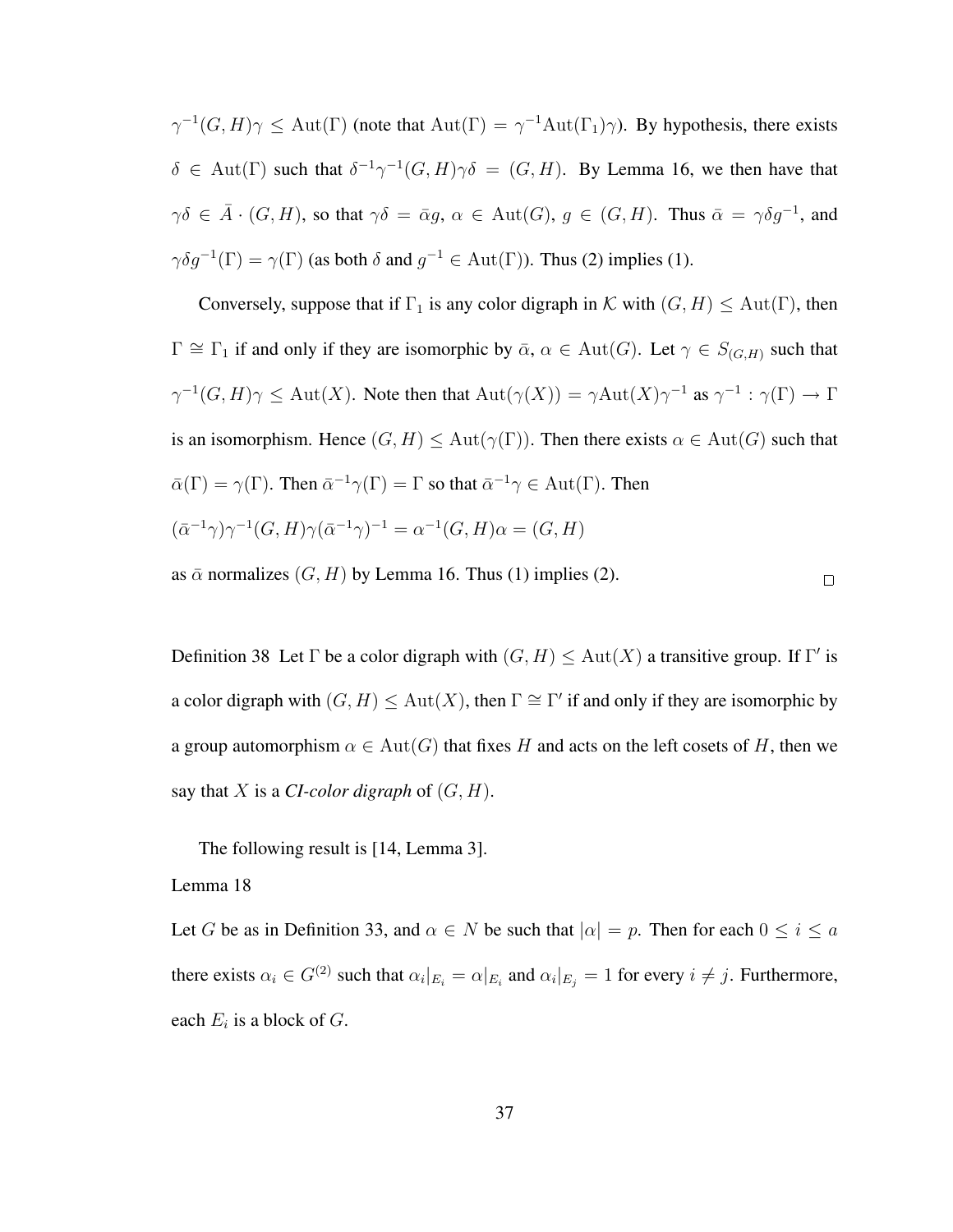PROOF. In order to show that each  $E_i$  is a block of  $G$ , it suffices to show that  $\{C_i: 0 \leq i \leq n\}$  $a$  is a complete block system of  $G/\mathcal{B}$ , so by [13, Exercise 1.5.4] we need only show that  $\equiv$  is a  $G/B$ -congruence. Let  $B, B' \in \mathcal{B}$  such that  $B \equiv B'$ . Let  $g \in G$ . If  $g(B) \not\equiv g(B')$ , then there exists  $\alpha \in \text{fix}_G(\mathcal{B})$  such that, say,  $\alpha|_{g(B)}$  is a p-cycle while  $\alpha|_{g(B')}$  is not. Then  $g^{-1} \alpha g|_B$  is a *p*-cycle while  $g^{-1} \alpha g|_{B'}$  is not, a contradiction.

Let  $e = x\overline{y} \in E(\Gamma)$ . If  $x, y \in E_j$  for some  $0 \le j \le a$ , then clearly  $\alpha_i(e) \in E(\Gamma)$  as then either  $\alpha_i(e) = e$  (if  $i \neq j$ ) or  $\alpha_i(e) = \alpha(e)$  (if  $i = j$ ). Suppose now that  $x \in E$  and  $y \in E'$ ,  $E, E' \in \mathcal{E}$  with  $E \neq E'$ . Let  $B, B' \in \mathcal{B}$  such that  $x \in B \subseteq E$  and  $y \in B' \subseteq E'$ . As  $E \neq E'$ ,  $B \not\equiv B'$ , so there exists  $\beta \in \text{fix}_{\text{Aut}(\Gamma)}(\mathcal{B})$  such that, say,  $\beta|_B$  is a p-cycle while  $\beta|_{B}$  is not. By raising  $\beta$  to an appropriate power relatively prime to p, we may assume without loss of generality that  $|\beta| = p$ . Applying  $\beta$  to  $e \, p - 1$  times, we have that  $x\vec{y} \in E(\Gamma)$  for every  $x' \in B$ . As  $\operatorname{fix}_{\operatorname{Aut}(\Gamma)}(\mathcal{B})|_{B'}$  is transitive, we have that  $x\vec{y}' \in E(\Gamma)$ for every  $x' \in B$  and  $y' \in B'$ . As  $\alpha_i(x) \in B$  and  $\alpha_i(y) \in B'$ , we have that  $\alpha_i(e) \in E(\Gamma)$ , and the result follows.  $\Box$ 

The following result is implicit in [4].

### Lemma 19

Let  $\tau \in S_{pq}$  be a pq-cycle, and  $\gamma \in S_{pq}$  such that  $\langle \tau, \gamma^{-1} \tau \gamma \rangle$  admits a complete block system B of p blocks of size q. If the Sylow q-subgroups of fix $\langle \tau, \gamma^{-1} \tau \gamma \rangle(\mathcal{B})$  have order q, then  $\gamma^{-1}\langle \tau \rangle \gamma$  is conjugate to  $\langle \tau \rangle$  in  $\langle \tau, \gamma^{-1}\tau \gamma \rangle$ .

PROOF. As a transitive abelian group is regular we have that  $fix_{(T)}(\mathcal{B})$  and  $fix_{\gamma^{-1}(T)}(\mathcal{B})$ have order q as both  $\langle \tau \rangle/B$  and  $\gamma^{-1} \langle \tau \rangle \gamma/B$  are transitive abelian groups of degree p. Hence  $\langle \tau^p \rangle$  and  $\gamma^{-1} \langle \tau^p \rangle \gamma$  are Sylow q-subgroups of  $fix_{\langle \tau, \gamma^{-1} \tau \gamma \rangle}(\mathcal{B})$  and are thus conjugate.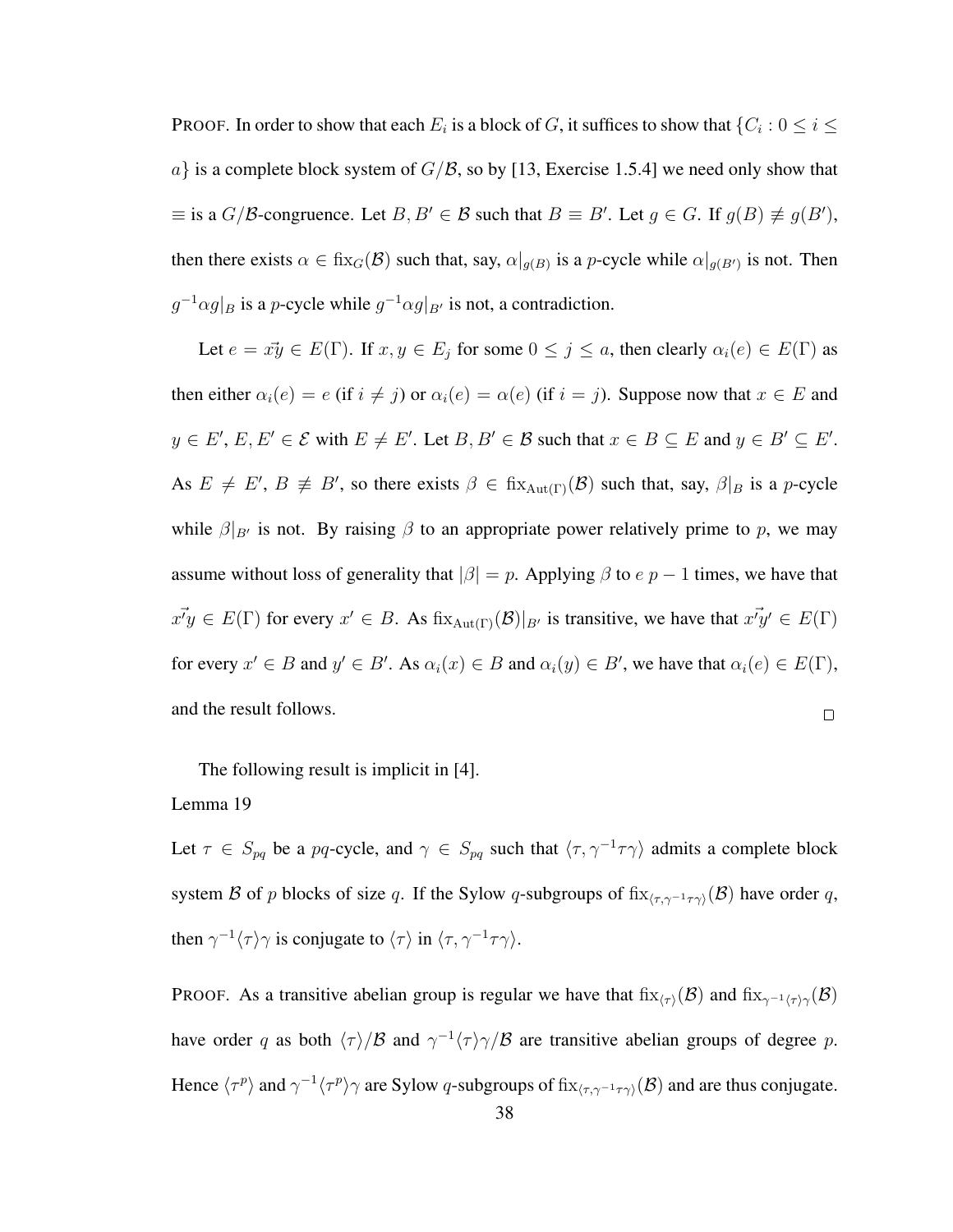We may thus assume that  $\langle \tau^p \rangle = \gamma^{-1} \langle \tau^p \rangle \gamma$ . Furthermore,  $\langle \tau \rangle / \beta$  and  $\gamma^{-1} \langle \tau \rangle \gamma / \beta$  are Sylow p-subgroups of  $\langle \tau, \gamma^{-1} \tau \gamma \rangle / \mathcal{B}$  and are also conjugate. We may thus also assume that  $\langle \tau \rangle/B = \gamma^{-1} \langle \tau \rangle \gamma/B$ . As  $\langle \tau^p, \gamma^{-1} \tau^q \gamma \rangle = \gamma^{-1} \langle \tau \rangle \gamma$ , we have that  $\gamma^{-1} \tau^q \gamma$  centralizes  $\langle \tau^p \rangle$ . As the centralizer in  $S_{pq}$  of  $\langle \tau^p \rangle$  is  $S_p \wr \mathbb{Z}_q$  by Lemma 13, we have that  $\langle \tau, \gamma^{-1} \tau \gamma \rangle \leq S_p \wr \mathbb{Z}_q$ . As  $|S_p \wr \mathbb{Z}_q| = p! \cdot q^p$ , we have that a Sylow p-subgroup of  $\langle \tau, \gamma^{-1} \tau \gamma \rangle$  has order p. As  $\langle \tau^q \rangle$ and  $\gamma^{-1}\langle \tau^q \rangle \gamma$  have order p, they are Sylow p-subgroups of  $\langle \tau, \gamma^{-1}\tau \gamma \rangle$  and thus conjugate. We thus assume that  $\langle \tau^q \rangle = \gamma^{-1} \langle \tau^q \rangle \gamma$ . Hence  $\gamma^{-1} \langle \tau \rangle \gamma = \langle \tau \rangle$ .  $\Box$ 

#### Lemma 20

Let  $G \leq S_n$  where *n* is square-free and  $(\mathbb{Z}_n)_L \leq G$ . Then *G* admits complete block systems B and C of m blocks of size k and k blocks of size m, respectively, if and only if G is permutation isomorphic to a subgroup of  $S_k \times S_m$ .

PROOF. Suppose that  $G \leq S_m \times S_k$ . Define  $\rho, \tau : \mathbb{Z}_m \times \mathbb{Z}_k \to \mathbb{Z}_m \times \mathbb{Z}_k$  by  $\rho(i, j) =$  $(i, j + 1)$  and  $\tau(i, j) = (i + 1, j)$ . It is then easy to see that  $\rho \in 1_{S_m} \times S_k$ ,  $\tau \in S_m \times 1_{S_k}$ , and  $\langle \rho, \tau \rangle = (\mathbb{Z}_n)_L \leq G$ . Then  $\langle \rho \rangle^G$ , the normal closure of  $\langle \rho \rangle$  in G, is a subgroup of  $1_{S_m} \times S_k$  and  $\langle \tau \rangle^G \leq S_k \times 1_{S_m}$ , and of course  $\langle \rho \rangle^G \triangleleft G$  and  $\langle \tau \rangle^G \triangleleft G$ . Then the orbits of  $\langle \rho \rangle^G$  have order m, and so form B, and the orbits of  $\langle \tau \rangle^G$  have order k, and so form C.

Conversely, assume that G admits complete block systems  $\beta$  and  $\beta$  of m blocks of size k and k blocks of size m, respectively. For convenience, enumerate the blocks of  $\beta$  as  $\{B_i : i \in \mathbb{Z}_m\}$  and C as  $\{C_j : j \in \mathbb{Z}_k\}$ . If  $B_i \cap C_j \neq \emptyset$ ,  $i \in \mathbb{Z}_m$ ,  $j \in \mathbb{Z}_k$ , then  $B_i \cap C_j$  is a block of G. As n is square-free,  $gcd(m, k) = 1$  so that  $B_i \cap C_j$  is a singleton. The result then follows by [15, Lemma 2.2]  $\Box$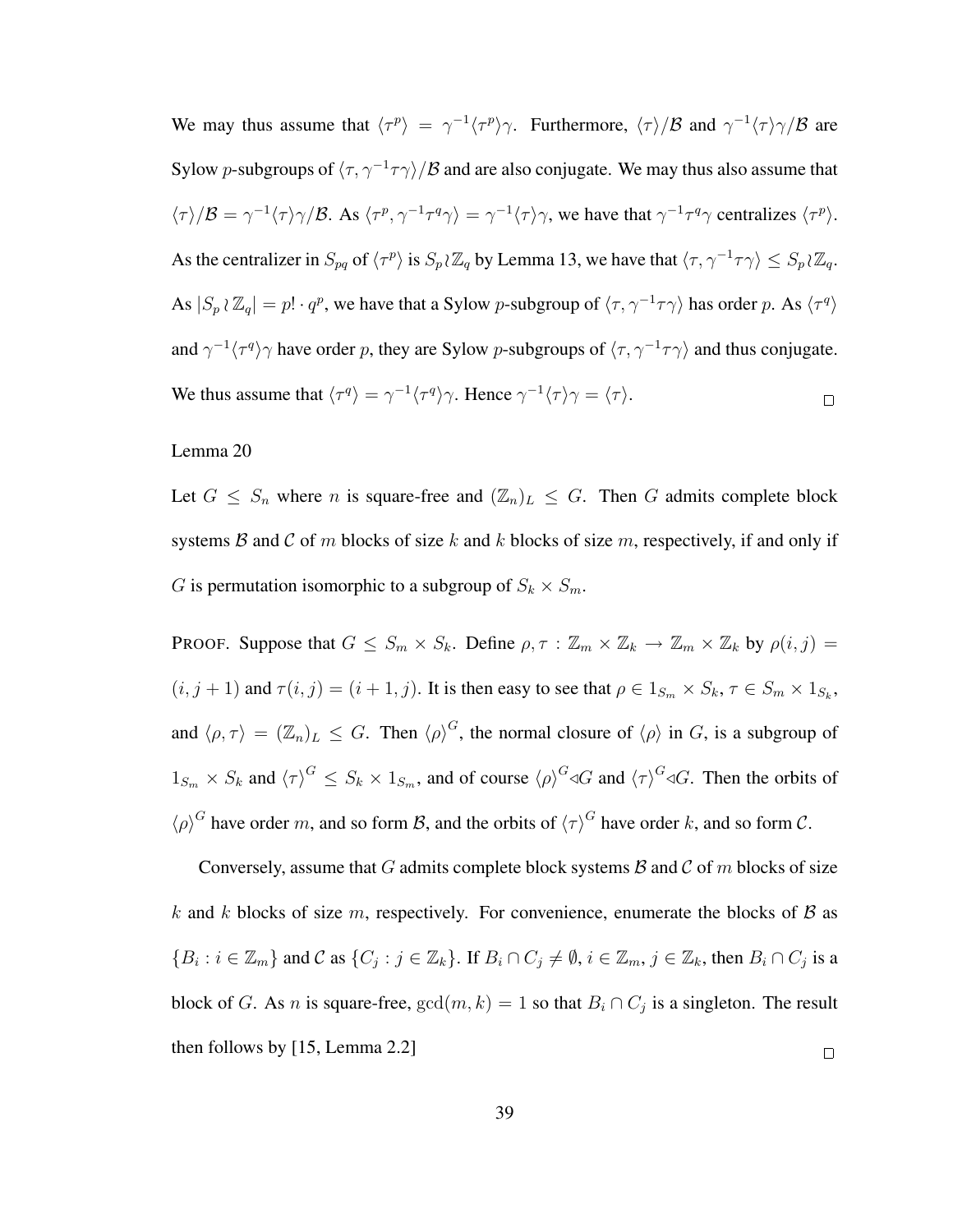#### Theorem 10

Let  $n = p_1 \cdots p_r$  be square-free with each  $p_i$  a prime. Suppose that  $\gamma \in S_n$  such that  $\langle (\mathbb{Z}_n)_L, \gamma^{-1}(\mathbb{Z}_n)_L \gamma \rangle \leq S_{p_1} \times S_{p_2} \times \cdots \times S_{p_r}$ . Then there exists  $\omega \in \langle (\mathbb{Z}_n)_L, \gamma^{-1}(\mathbb{Z}_n)_L \gamma \rangle$ such that  $\omega^{-1} \gamma^{-1} (\mathbb{Z}_n)_L \gamma \omega = (\mathbb{Z}_n)_L$ .

PROOF. Let  $(\mathbb{Z}_n)_L = \langle x \rangle$  and  $y = \gamma^{-1}x\gamma$ , so that  $\langle (\mathbb{Z}_n)_L, \gamma^{-1}(\mathbb{Z}_n)_L \gamma \rangle = \langle x, y \rangle$ . It is then easy to see that  $\langle x, y \rangle$  admits a complete block system  $\mathcal{B}_i$  consisting of  $n/p_i$  blocks of size  $p_i$ ,  $1 \leq i \leq r$ . As a transitive abelian group is regular, we must have that both  $\text{fix}_{\langle x \rangle}(\mathcal{B}_i)$ and  $\mathrm{fix}_{\langle y\rangle}(\mathcal{B}_i)$  are nontrivial  $p_i$ -groups of order  $p_i$ . As  $\langle x,y\rangle\leq S_{p_1}\times\cdots\times S_{p_r}$ , we have that  $\mathrm{fix}_{\langle x,y\rangle}(\mathcal{B}_i)\leq 1_{S_{p_1}}\times\cdots\times 1_{S_{p_{i-1}}}\times S_{p_i}\times 1_{S_{p_{i+1}}}\times\cdots\times 1_{S_{p_r}}.$  We conclude that a Sylow  $p_i$ subgroup of  $fix_{\langle x,y\rangle}(\mathcal{B}_i)$  has order  $p_i$ . Hence  $\langle x^{n/p_i}\rangle$  and  $\langle y^{n/p_i}\rangle$  are Sylow  $p_i$ -subgroups of  $\text{fix}_{\langle x,y \rangle}(\mathcal{B}_i)$  and are thus conjugate. Let  $\omega_1 \in \langle x, y \rangle$  such that  $\omega_1^{-1} \langle y^{n/p_1} \rangle \omega_1 = \langle x^{n/p_1} \rangle$  and  $y_1 = \omega_1^{-1} y \omega_1$ . Note that every element of  $\langle x \rangle$  commutes with every element of  $\langle x^{n/p_1} \rangle =$  $\langle y_1^{n/p_1}$  $\binom{n}{1}$  and every element of  $\langle y_1 \rangle$  commutes with every element of  $\langle y_1^{n/p_1} \rangle$  $\langle x^{n/p_1} \rangle = \langle x^{n/p_1} \rangle.$ Hence  $\langle x^{n/p_1} \rangle = \langle y_1^{n/p_1} \rangle$  $\binom{n}{1}$  is contained in the center of  $\langle x, y_1 \rangle$ .

As above,  $\langle x^{n/p_2} \rangle$  and  $\langle y_1^{n/p_2} \rangle$  $\binom{n}{1}$  are Sylow  $p_2$ -subgroups of  $fix_{\langle x,y_1\rangle}(\mathcal{B}_2)$  and are thus conjugate. Let  $\omega_2 \in \operatorname{fix}_{\langle x,y_1\rangle}(\mathcal{B}_2)$  such that  $\omega_2^{-1}\langle y_1^{n/p_2} \rangle$  $\langle n^{n/p_2} \rangle \omega_2 = \langle x^{n/p_2} \rangle$ . Let  $y_2 = \omega_2^{-1} y_1 \omega_2$ . As above, we also have that  $\langle x^{n/p_2}, y_2^{n/p_2} \rangle$  $\binom{n}{2}$  are contained in the center of  $\langle x, y_2 \rangle$ . Also, as  $\omega_2$ commutes with  $y_1^{n/p_1}$  $y_1^{n/p_1}$ , we have that  $y_2^{n/p_1} = y_1^{n/p_1}$  $n/p_1$ . Hence  $\langle x^{n/p_1}, y^{n/p_1} \rangle$  is still contained in the center of  $\langle x, y_2 \rangle$ . Continuing inductively, we find  $\omega_i \in \text{fix}_{\langle x, y_{i-1} \rangle}(\mathcal{B}_i)$  such that  $\sum_{i=1}^{n} \langle y_{i-1}^{n/p_i} \rangle$  $\omega_i^{-1}$  $\binom{n}{p_i} \omega_i = \langle x^{n/p_i} \rangle$  and  $\langle x^{n/p_j}, y^{n/p_j} \rangle$  is contained in the center of  $\langle x, y_i \rangle$  for every  $1 \leq j \leq i$ , where  $y_0 = y$  and for  $1 \leq i \leq r-1$ ,  $y_i = \omega_i^{-1}$  $i^{-1}y_{i-1}\omega_i$ . Let  $\omega = \omega_r\omega_{r-1}\cdots\omega_1$ . Then  $\omega^{-1}\langle y\rangle\omega = \langle x\rangle$  and the result follows.  $\Box$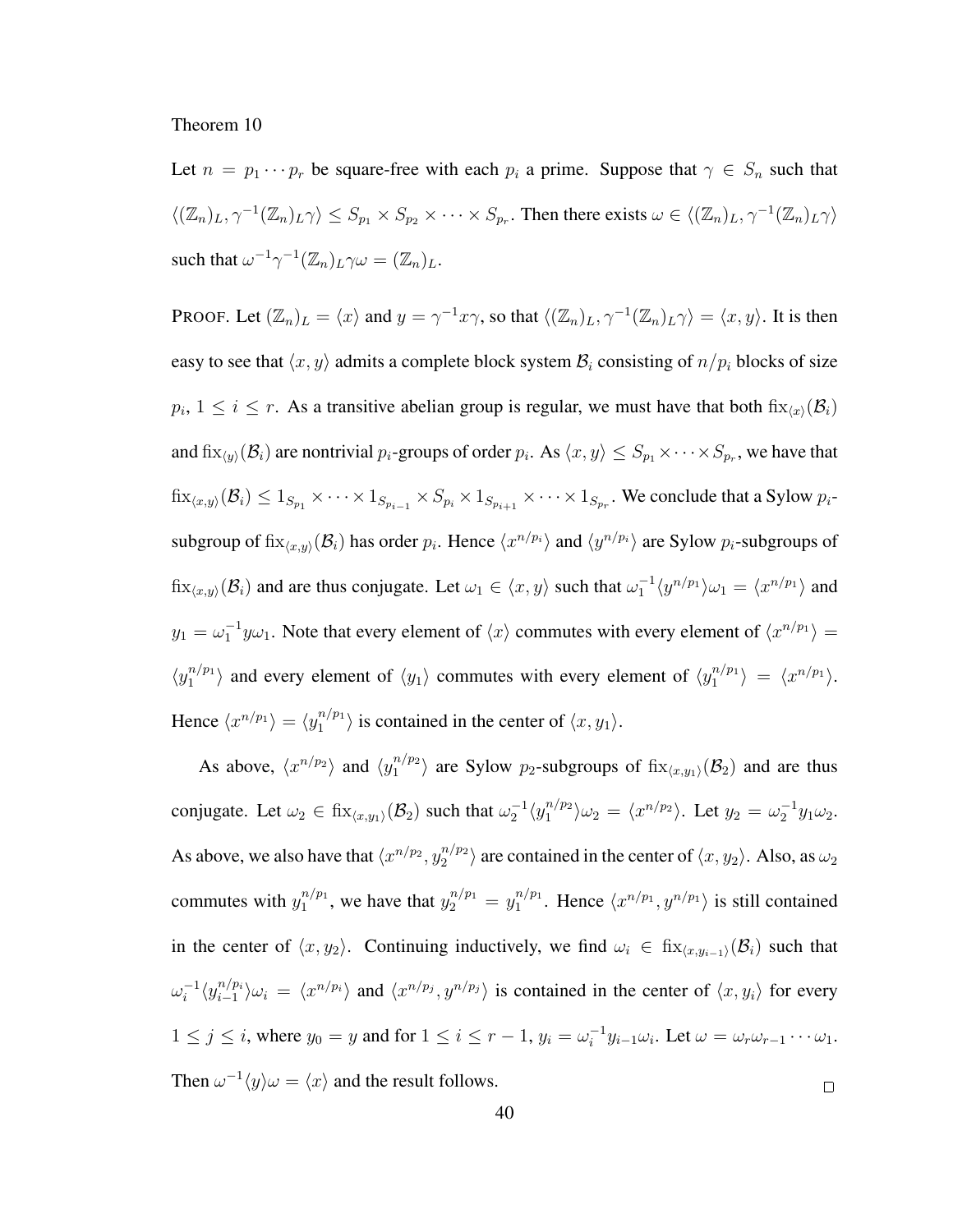#### 3.4 The Isomorphism Problem for  $(pq, r)$ -metacirculant digraphs

In this section we consider the isomorphism problem for  $(pq, r)$ -metacirculant digraphs where p, q, r are distinct primes such that  $pq|(r-1)$ . Let  $V = \mathbb{Z}_{pq} \times \mathbb{Z}_r$  and  $\alpha \in \mathbb{Z}_r^*$ such that  $pq \mid |\alpha|$ . Define  $\rho, \tau : V \to V$  by  $\tau(i, j) = (i + 1, \alpha j)$  and  $\rho(i, j) = (i, j + 1)$ . By raising  $\tau$  to an appropriate power, if need be, we assume without loss of generality that  $|\alpha| = p^x q^y$  for some  $x, y \ge 1$  so that r does not divide  $|\alpha|$ . Our main result is the following, and a great deal of the proof consists of a sequence of lemmas which are listed after the proof of the main theorem.

#### Theorem 11

Let  $\Gamma$  be a  $(pq, r)$ -metacirculant color digraph with  $|\alpha| = p^x q^y$ ,  $x, y \ge 1$ . Then one of the following is true:

- 1. Γ is isomorphic to a  $(pr/\ell, \ell r)$ -metacirculant color digraph for  $\ell = p$  or q, or
- 2. Γ is a CI-color digraph of  $(\langle \rho, \tau \rangle, \langle \tau^p \rangle)$ .

**PROOF.** We wish to show that either  $\Gamma$  is isomorphic to a  $(pq/\ell, \ell r)$ -metacirculant color digraph, or to apply Lemma 17. To that end, let  $\gamma \in S_V$  such that  $\gamma^{-1} \langle \rho, \tau \rangle \gamma \leq \text{Aut}(\Gamma)$ , where  $\Gamma$  is a  $(pq, r)$ -metacirculant color digraph with  $|\alpha| = p^x q^y$ ,  $x, y \ge 1$ . Let  $p < q$ so that  $p < q < r$ . By Lemma 21, we may assume without loss of generality that  $H =$  $\langle\langle \rho, \tau \rangle, \gamma^{-1} \langle \rho, \tau \rangle \gamma \rangle \leq \mathbb{Z}_p \wr (\text{AGL}(1,q) \wr \text{AGL}(1,r)),$  and that H admits complete block systems  $\mathcal{B} \prec \mathcal{C}$  such that  $\mathcal{B}$  consists of pq blocks of size r formed by the orbits of  $\langle \rho \rangle$ and C consists of p blocks of size qr formed by the orbits of  $\langle \tau^p, \rho \rangle$ . Now, by Lemma 18 (applied to  $N = f(x_H(\mathcal{B}))$ , the equivalence classes of  $\equiv$  form a complete block system  $\mathcal D$ (and of course  $\mathcal{B} \preceq \mathcal{D}$ ) and  $\rho|_D \in \text{Aut}(\Gamma)$  for every  $D \in \mathcal{D}$ . As  $\mathcal{B} \prec \mathcal{D}$  and  $H/\mathcal{B}$  contains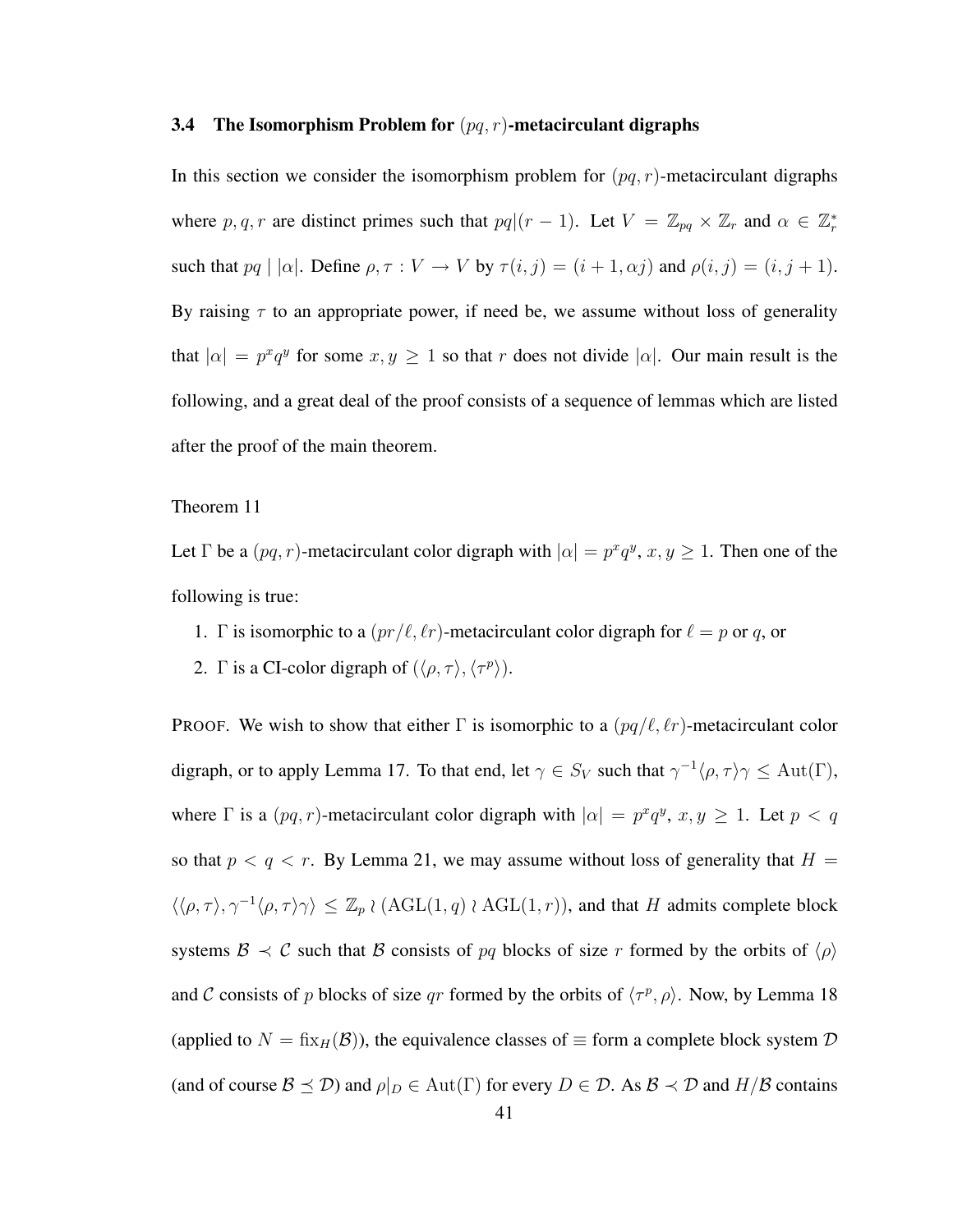a regular cyclic subgroup (and so complete block systems with blocks of a given size are unique - see [?, Exercise 6.5]), namely  $\langle \tau \rangle/B$ , D consists of pq blocks of size r (in which case  $\mathcal{D} = \mathcal{B}$ ), p blocks of size qr (in which case  $\mathcal{D} = \mathcal{C}$ ), q blocks of size pq (in which case D is formed by the orbits of  $\langle \tau^q, \rho \rangle$ , or 1 block of size pqr. We will consider the various possibilities for  $D$  separately.

If D consists of pq blocks of size r, then  $\Gamma$  is the wreath product of a circulant color digraph of order pq and a circulant color digraph of order r, in which case  $\Gamma$  is a circulant color digraph of order pqr as  $\mathbb{Z}_p \ltimes \mathbb{Z}_q \times \mathbb{Z}_r \leq \text{Aut}(\Gamma)$ . Then  $\Gamma$  is isomorphic to both a  $(p, qr)$ - and a  $(q, pr)$ -metacirculant color digraph, and the result follows.

If D consists of p blocks of size qr. By Lemma 22, we may assume without loss of generality that  $x \ge 2$ . If a Sylow q-subgroup of  $\text{fix}_{H/B}(\mathcal{C}/\mathcal{B})$  has order at least  $q^2$ , then the result follows by Lemma 23. Otherwise, as  $\langle \tau \rangle/B$  is a regular cyclic subgroup, by Lemma 19, after an appropriate conjugate by  $\delta \in H$ , we may assume that  $H/\mathcal{B} = \langle \tau \rangle/\mathcal{B}$ . By Lemma 24, we then have that  $\gamma(i, j) = (ai, \alpha_i j + b_i)$ , where  $a \in \mathbb{Z}_{pq}^*$ ,  $\alpha_i \in \mathbb{Z}_r^*$ , and  $b_i \in \mathbb{Z}_r$ . By Lemma 25,  $\alpha_i = \alpha_{i+p}$  for every  $i \in \mathbb{Z}_{pq}$ , and by Lemma 26, we may assume that  $b_i = 0$  for all  $i \in \mathbb{Z}_{pq}$ . In view of Lemma 27, we may assume without loss of generality that  $a = 1$ . By Lemma 28, we may assume that  $\alpha_i = \alpha_0$  for all  $i \in \mathbb{Z}_{pq}$ . We then conclude that  $\gamma^{-1} \langle \rho, \tau \rangle \gamma = \langle \rho, \tau \rangle$ , and the result follows by Lemma 17.

If D consists of q blocks of size pr, then note that the only result used in settling the previous cases that relied on the fact that  $p < q < r$  was Lemma 21. Thus if it can be established in this case that  $H \leq \mathbb{Z}_q \wr (\text{AGL}(1,p) \wr \text{AGL}(1,r))$  (even if  $\gamma$  is replaced by  $\gamma\delta$  for some  $\delta \in H^{(2)}$ , then the result will follow by arguments in the previous para-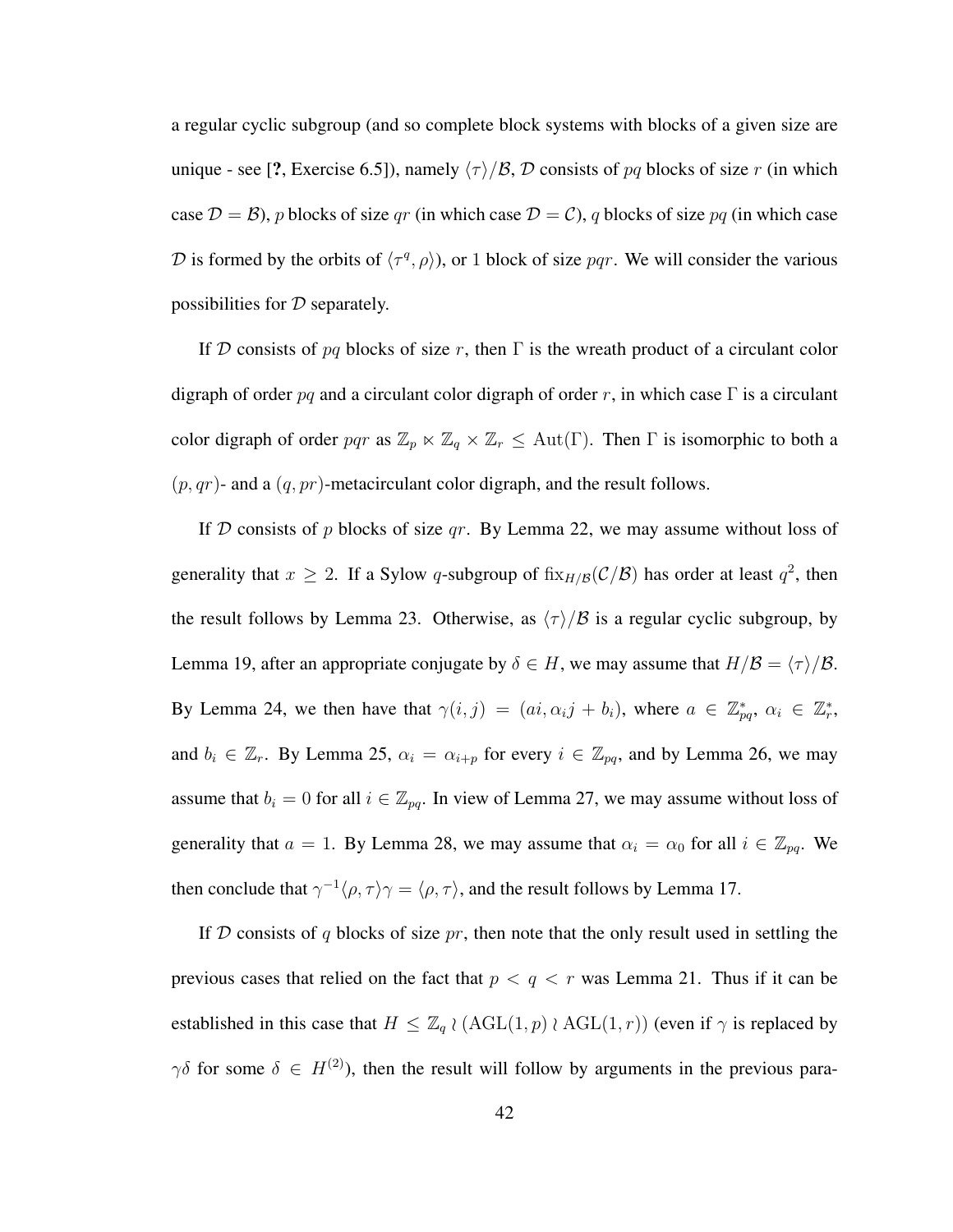graph. Note that  $H/B$  admits a complete block system consisting of p blocks of size q induced by C, and that  $H/B$  admits a complete block system of q blocks of size p induced by D. By Lemma 20 we have that  $H/B$  is permutation isomorphic to  $S_q \times S_p$ as  $\langle \tau \rangle/B$  is a regular cyclic subgroup, and by Lemma 10, there exists  $\delta \in H$  such that  $\langle\langle \rho, \tau \rangle, \delta^{-1} \gamma^{-1} \langle \rho, \tau \rangle \gamma \delta \rangle/B = \langle \tau \rangle/B$ . Replacing  $\gamma$  with  $\gamma \delta$ , we assume without loss of generality that  $H/\mathcal{B} = \langle \tau \rangle / \mathcal{B}$ . Then  $H \leq \mathbb{Z}_{pq} \wr \text{AGL}(1, r) \leq \mathbb{Z}_q \wr (\text{AGL}(1, p) \wr \text{AGL}(1, r)),$ and the result follows in this case.

If D consists of 1 block of size pqr, then as  $H \leq \mathbb{Z}_p \wr (\text{AGL}(1,q) \wr \text{AGL}(1,r)), |H/\mathcal{B}|$ divides  $|\mathbb{Z}_p \wr \text{AGL}(1,q)| = p \cdot [q(q-1)]^p$ . As  $r > q > p$ , r does not divide  $|H/\mathcal{B}|$  and so a Sylow p-subgroup of H is contained in  $fix_H(\mathcal{B})$ . As there is only one equivalence class of  $\equiv$ , we conclude that  $\langle \rho \rangle$  is a Sylow r-subgroup of fix $_H(\mathcal{B})$ . Hence  $\gamma^{-1} \langle \rho \rangle \gamma = \rho$ .

If a Sylow q-subgroup of  $fix_{H/B}(\mathcal{C}')$  has order q, then by Lemma 19, there exists  $\delta \in H$ such that  $\delta^{-1}\gamma^{-1}\langle\tau\rangle\gamma\delta/\mathcal{B} = \langle\tau\rangle/\mathcal{B}$ . Replacing  $\gamma$  with  $\gamma\delta$ , we assume without loss of generality that  $\gamma^{-1}\langle \tau \rangle \delta/\mathcal{B} = \langle \tau \rangle/\mathcal{B}$ . By Lemma 24, we may assume that  $\gamma \delta(i, j) =$  $(ai, \alpha_i j + b_i)$ , where  $a \in \mathbb{Z}_{pq}^*$ ,  $\alpha_i \in \mathbb{Z}_r^*$ , and  $b_i \in \mathbb{Z}_r$ . Additionally, as there is only one equivalence class of  $\equiv$ , it must be the case that  $\alpha_i = \alpha_j$  for every  $i, j \in \mathbb{Z}_{pq}$ . Setting  $\beta =$  $\alpha_0$ , we then have that  $\gamma(i, j) = (ai, \beta j + b_i)$ . By Lemma 24,  $\gamma^{-1} \tau \gamma(i, j) = (i + a^{-1}, \alpha j + b_i)$  $\alpha \beta^{-1} b_i - \beta^{-1} b_{i+a^{-1}}$ ). Then  $\tau^{-a^{-1}} \gamma^{-1} \tau \gamma(i, j) = (i, \alpha^{1-a^{-1}} j + \alpha^{-a^{-1}} (\alpha \beta^{-1} b_i - \beta^{-1} b_{i+a^{-1}}))$ . If  $a = 1$ , then either  $\gamma^{-1}\tau\gamma = \tau$ , or  $\tau^{-1}\gamma^{-1}\tau\gamma$  has order r, in which case  $\tau^{-1}\gamma^{-1}\tau\gamma \in$  $\langle \rho \rangle$ . Then  $\gamma^{-1}\tau\gamma \in \langle \tau, \rho \rangle$ , and so  $\gamma^{-1}\langle \rho, \tau \rangle$  =  $\langle \rho, \tau \rangle$ , and  $\Gamma$  is a CI-color digraph of  $(\langle \rho, \tau \rangle, \langle \tau^p \rangle)$  by Lemma 17.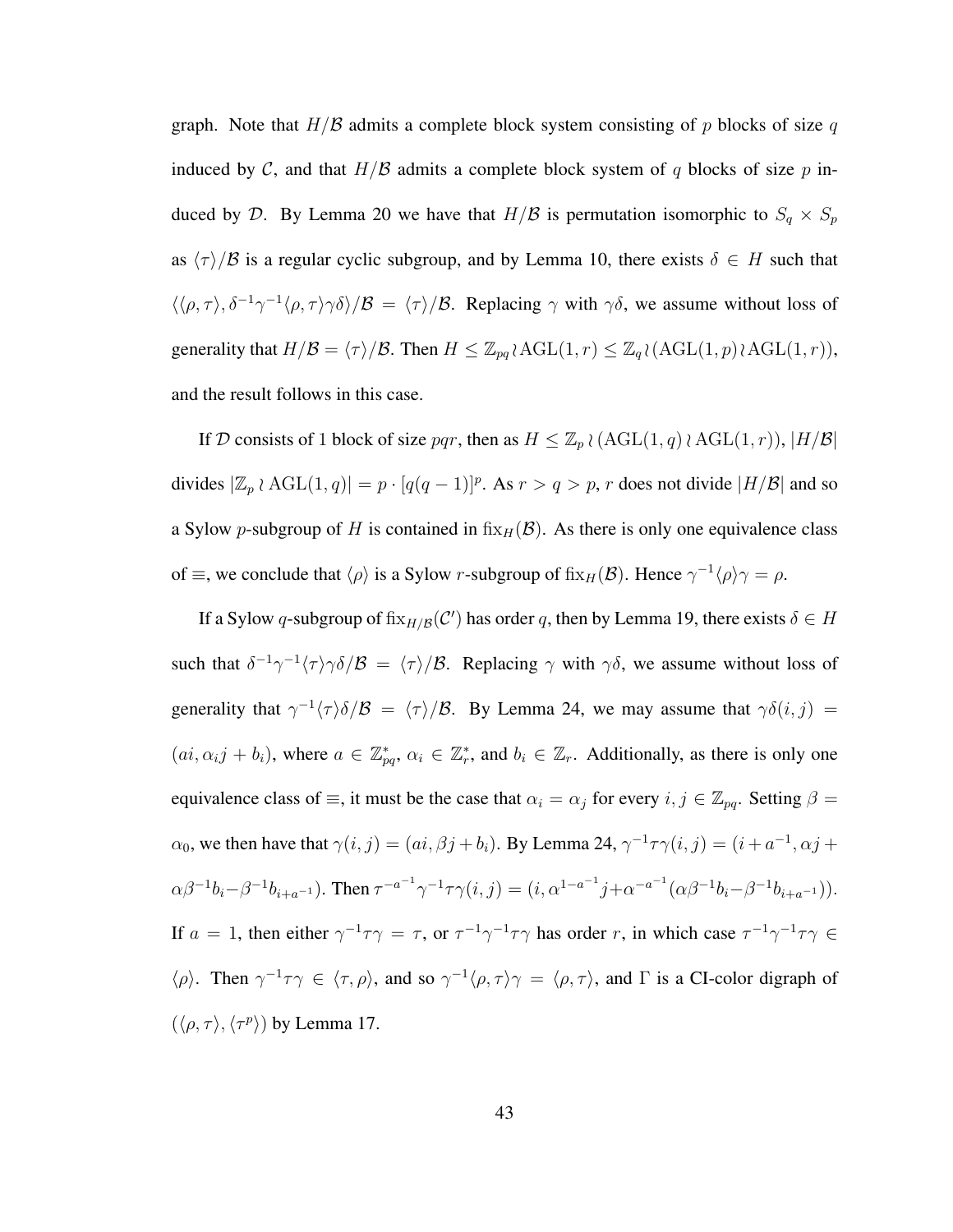If  $a \neq 1$ , then there exists a prime  $\ell | pq$  such that  $a \not\equiv 1 \pmod{\ell}$ . Then  $1 - a^{-1} \not\equiv$ 0 (mod  $\ell$ ), and so there exists a positive integer m relatively prime to pq such that  $m(1 - \ell)$  $a^{-1}$ )  $\equiv -1 \pmod{\ell}$ . Then  $\tau(\tau^{-a^{-1}} \gamma^{-1} \tau \gamma)^m(i, j) = (i + 1, \alpha^{1+m(1-a^{-1})} j + c_i)$ 

for appropriate  $c_i \in \mathbb{Z}_r$  (we remark that at this time we are not concerned with the exact values of the  $c_i$ ). Set  $z = p^x$  if  $\ell = q$  and  $z = q^y$  if  $\ell = p$ . Then  $\alpha^{1+m(1-a^{-1})} \equiv$ 1 (mod  $\ell$ ), and so  $[\tau (\tau^{-a^{-1}} \gamma^{-1} \tau \gamma)^m]^z (i, j) = (i + z, j + d_i)$  for appropriate  $d_i \in \mathbb{Z}_r$ , and  $z \not\equiv 0 \pmod{\ell}$  while  $z \equiv 0 \pmod{pq/\ell}$ . Set  $\rho_1 = [\tau (\tau^{-a^{-1}} \gamma^{-1} \tau \gamma)^m]^z$ .

For the remainder of the analysis of this subcase, it will be convenient to label V with  $\mathbb{Z}_{pq/\ell} \times \mathbb{Z}_\ell \times \mathbb{Z}_r$  in such a way that  $\tau(i, j, k) = (i + 1, j + 1, \alpha k)$  and  $\rho(i, j, k) =$  $(i, j, k + 1)$ . As  $z \equiv 0 \pmod{pq/\ell}$  but  $z \not\equiv 1 \pmod{\ell}$ , if  $c \equiv z \not\equiv 0 \pmod{\ell}$ , then  $\rho_1(i, j, k) = (i, j + c, k + e_{i,j})$  for appropriate  $e_{i,j} \in \mathbb{Z}_r$ . Replacing  $\rho_1$  with an appropriate power of itself, we may assume without loss of generality that  $c = 1$ . By Lemma 29, Γ is isomorphic to a  $(p, qr)$ -metacirculant digraph. It now only remains to consider the case where a Sylow q-subgroup of  $fix_{H/B}(\mathcal{C}')$  has order at least  $q^2$ .

If a Sylow q-subgroup of  $fix_{H/B}(\mathcal{C}')$  has order at least  $q^2$ , then let  $\omega \in H$  such that  $ω$ /B has order q but  $ω$ /B  $\notin$   $\langle τ \rangle$ /B. Similar to the end of the previous case, it will be convenient to view V as  $\mathbb{Z}_p \times \mathbb{Z}_q \times \mathbb{Z}_r$  in such a way that  $\tau(i, j, k) = (i + 1, j + 1, \alpha k)$ and  $\rho(i, j, k) = (i, j, k + 1)$ . As  $H/B \leq \mathbb{Z}_p \wr \text{AGL}(1, q)$  and  $q > p$ , we have that a Sylow q-subgroup of  $H/B$  is  $1_{S_p} \wr \mathbb{Z}_q$ . As  $H \leq \mathbb{Z}_p \wr (\text{AGL}(1,q) \wr \text{AGL}(1,r))$ , we have that  $\omega(i, j, k) = (i, j + b_i, \beta_{i,j}k + c_{i,j})$ , where  $b_i \in \mathbb{Z}_q$ ,  $\beta_{i,j} \in \mathbb{Z}_r^*$ , and each  $c_{i,j} \in \mathbb{Z}_r$ . As a Sylow r-subgroup of  $fix_H(\mathcal{B})$  has order r, we have that  $\beta_{i,j} = \beta_{i',j'}$  for every  $i, i' \in \mathbb{Z}_p$  and  $j, j' \in \mathbb{Z}_q$ . We set  $\beta = \beta_{0,0}$ . We also observe that it cannot be the case that each  $b_i = b_{i'}$ ,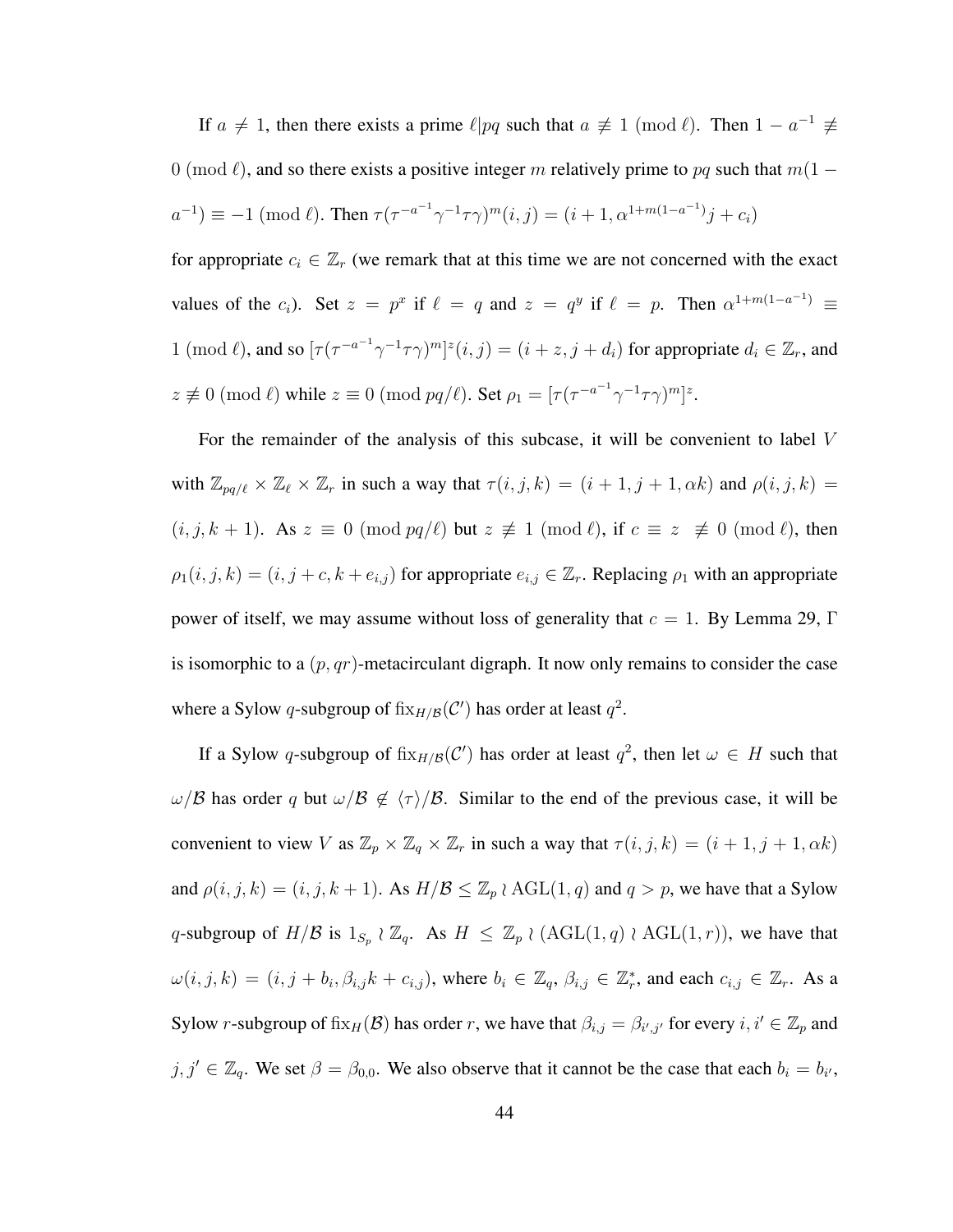$i, i' \in \mathbb{Z}_p$ , as if that does occur, then  $\omega/B \in \langle \tau \rangle/B$ . By raising  $\omega$  to an appropriate power relatively prime to q, we can and do assume that  $\omega$  has order a power of q. Then  $\beta$  has order a power of q as well. We now show that there exists  $\phi \in H$  such that  $\phi/B$  has order q and  $\phi(i, j, k) = (i, j + c_i, k + d_{i,j})$ ,  $c_i \in \mathbb{Z}_p$  and each  $d_{i,j} \in \mathbb{Z}_r$ .

Note that  $\tau^{p^x}(i, j, k) = (i, j + p^x, \alpha^{p^x} k)$ ,  $p^x \not\equiv 0 \pmod{q}$ , and  $\alpha^{p^x}$  has order  $q^y$ . Then  $\langle \alpha^{p^x}, \beta \rangle$  is cyclic, and as both  $\alpha^{p^x}$  and  $\beta$  have order a power of q,  $\langle \alpha^{p^x}, \beta \rangle$  has order a power of q, and is generated by either  $\alpha^{p^x}$  or  $\beta$ . If  $\langle \alpha^{p^x}, \beta \rangle$  is generated by  $\alpha^{p^x}$ , then let m be a power of q such that  $\alpha^{mp^x} = \beta$ . We then set  $\phi = \tau^{-mp^x}\omega$ . If  $\langle \alpha^{p^x}, \beta \rangle$  is generated by β, then we let *n* be a power of q such that  $\beta^n = \alpha^{p^x}$ . We then set  $\phi = \tau^{p^x} \omega^{-n}$ . In either case, straightforward computations show that  $\phi$  has the required properties.

Now observe that by raising  $\phi$  to an appropriate power relatively prime to q, we may additionally assume that  $\phi$  has order q. It then follows that  $\sum_{j=0}^{q-1} d_{i,j} \equiv 0 \pmod{r}$  as  $\phi^q(i,j) = (i, j, k + \sum_{j'=0}^{p-1} d_{i,j'})$ . Let  $K = \{ \psi \in H : \psi(i,j,k) = (i, j + e_i, k + f_{i,j})$ :  $e_i \in \mathbb{Z}_q$ ,  $f_{i,j} \in \mathbb{Z}_r$  and  $\sum_{j=0}^{q-1} f_{i,j} \equiv 0 \pmod{r}$ . It is straightforward to verify that K is a subgroup of H, and every nontrivial element of K has order q. Let  $L = \langle \tau, \rho, K \rangle$ . Then L is transitive, and clearly  $\rho^{-1}\psi\rho \in K$  for every  $\psi \in K$ . Note that

$$
\tau^{-1}\psi\tau(i,j,k) = \tau^{-1}\psi(i+1,j+1,\alpha k)
$$
\n(3.4.1)

$$
= \tau^{-1}(i+1, j+1+e_{i+1}, \alpha k + f_{i+1,j+1}) \tag{3.4.2}
$$

$$
= (i, j + e_{i+1}, k + \alpha^{-1} f_{i+1, j+1}). \tag{3.4.3}
$$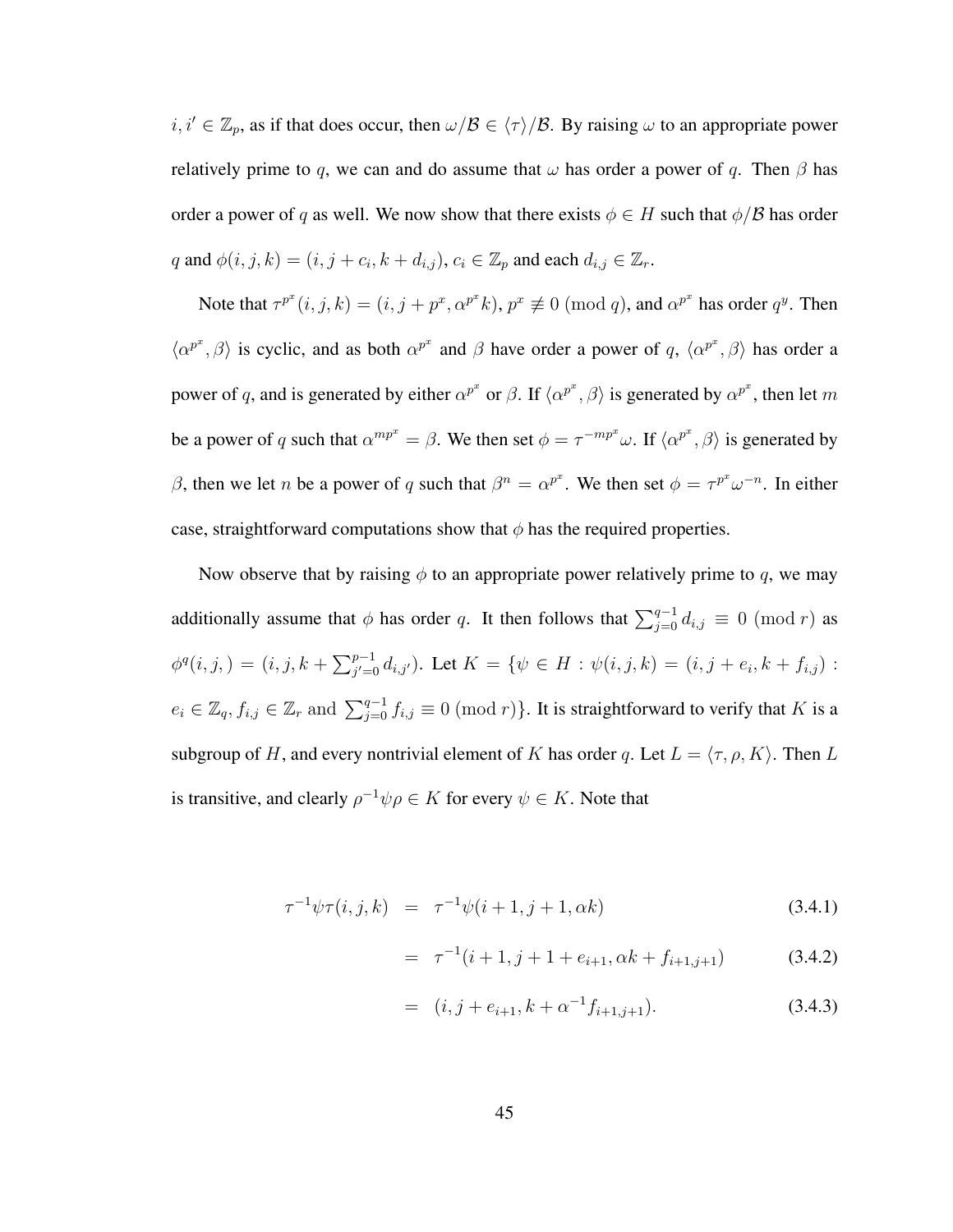As  $\sum_{j=0}^{p-1} f_{i,j} \equiv 0 \pmod{r}$ , we have that  $\alpha^{-1} \sum_{j=0}^{p-1} f_{i+1,j+1} \equiv 0 \pmod{r}$ . We conclude that  $\tau^{-1}\psi\tau \in K$  and so  $K \triangleleft L$ .

As  $K \triangleleft L$ , L admits a complete block system  $\mathcal E$  formed by the orbits of K. As K is a q-group, the orbits of K have order q, and  $\mathcal E$  is a complete block system of  $L^{(2)} \leq \text{Aut}(\Gamma)$ [41, Theorem 4.11] (observe that [41] is contained in the more readily accessible [?]). Define  $\equiv'$  on  $\mathcal E$  by  $E_1 \equiv' E_2$  if and only if whenever  $\psi \in \text{fix}_L(\mathcal E)$  then  $\psi|_{E_1}$  is a qcycle if and only if  $\psi|_{E_2}$  is a q-cycle. Applying Lemma 18, we may conclude that the map  $\rho_1: V \to V$  by  $\rho_1(i, j, k) = (i, j + 1, k + g_{i,j})$  is contained in  $L^{(2)} \leq \text{Aut}(\Gamma)$ , for appropriate  $g_{i,j} \in \mathbb{Z}_r$  (note that  $\sum_{i=0}^{p-1} g_{i,j} \equiv 0 \pmod{r}$ ). Then  $\Gamma$  is isomorphic to a  $(p, qr)$ -metacirculant digraph by Lemma 29.  $\Box$ 

#### Lemma 21

Let  $p < q < r$ . If  $\gamma \in S_V$ , then there exists  $\delta \in \langle \langle \rho, \tau, \rangle, \gamma^{-1} \langle \rho, \tau \rangle \gamma \rangle$  such that

$$
H' = \langle \langle \rho, \tau \rangle, \delta^{-1} \gamma^{-1} \langle \rho, \tau \rangle \gamma \delta \rangle \leq \mathbb{Z}_p \wr (\text{AGL}(1, q) \wr \text{AGL}(1, r)).
$$

Furthermore, H' admits complete block systems  $\mathcal{B} \prec \mathcal{C}$  such that  $\mathcal{B}$  consists of  $pq$  blocks of size r formed by the orbits of  $\langle \rho \rangle$  and C consists of p blocks of size qr formed by the orbits of  $\langle \tau^p, \rho \rangle$ .

PROOF. By [18, Lemma 6], there exists  $\delta_1 \in H$  such that  $H_1 = \langle \langle \rho, \tau \rangle, \delta_1^{-1} \gamma^{-1} \langle \rho, \tau \rangle \gamma \delta_1 \rangle$ admits a complete block system B of pq blocks of size r formed by the orbits of  $\langle \rho \rangle$ . By the same result, there exists  $\delta_2 \in H_1$  such that  $H_2/B = \langle \langle \rho, \tau \rangle, \delta_2^{-1} \delta_1^{-1} \gamma^{-1} \langle \rho, \tau \rangle \gamma \delta_1 \delta_2 \rangle/B$ admits a complete block system  $\mathcal{C}'$  consisting of p blocks of size q formed by the orbits of  $\langle \tau^p \rangle / \mathcal{B}$ . Hence  $H_2$  admits a complete block system C consisting of p blocks of size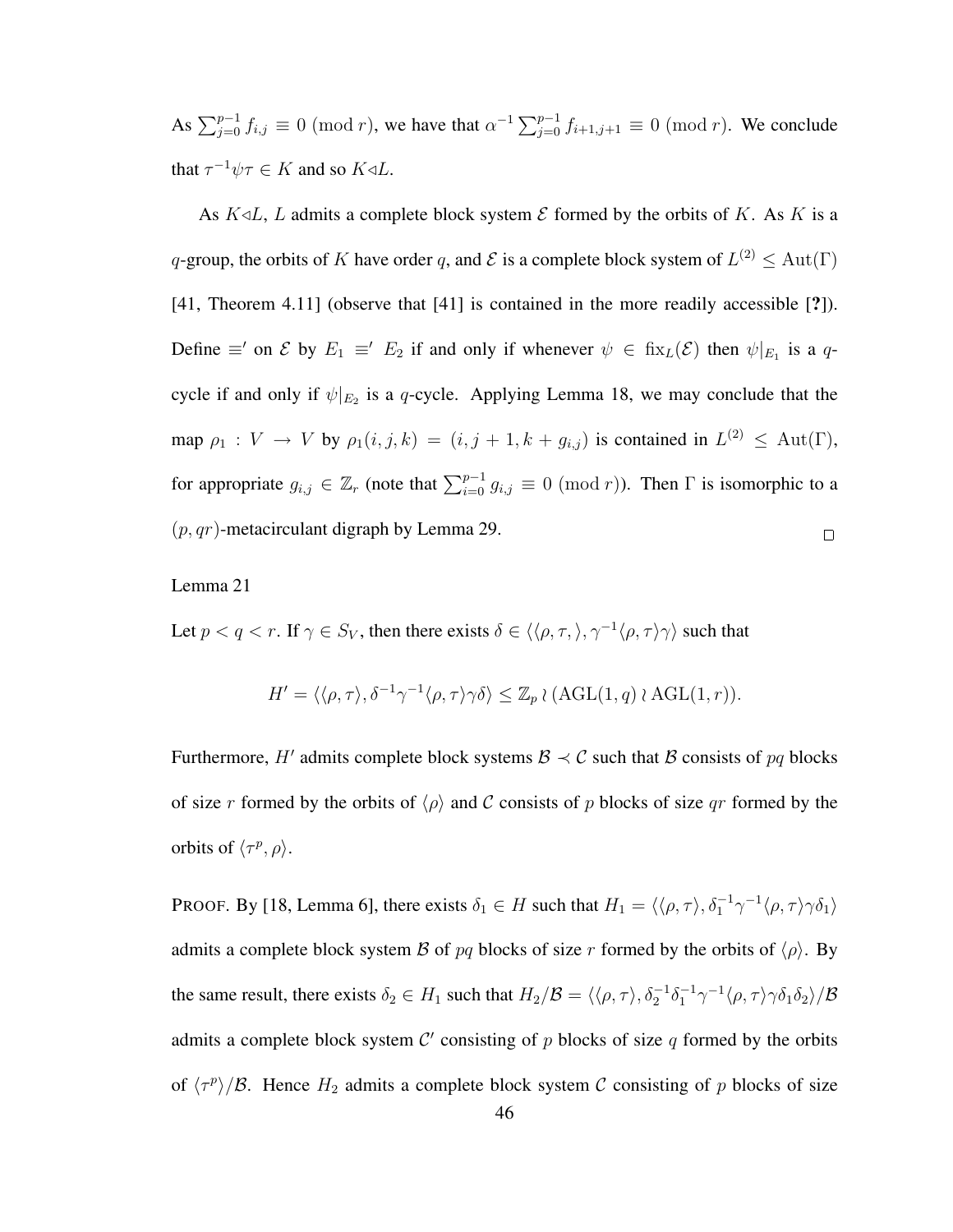qr formed by the orbits of  $\langle \tau^p, \rho \rangle$ . Replacing  $\gamma \delta_1 \delta_2$  with  $\gamma$  we assume without loss of generality that H admits  $\beta$  and C as complete block systems.

Now observe that  $\gamma^{-1} \langle \rho \rangle \gamma / \mathcal{B} \leq S_{pq}$  and  $|\gamma^{-1} \langle \rho \rangle \gamma / \mathcal{B}|$  divides  $r \geq pq+1$ . Thus  $|\gamma^{-1}\langle \rho \rangle \gamma/\beta| = 1$  so  $\gamma^{-1}\langle \rho \rangle \gamma \leq f(x)$ . Now,  $\langle \rho \rangle$  and  $\gamma^{-1}\langle \rho \rangle \gamma$  are contained in Sylow r-subgroups  $P_1$  and  $P_2$  of fix $_H(\mathcal{B})$  and of course,  $P_1$  and  $P_2$  are conjugate in fix $_H(\mathcal{B})$ by  $\delta_3 \in \text{fix}_{H}(\mathcal{B})$ . We may thus assume without loss of generality that  $P_1 = P_2$  so that both  $\rho$  and  $\gamma^{-1}\rho\gamma$  are contained in  $P_1 \leq \langle \rho|_B : B \in \mathcal{B} \rangle$  (see [35, pg. 10]). Now, let  $B \in \mathcal{B}$ . Then  $\operatorname{fix}_{H}(\mathcal{B})|_{B} \triangleleft \operatorname{Stab}_{H}(B)|_{B}$  and is permutation isomorphic to a subgroup of  $S_r$ . Furthermore,  $\langle \rho \rangle|_B$  is a Sylow r-subgroup of  $S_r$  and  $\lim_{H \to \infty} \mathcal{B}(|B|)$  contains a normal Sylow r-subgroup, namely  $\langle \rho \rangle|_B$ , which is characteristic. Thus  $\langle \rho \rangle|_B \triangleleft \text{Stab}_H(\mathcal{B})|_B$ . By [13, Exercise 3.5.1],  $\text{Stab}_H(\mathcal{B})|_B$  is permutation isomorphic to a subgroup of  $\text{AGL}(1, r)$ . Hence by the Embedding Theorem [29, Theorem 2.6],  $H$  is permutation isomorphic to a subgroup of  $S_{pq} \wr \text{AGL}(1,r)$ .

Similarly, both  $\langle \tau^p \rangle / \mathcal{B}$  and  $\gamma^{-1} \langle \tau^p \rangle \gamma / \mathcal{B}$  are contained in Sylow q-subgroups of  $H/\mathcal{B}$ . As a Sylow q-subgroup of  $S_{pq}$  is  $\langle \tau^p/B|_{C'} : C' \in C' \rangle$  (again see [35, pg. 10]), by a Sylow Theorem  $\langle \tau^p \rangle/B$  and  $\gamma^{-1} \langle \tau^p \rangle \gamma/B$  are conjugate by  $\delta_4 \in H$ . We may thus assume that both  $\langle \tau^p \rangle/B$  and  $\gamma^{-1} \langle \tau^p \rangle \gamma/B$  are contained in  $\langle \tau^p/B|_{C'} : C' \in C' \rangle$ , and that  $H/B \le$  $S_p \wr \text{AGL}(1,q) = \text{AGL}(1,p) \wr \text{AGL}(1,q)$ . Finally, as  $\langle \tau \rangle / C$  and  $\gamma^{-1} \langle \tau \rangle \gamma / C$  are Sylow psubgroups of  $H/B$ , by a Sylow Theorem there exists  $\delta_5 \in H$  such that  $\delta_5^{-1} \gamma^{-1} \langle \tau \rangle \gamma \delta_5 / C =$  $\langle \tau \rangle / C$ . Setting  $\delta = \delta_1 \delta_2 \delta_3 \delta_4 \delta_5$ , we have that  $\langle \langle \rho, \tau \rangle, \delta^{-1} \gamma^{-1} \langle \rho, \tau \rangle \gamma \delta \rangle \leq \mathbb{Z}_p \wr (\text{AGL}(1, q) \wr \text{G})$  $AGL(1,r)$ .  $\Box$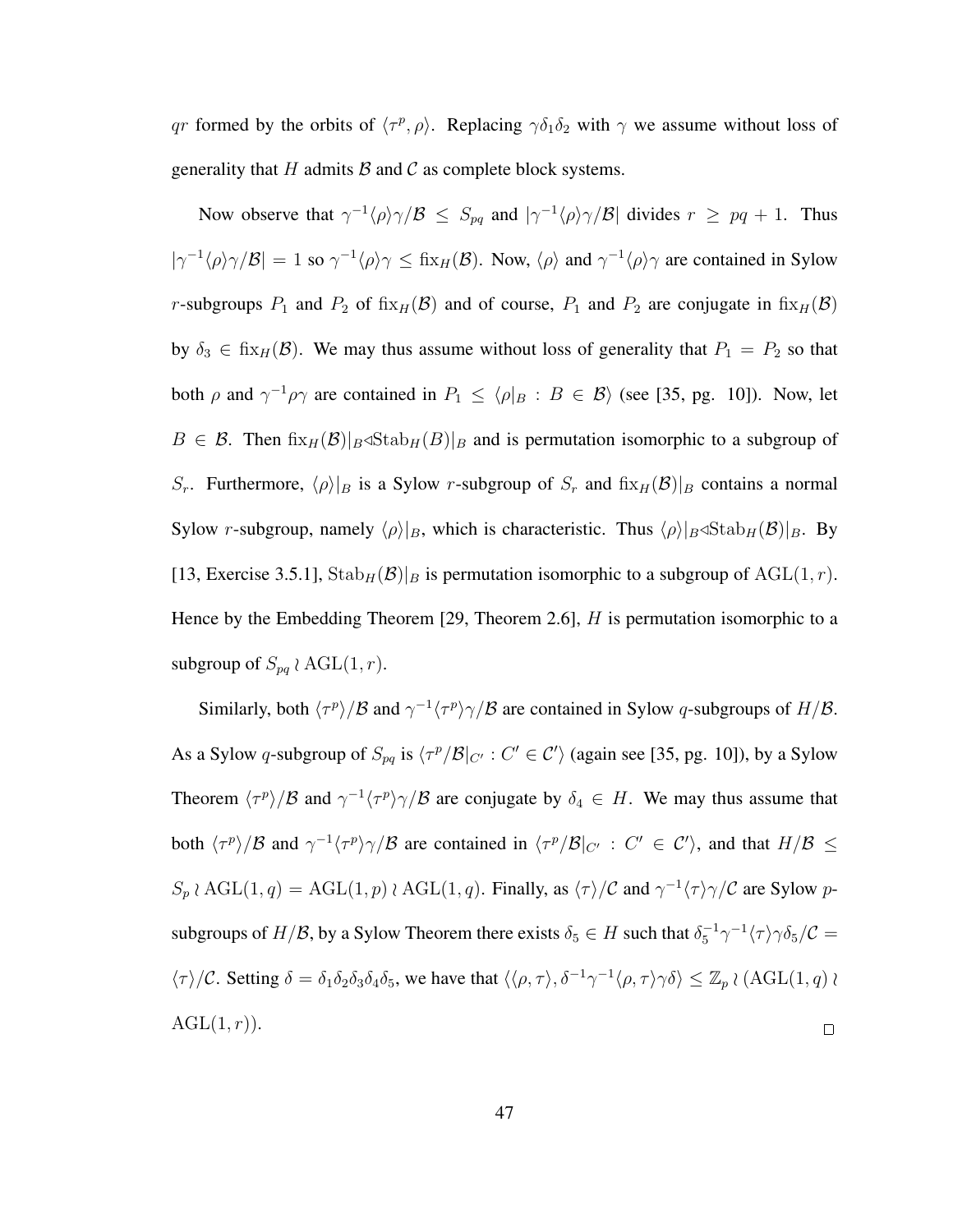Henceforth we will use B and C to indicate the complete block systems of  $\langle \rho, \tau \rangle$  formed by the orbits of  $\langle \rho \rangle$  and  $\langle \rho, \tau^p \rangle$  respectively. We also let  $\mathcal{B} = \{B_i : i \in \mathbb{Z}_{pq}\}\$ , where  $(i,0) \in B_i$ ,  $i \in \mathbb{Z}_{qp}$  and  $\mathcal{C} = \{C_i : i \in \mathbb{Z}_r\}$  where  $(i,0) \in C_i$ ,  $i \in \mathbb{Z}_p$ . Lemma 22

Let  $\Gamma$  be a  $(pq, r)$ -metacirculant color digraph with  $|\alpha| = pq^y$ ,  $y \ge 1$ . Suppose that  $\langle \rho|_C : C \in \mathcal{C} \rangle \leq \text{Aut}(\Gamma)$ . Then  $\Gamma$  is isomorphic to a  $(q, pr)$ -metacirculant color digraph.

PROOF. Let  $a \in \mathbb{Z}_r$  such that  $|a| = p$ , and  $\alpha = ab$ , where  $b \in \mathbb{Z}_r$  has order  $q^y$ . Let  $\rho' =$  $\Pi_{i=0}^{p-1}\rho^{a^i}|_{C_i}$ . For ease of computation, it will be convenient to relabel V as  $\mathbb{Z}_p\times\mathbb{Z}_q\times\mathbb{Z}_r$  so that  $\tau(i, j, k) = (i+1, j+1, \alpha k)$  and  $\rho(i, j, k) = (i, j, k+1)$ . Then  $\rho'(i, j, k) = (i, j, k+a^i)$ , and  $\tau^{q^y}(i, j, k) = (i + q^y, j, a^{q^y}k)$ . Then

$$
\tau^{-q^y} \rho' \tau^{q^y}(i, j, k) = \tau^{-1} \rho'(i + q^y, j, a^{q^y} k)
$$
\n(3.4.4)

$$
= \tau^{-1}(i + q^y, j, a^{q^y}k + a^{i+q^y}) \tag{3.4.5}
$$

$$
= (i, j, k + a^{-q^{y}} a^{i+q^{y}})
$$
\n(3.4.6)

$$
= (i, j, k + ai) \t\t(3.4.7)
$$

$$
= \rho'(i,j,k) \tag{3.4.8}
$$

Thus  $\rho' \tau^{q} = \tau^{q} \rho'$ . As  $\rho'$  is semiregular of order r and  $\tau^{q}$  is semiregular of order p,  $\rho' \tau^{q}$ is semiregular of order pr. Then  $\langle \tau^p, \rho' \tau^{q} \rangle$  is transitive. Also note that  $\tau^{-p}\rho'\tau^{q^y}\tau^p = \tau^{-p}\rho'\tau^p\tau^{q^y},$ 

and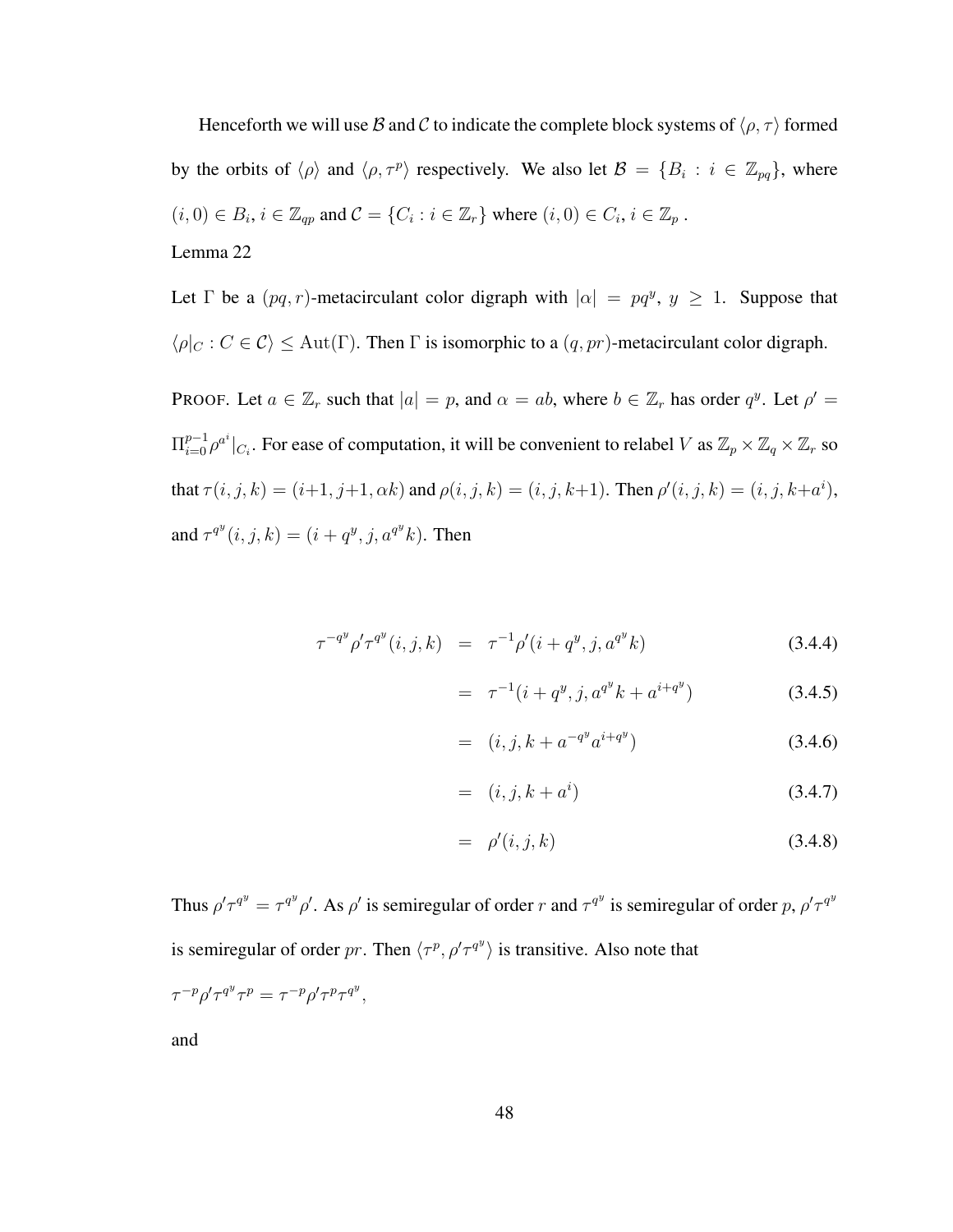$$
\tau^{-p}\rho'\tau^p(i,j,k) = \tau^{-p}\rho'(i,j+p,a^pk)
$$
\n(3.4.9)

$$
= \tau^p(i, j + p, a^p k + a^i) \tag{3.4.10}
$$

$$
= (i, j, k + a^{-p} a^{i}) \tag{3.4.11}
$$

Let  $c \in \mathbb{Z}_{pr}$  such that  $c \equiv a^{-p} \pmod{r}$  and  $c \equiv 1 \pmod{p}$ . Then  $\tau^{-p} \rho' \tau^{q^y} \tau^p = (\rho' \tau^{q^y})^{c}$ and so  $\langle \tau^p, \rho' \tau^{q} \rangle$  is a  $(q, pr)$ -metacyclic group, and the result follows by Theorem 7  $\Box$ 

## Lemma 23

Let  $\Gamma$  be a  $(pq, r)$ -metacirculant color digraph, and  $\gamma \in S_V$  such that

 $H = \langle \langle \rho, \tau \rangle, \gamma^{-1} \langle \rho, \tau \rangle \gamma \rangle \le \text{Aut}(\Gamma)$  admits  $\mathcal B$  and  $\mathcal C$ . If a Sylow r-subgroup of  $\text{fix}_{H^{(2)}}(\mathcal B) =$  $\langle \rho |_{C} : C \in C \rangle$ , and a Sylow q-subgroup of  $fix_{H/B}(\mathcal{C}/\mathcal{B})$  has order at least  $q^2$ , then  $\Gamma$  is isomorphic to the wreath product of a circulant color digraph of order p and a  $(q, r)$ metacirculant color digraph of order qr. Hence  $\Gamma$  is isomorphic to  $(q, pr)$ -metacirculant color digraph.

PROOF. We will show that if  $v \in V$  and  $C \in \mathcal{C}$  such that  $v \notin C$ , then  $\text{Stab}_H(v)$  is transitive on C. This will then imply the result as then v is adjacent to every element of C or to no elements of C, and as  $\langle \tau^p, \rho \rangle$  is transitive on every block of C, we will then have that every element of the block of C that contains v is adjacent to every element of C or to no elements of C.

As stabilizers of points are conjugate [13, Corollary 1.4A (i)], we may assume without loss of generality that  $v = (0, 0)$ . Let  $C_i \in \mathcal{C}$ ,  $i \neq 0$ . As a Sylow q-subgroup Q of  $\text{fix}_{H/B}(\mathcal{C}/\mathcal{B})$  has order at least  $q^2$ , there exists  $1 \neq \gamma \in \text{Stab}_Q(C_0/\mathcal{B})$ . Let s be the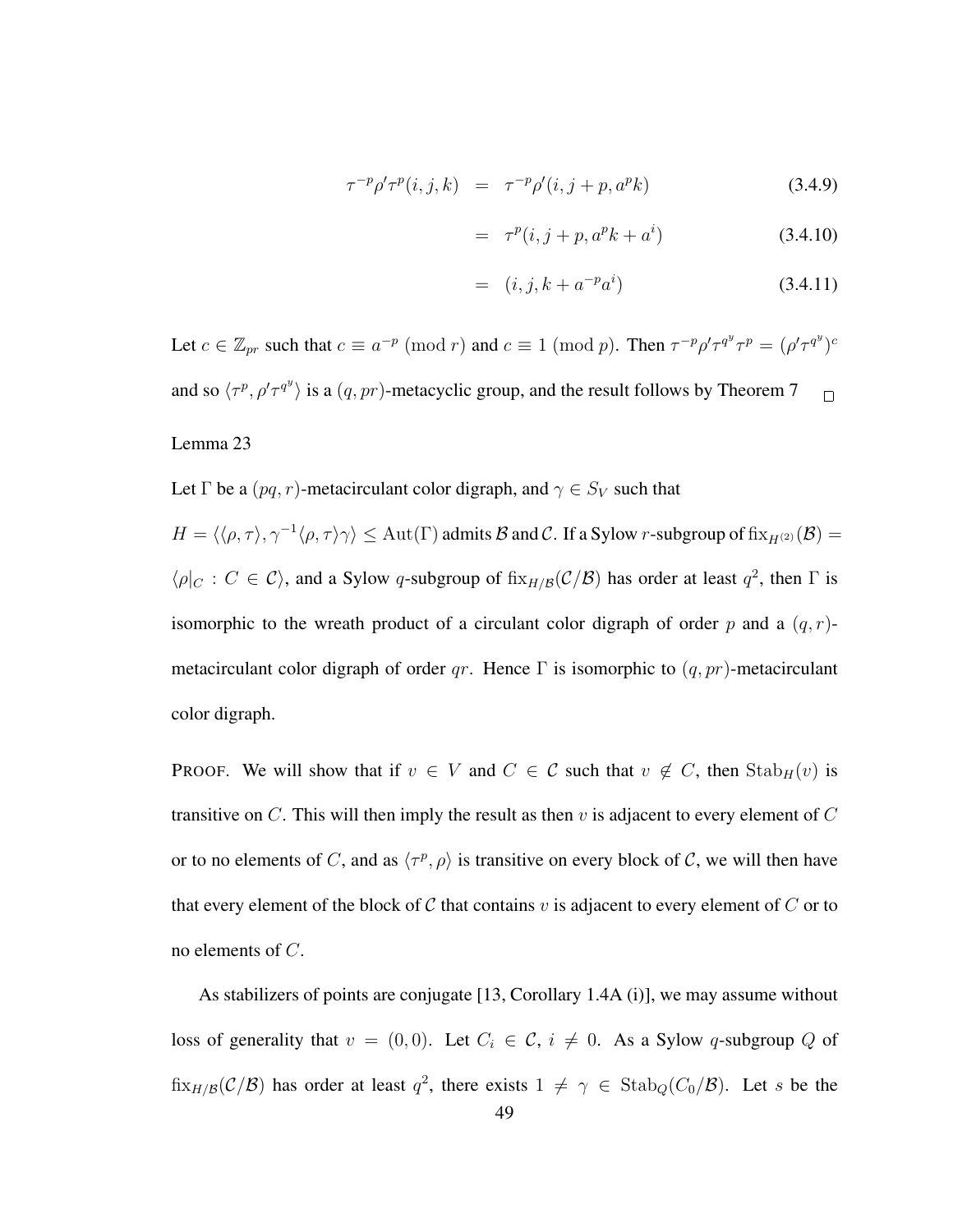smallest positive integer such that  $(\gamma/B)|_{C_{si}/\mathcal{B}} \neq 1$  while  $(\gamma/B)|_{C_{(s-1)i}/\mathcal{B}} = 1$ . Such an s exists as i generates  $\mathbb{Z}_p$ . Then  $\tau^{-(s-1)i}\gamma\tau^{(s-1)i}|_{C_0}$  fixes each block of  $\beta$  contained in  $C_0$ , and as  $\rho$  is transitive on each block of B but  $\rho/\mathcal{B} = 1$ , there exists  $t \in \mathbb{Z}$  such that  $\tau^{-(s-1)i}\gamma\tau^{(s-1)i}\rho^t(0,0) = (0,0)$ . Also  $\tau^{-(s-1)i}\gamma\tau^{(s-1)i}\rho^t$  is transitive on the blocks of B contained in  $C_i$ , and as  $\rho|_{C_i} \in H^{(2)}$  and is transitive on each block of B contained in  $C_i$ ,  $\langle \tau^{-(s-1)i}\gamma \tau^{(s-1)i}\rho^t, \rho|_{C_i}\rangle$  fixes  $(0,0)$  and is transitive on  $C_i$ . Then  $\Gamma = \Gamma_1 \wr \Gamma_2$ where  $\Gamma_1$  is circulant of order p and  $\Gamma_2$  is a metacirculant of order q and  $\mathbb{Z}_p \times \mathbb{Z}_q \ltimes \mathbb{Z}_r \cong$  $\mathbb{Z}_q \ltimes (\mathbb{Z}_p \times \mathbb{Z}_r) \cong \mathbb{Z}_q \ltimes \mathbb{Z}_{pr} \leq \text{Aut}(\Gamma).$  $\Box$ 

#### Lemma 24

Let  $H = \langle \langle \rho, \tau \rangle, \gamma^{-1} \langle \rho, \tau \rangle \gamma \rangle$  admit B. If fix $_H(\mathcal{B})$  has a unique Sylow r-subgroup,  $r > pq$ , and  $H/B$  is cyclic, then

1. 
$$
\gamma(i, j) = (ai, \alpha_i j + b_i)
$$
, where  $a \in \mathbb{Z}_{pq}^*$ ,  $\alpha_i \in \mathbb{Z}_r^*$ , and  $b_i \in \mathbb{Z}_r$ .  
\n2.  $\gamma^{-1} \tau \gamma(i, j) = (i + a^{-1}, \alpha \alpha_{i+a-1}^{-1} \alpha_i j + \alpha \alpha_{i+a-1}^{-1} b_i - \alpha_{i+a-1}^{-1} b_{i+a-1})$ .

PROOF. As B is a complete block system of  $\langle \rho, \tau \rangle$  formed by the orbits of  $\langle \rho \rangle$ ,  $\gamma^{-1} \langle \rho \rangle \gamma$  is a complete block system of  $\gamma^{-1} \langle \rho, \tau \rangle \gamma$  formed by the orbits of  $\gamma^{-1} \langle \rho \rangle \gamma$ . Again, as B is a complete block system of H and  $r > pq$ ,  $\gamma^{-1} \langle \rho \rangle \gamma / \mathcal{B} = 1$  and  $\gamma^{-1} \langle \rho \rangle \gamma \leq \text{fix}_{H}(\mathcal{B})$ . Thus the orbits of  $\gamma^{-1}\langle \rho \rangle \gamma$  are the same as the orbits of  $\langle \rho \rangle$ ,  $\gamma(B) = B$ , and B is a complete block system of  $\langle H, \gamma \rangle$ . By the Embedding Theorem [29, Theorem 2.6],  $\gamma \in S_{pq} \wr S_r$ , with say  $\gamma(i, j) = (\sigma(i), \omega_i(j))$  for  $\sigma \in S_{pq}$ ,  $\omega_i \in S_r$ . As  $H/B$  is cyclic,  $H/B = \langle \tau \rangle/B$  and σ normalizes  $(\mathbb{Z}_{pq})_L$ . As  $N_{S_{pq}}((\mathbb{Z}_{pq})_L) = \text{Aut}(\mathbb{Z}_{pq}) \cdot (\mathbb{Z}_{pq})_L$  [13, Corollary 4.2B],  $\sigma(i)$  =  $ai+b, a \in \mathbb{Z}_{pq}^*, b \in \mathbb{Z}_{pq}.$  As  $\operatorname{fix}_{H}(\mathcal{B})|_B$  has a unique Sylow r-subgroup,  $\gamma^{-1}\rho\gamma|_B \in \langle\rho\rangle|_B$ and so, each  $\omega_i$  normalizes  $(\mathbb{Z}_p)_L$ . As  $N_{S_{pq}}((\mathbb{Z}_r)_L) = \text{Aut}(\mathbb{Z}_r) \cdot (\mathbb{Z}_r)_L$  [13, Corollary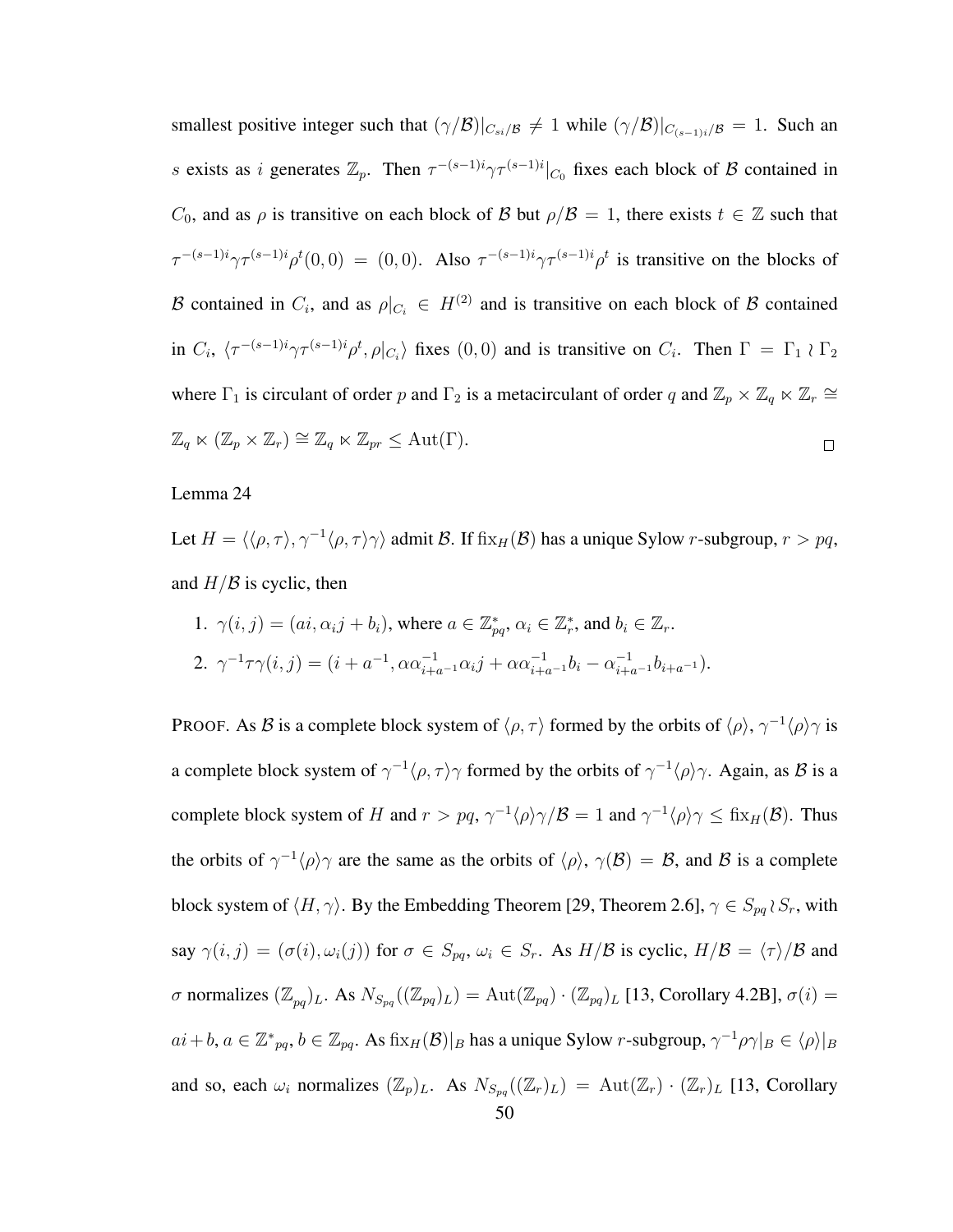4.2B], we have that  $\omega_i(j) = \alpha_i j + b_i, \, \alpha_i \in \mathbb{Z}_r^*, \, b_i \in \mathbb{Z}_r$ . As  $\tau \in \text{Aut}(\Gamma)$  and  $\text{Aut}(\Gamma'),$ replacing  $\gamma$  with  $\tau^{-b}\gamma$  we may assume without loss of generality that  $b = 0$ . Hence  $\gamma(i, j) = (ai, \alpha_i j + b_i)$  and  $\gamma^{-1}(i, j) = (a^{-1}i, \alpha_{a^{-1}i}^{-1}j - \alpha_{a^{-1}i}^{-1}j)$  $\frac{-1}{a^{-1}i}b_{a^{-1}i}$ ). Thus

$$
\gamma^{-1}\tau\gamma(i,j) = \gamma^{-1}\tau(ai, \alpha_i j + b_i)
$$
  
=  $\gamma^{-1}(ai + 1, \alpha\alpha_i j + \alpha b_i)$   
=  $(i + a^{-1}, \alpha\alpha_{i+a-1}^{-1}\alpha_i j + \alpha\alpha_{i+a-1}^{-1}b_i - \alpha_{i+a-1}^{-1}b_{i+a-1})$ . (3.4.12)

 $\Box$ 

#### Lemma 25

Suppose that  $\gamma: V \to V$  by  $\gamma(i, j) = (ai, \alpha_i j + b_i)$ , where  $a \in \mathbb{Z}_{pq}^*$ ,  $\alpha_i \in \mathbb{Z}_r^*$ , and  $b_i \in \mathbb{Z}_r$ . Let  $H = \langle \langle \rho, \tau \rangle, \gamma^{-1} \langle \rho, \tau \rangle \gamma \rangle$ , so that H admits B. If a Sylow r-subgroup of fix $_{H^{(2)}}(\mathcal{B})$  is  $\langle \rho|_C : C \in \mathcal{C} \rangle$ , then  $\alpha_i = \alpha_{i+p}$  for every  $i \in \mathbb{Z}_{pq}$ .

PROOF. As  $C/B$  is a complete block system of  $\langle \rho, \tau \rangle/B = \langle \tau \rangle/B$ , and  $\langle \rho, \tau \rangle/B$  is a regular cyclic subgroup by [41, Exercise 6.5], the blocks of  $\langle \rho, \tau \rangle/B$  of size q are simply cosets of the unique subgroup of  $\mathbb{Z}_{pq}$  of order q. Thus

$$
C_j = \bigcup_{i=0}^{q-1} B_{(j+ip)}
$$

for  $j = 0, \ldots, p - 1$ . Note that  $\gamma^{-1}(i, j) = (a^{-1}i, \alpha_{a^{-1}i}^{-1}j - \alpha_{a^{-1}i}^{-1})$  $\binom{-1}{a^{-1}}i$ <sub>a</sub> $\binom{-1}{a}$  as in Lemma 24. Then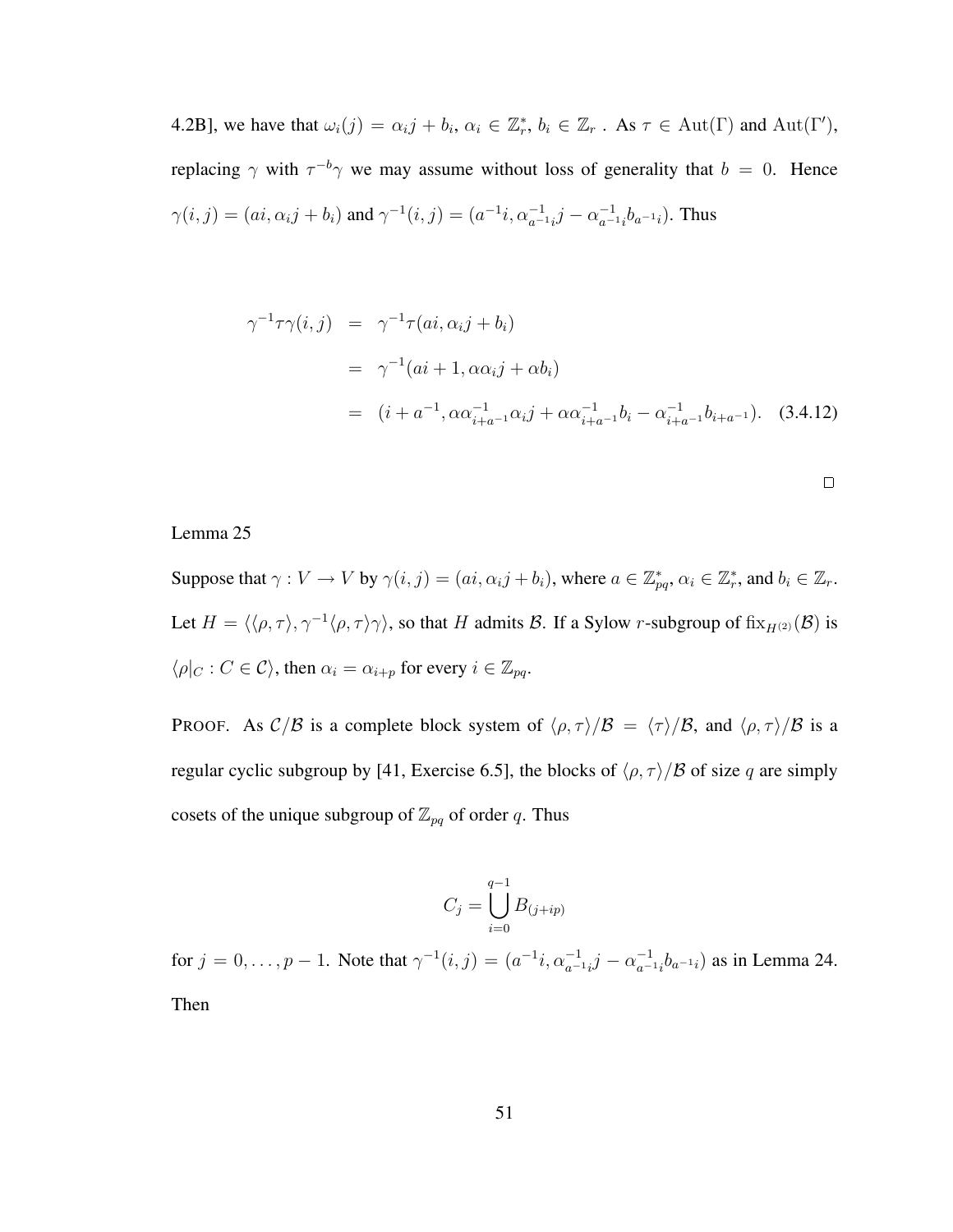$$
\gamma^{-1}\rho\gamma(i,j) = \gamma^{-1}\rho(ai,\alpha_i j + b_i)
$$
\n(3.4.13)

$$
= \gamma^{-1}(ai, \alpha_i j + b_i + 1) \tag{3.4.14}
$$

$$
= (a^{-1}(ai), \alpha_{a^{-1}ai}^{-1}(\alpha_i j + b_i + 1) - \alpha_{a^{-1}ai}^{-1}b_{a^{-1}i}) \qquad (3.4.15)
$$

$$
= (i, j + \alpha_i^{-1}). \tag{3.4.16}
$$

Also observe that  $\gamma^{-1}\rho\gamma \in \operatorname{fix}_{H}(\mathcal{B})$ , and  $\gamma^{-1}\rho\gamma|_B$  is an r-cycle for every  $B \in \mathcal{B}$ . Similarly, for each  $i \in \mathbb{Z}_{pq}$ , we have that  $\rho^{-\alpha_i^{-1}} \gamma^{-1} \rho \gamma \in \text{fix}_{H}(\mathcal{B})$ , and  $\rho^{-\alpha_i^{-1}} \gamma^{-1} \rho \gamma|_B$  is either an rcycle or the identity for every  $i \in \mathbb{Z}_{pq}$ . As  $\rho^{-\alpha_i^{-1}} \gamma^{-1} \rho \gamma|_{B_i} = 1$  and a Sylow r-subgroup of  $\text{fix}_{H}(\mathcal{B})$  is  $\langle \rho |_C : C \in \mathcal{C} \rangle$ ,  $\rho^{-\alpha_i^{-1}} \gamma^{-1} \rho \gamma |_{B_{j+ip}} = 1$ . As  $C_j = \bigcup_{i=0}^{q-1} B_{(j+ip)}$ , we conclude that  $\alpha_i = \alpha_{p+i}$  for all  $i \in \mathbb{Z}_{pq}$ .  $\Box$ 

#### Lemma 26

Let  $\gamma(i, j) = (ai, \alpha_i j + b_i)$ , where  $a \in \mathbb{Z}_{pq}^*$ ,  $\alpha_i \in \mathbb{Z}_r^*$  such that  $\alpha_i = \alpha_{i+p}$  for every  $i \in \mathbb{Z}_{pq}$ , and  $b_i \in \mathbb{Z}_r$ . Let  $H = \langle \langle \rho, \tau \rangle, \gamma^{-1} \langle \rho, \tau \rangle \gamma \rangle$ , so that H admits B. If a Sylow r-subgroup of  $fix_{H^{(2)}}(\mathcal{B})$  is  $\langle \rho|_C : C \in \mathcal{C} \rangle$ , and  $x \geq 2$ , then there exists  $\delta \in H^{(2)}$  such that  $\gamma\delta(i, j) = (ai, \alpha_i j).$ 

PROOF. Fix  $C \in \mathcal{C}$ , and consider  $K = \frac{f}{\text{fix}_{H}(\mathcal{B})|_{C}}$ . Let  $B \in \mathcal{B}$  such that  $B \subset C$ , and define  $\pi : K \to S_B$ , by  $\pi(h) = h|_B$ . As a normal subgroup of a primitive group is transitive [41, Theorem 8.8] and a transitive group of prime degree  $r$  contains an  $r$ -cycle, it must be the case that  $\text{Ker}(\pi) = 1$ . Otherwise,  $\text{Ker}(\pi)|_{B'} \neq 1$  and so contains an element of order r for some  $B' \neq B$ . But then  $B' \neq B$ , a contradiction. Hence  $K|_B \cong K|_{B'}$ for every  $B, B' \in \mathcal{B}$  such that  $B, B' \subset C$ . As  $K|_{B} \leq AGL(1,p)$  for every  $B \in \mathcal{B}$  as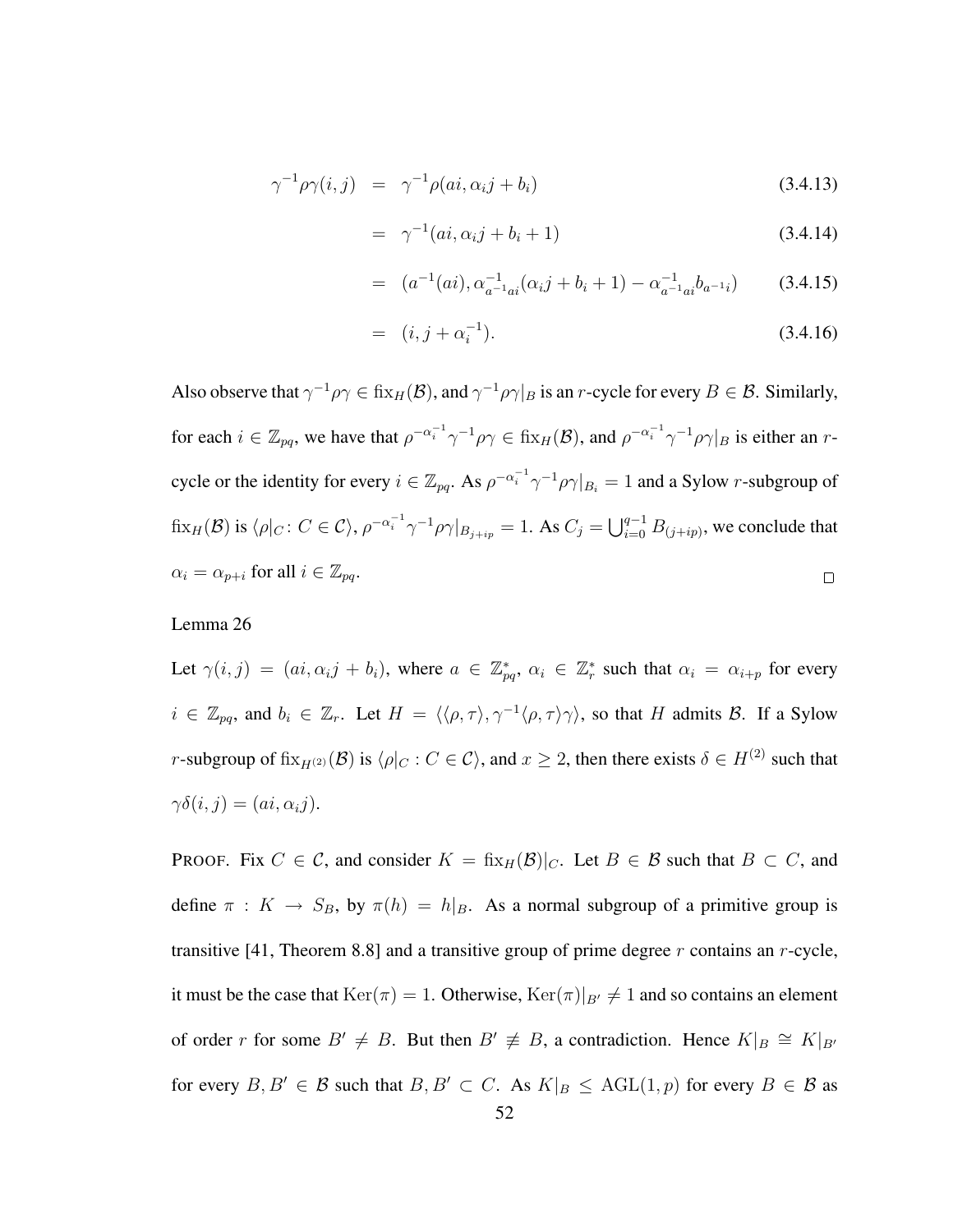$H \leq \mathbb{Z}_p \wr (\text{AGL}(1,q) \wr \text{AGL}(1,r) \text{ and } K \text{ acts faithfully on each } B \in \mathcal{B} \text{ such that } B \subset C$ , we have that  $|K| = \ell r$ ,  $\ell |(r - 1)$ . As  $\tau^{pq} \neq 1$ , we have that  $\ell > 1$ . As  $AGL(1, r)$  is solvable and  $|AGL(1,r)| = (r-1)r$ , K is solvable so that any two subgroups of  $K|_B$ of order  $\ell|(r - 1)$  are conjugate in  $K|_B$ . We conclude by [13, Lemma 1.6B] and the comments following that reference that the actions of  $K|_B$  and  $K|_{B'}$  are equivalent for every  $B, B' \in \mathcal{B}$  with  $B, B' \subset C$ .

Now define an equivalence relation  $\approx$  on C by  $c \approx c'$  if and only if  $\text{Stab}_K(c) =$ Stab<sub>K</sub>(c'), c, c'  $\in$  C. As conjugation by elements of fix<sub>H</sub>(C)|<sub>C</sub> permutes stabilizers of points in fix $_H(\mathcal{B})|_C$ , we see that the equivalence classes of  $\approx$  are blocks of fix $_H(\mathcal{B})|_C$ . As  $K|_B$  is equivalent to  $K|_{B'}$  for every  $B, B' \in \mathcal{B}$ , each equivalence class of  $\approx$  contains the same number of points, and as a transitive subgroup of  $AGL(1, r)$  that is not cyclic has stabilizer which fixes exactly one point, there are r equivalence classes  $\approx$  each containing q points. That is, each equivalence class of  $\approx$  contains one point from each block of B contained in C. In fact, an equivalence class of  $\approx$  consists of those elements of C whose first coordinates is congruent modulo  $p$  and whose second coordinates are congruent modulo r.

Now let  $h \in fix_H(\mathcal{B})$ , so that  $h(i, j) = (i, \beta_i j + c_i), \beta_i \in \mathbb{Z}_r^*, c_i \in \mathbb{Z}_r$ , and if  $i \equiv$ i' (mod p), then  $\beta_i \equiv \beta_{i'} \pmod{r}$ . As  $\langle \rho |_B : B \in \mathcal{B} \rangle \leq \text{Aut}(\Gamma)$ , there exists  $g \in \langle \rho |_B :$  $B \in \mathcal{B}$  such that hg fixes some point of  $(u, 0)$ , where  $u \in \mathbb{Z}_p$ . As an equivalence class of  $\approx$  consists of those elements of C whose first coordinates is congruent modulo p and whose second coordinates are congruent modulo r, we have that  $hg(u, j) = (u, \beta_u j)$ . We conclude that  $h(i, j) = (i, \beta_i j + c_i)$ , and if  $i \equiv i' \pmod{p}$ , then  $c_i \equiv c_{i'} \pmod{r}$ .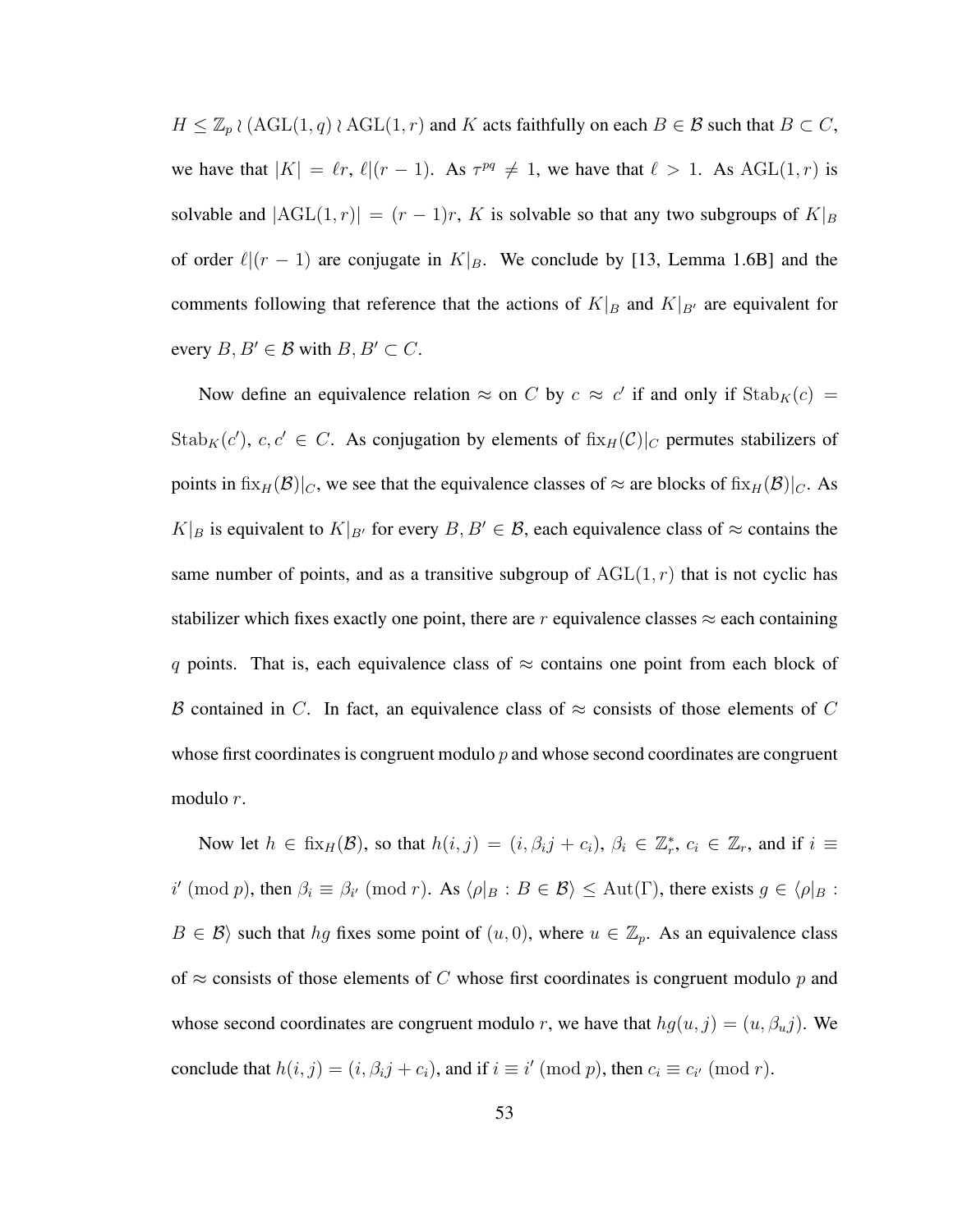Consider

$$
\gamma^{-1} \tau^{pq} \gamma(i,j) = \gamma^{-1} \tau^{pq} (ai, \alpha_i j + b_i)
$$
\n(3.4.17)

$$
= \gamma^{-1}(ai, \alpha^{pq}\alpha_i j + \alpha^{pq}b_i)
$$
 (3.4.18)

$$
= (i, \alpha^{pq} j + \alpha_i^{-1} \alpha^{pq} b_i - \alpha_i^{-1} b_i)
$$
 (3.4.19)

As  $\gamma^{-1} \tau^{pq} \gamma \in \text{fix}_{H}(\mathcal{B})$ , for  $i \equiv i' \pmod{p}$ , we have that  $\alpha_i^{-1} \alpha^{pq} b_i - \alpha_i^{-1}$  $i^{-1}b_i \equiv \alpha_{i'}^{-1}$  $i^{1} \alpha^{pq} b_{i'} \alpha_{i'}^{-1}$  $i<sub>i</sub><sup>-1</sup>b<sub>i'</sub>$  (mod *r*), and as  $\alpha^{pq} \neq 1$ , we conclude that  $b_i \equiv b_{i'} \pmod{r}$ . Then  $\delta : V \to V$  by  $\delta(i, j) = (i, j - \alpha_i^{-1})$  $\sigma_i^{-1}b_i$ ) is in  $\langle \rho |_C : C \in \mathcal{C} \rangle$  and  $\gamma \delta(i, j) = (ai, \alpha_i j)$ .  $\Box$ 

Lemma 27

Let  $\Gamma$  be a  $(pq, r)$ -metacirculant digraph with  $|\alpha| = p^x q^y$ ,  $x \ge 2, y \ge 1$ . Let G be the largest subgroup of  $Aut(\Gamma)$  that admits B as a complete block system and assume that a Sylow r-subgroup of fix<sub>G</sub>(B) is  $\langle \rho | c \rangle$ ,  $C \in \mathcal{C}$ . Let  $\gamma : V \to V$  by  $\gamma(i, j) = (ai, \alpha_{ij}),$  $a \in \mathbb{Z}_p^*$ , and  $\alpha_i \in \mathbb{Z}_r^*$ . If  $\gamma^{-1} \langle \rho, \tau \rangle \gamma \leq \text{Aut}(\Gamma)$  and  $\Gamma$  is not isomorphic to a  $(p, qr)$ metacirculant or a  $(q, pr)$ -metacirculant, then  $a = 1$ .

PROOF. Towards a contradiction, assume that  $a \neq 1$ . Then  $a \neq 1 \pmod{\ell}$  for some prime  $\ell | (pq)$ . Let  $\omega = \tau^{-a^{-1}} \gamma^{-1} \tau \gamma$ , so that

$$
\omega(i,j) = (i, \alpha^{1-a^{-1}} \alpha_{i+a^{-1}}^{-1} \alpha_i j).
$$

Let  $z = x$  if  $\ell = p$  and  $z = y$  if  $\ell = q$ . Set  $\alpha = \beta_1 \beta_2$ , where  $\beta_1 \in \mathbb{Z}_r$  has order  $\ell^z$  and  $\beta_2 \in$  $\mathbb{Z}_r$  has order relatively prime to  $\ell$ . Suppose that for some i',  $\langle \alpha^{1-a^{-1}} \alpha_{i'+1}^{-1} \rangle$  $\frac{-1}{i'+a^{-1}}\alpha_{i'}\rangle \geq \langle \beta_1\rangle.$ Let  $t \in \mathbb{Z}$  such that  $(\alpha^{1-a^{-1}} \alpha_{i' \perp}^{-1})$  $\int_{i'+a^{-1}}^{-1} \alpha_{i'}$ ,  $i' + a^{-1} \alpha_{i'}$   $\in \text{fix}_{H}(\mathcal{B})$ , and as  $\text{fix}_{H}(\mathcal{B})|_{C} \in$ 54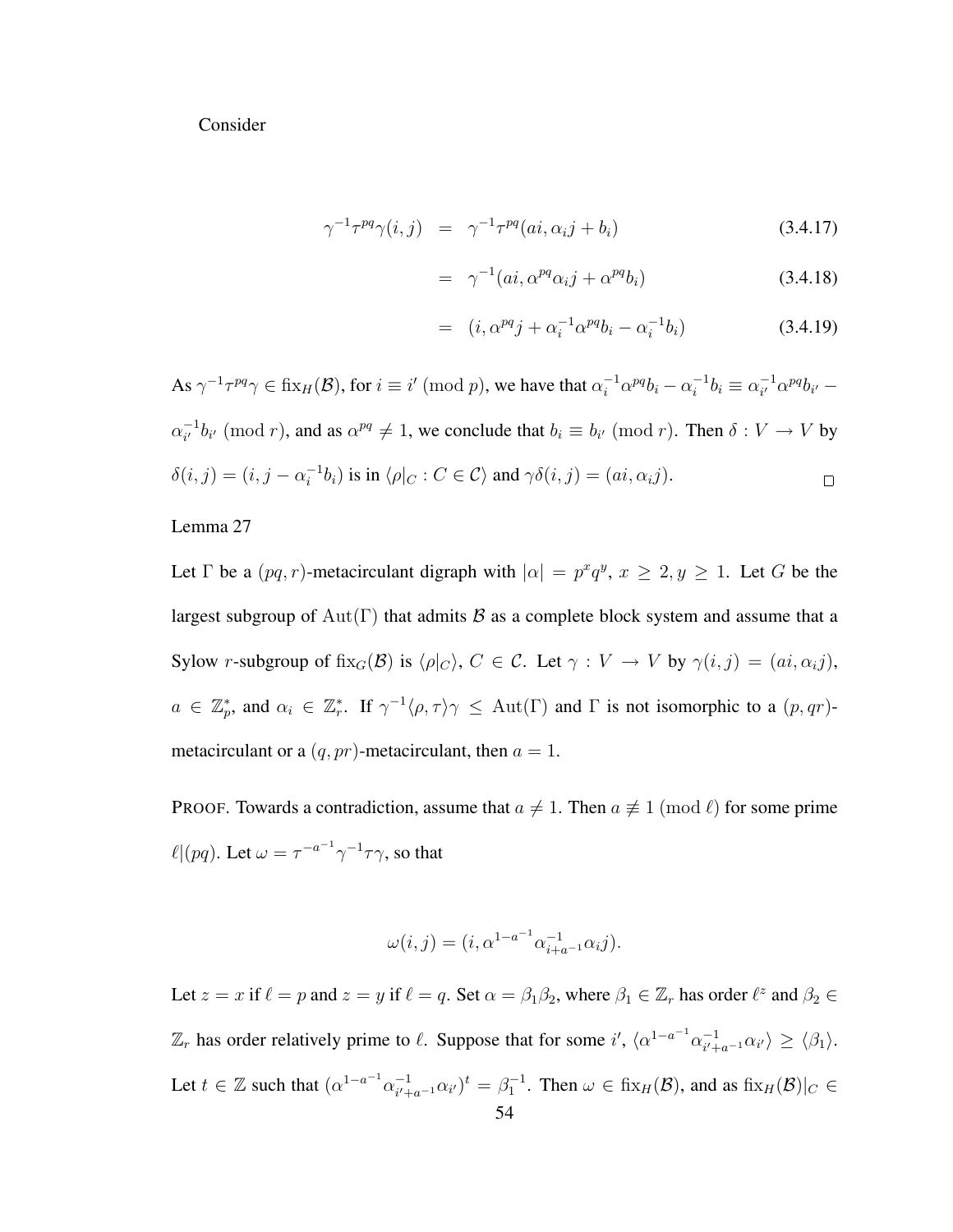Aut(Γ) for every  $C \in \mathcal{C}$ , we have that  $\delta: V \to V$  by  $\delta(i, j) = (i, \alpha^{1-a^{-1}} \alpha_{i,j}^{-1})$  $\frac{-1}{i'+a^{-1}} \alpha_{i'} j$ is contained in Aut(Γ). Then  $\tau \delta^{-t}(i, j) = (i + 1, \beta j)$ , and  $\beta$  has multiplicative order b relatively prime to  $\ell$ . Then  $\tau^{-\ell}(\rho(\tau \delta^{-t})^b)\tau^{\ell} = (\rho \tau^b \delta^{-t})^c$  for some c, and  $\langle \rho(\tau \delta^{-t})^b \rangle$  is semiregular of order  $\ell r$ . Thus in this case Γ is isomorphic to a  $\left(pq/\ell, \ell r\right)$ -metacirculant digraph as claimed.

Otherwise, set  $\alpha_{i+a-1}^{-1}\alpha_i = \iota_i\psi_i$ , where  $\iota_i$  has order a power of  $\ell$  and  $\psi_i$  has order relatively prime to  $\ell$ . Replace  $\Gamma$  with  $\Delta(\Gamma)$ , where  $\Delta : V \to V$  by  $\Delta(i, j) = (i, \alpha_0 j)$ . With this replacement, we assume that  $\alpha_0 = 1$  and the result will follow provided we obtain a contradiction. As  $\langle \alpha^{1-a^{-1}} \alpha_{a^{-1}}^{-1} \rangle$  does not contain  $\langle \beta_1 \rangle$  and  $\mathbb{Z}_r^*$  is cyclic,  $\beta_1^{1-a^{-1}} \iota_{a^{-1}}^{-1} = \beta_1^{m_1 \ell}$  for some  $m_1 \in \mathbb{Z}$ , and so  $\iota_{a^{-1}} = \beta_1^{1-a^{-1}-m_1\ell}$ . Note that  $\tau^{pq}(i,j) = (i, \alpha^{pq}j)$  and  $\beta_1^{\ell} \in \langle \alpha^{pq} \rangle$ . As  $\delta|_C \in \text{Aut}(\Gamma)$  for every  $C \in \mathcal{C}$  and  $\delta \in \text{fix}_H(\mathcal{B})$ , as  $\tau^{pq} \in \text{fix}_H(\mathcal{B})$ , we conclude that the map  $\omega$  defined by  $(i, j) \rightarrow (i, j)$  if  $i \neq a^{-1}$  and  $(a^{-1}, j) \rightarrow (a^{-1}, \beta^{-m_1 \ell} j)$  is contained in Aut(Γ). Replacing  $\gamma$  with  $\gamma\omega$ , we may assume without loss of generality that  $m_1 = 0$ . As  $\langle \alpha^{1-a^{-1}} \alpha_{2a^{-1}}^{-1} \alpha_{a^{-1}} \rangle$  does not contain  $\langle \beta_1 \rangle$ , we conclude that  $\iota_{2a^{-1}} = \beta_1^{2-2a^{-1}-m_2\ell}$  for some  $m_2 \in \mathbb{Z}$ . Arguing as above, we may assume without loss of generality that  $m_2 = 0$ . Continuing this argument inductively, we may assume that  $\iota_{ia^{-1}} = \beta_1^{i(1-a^{-1})}$  $\alpha_1^{(1-a^{-1})}$ . As  $\alpha_i = \alpha_{i+p}$ for all  $i \in \mathbb{Z}_{pq}$ , we have that  $\beta^{p(1-a^{-1})} = \beta^0 = 1$ , and so  $p(1 - a^{-1}) \equiv 0 \pmod{\ell^z}$ . If  $\ell = p$ , then as  $x \ge 2$  it must be the case that  $p|(1 - a^{-1})$ . However, then  $a \equiv 1 \pmod{p}$ and  $\ell \neq p$ . If  $\ell = q$ , then  $q|(1 - a^{-1})$  and so  $a \equiv 1 \pmod{q}$ , a contradiction as well.  $\Box$ 

#### Lemma 28

Let  $\gamma(i, j) = (i, \alpha_i j)$ , where  $\alpha_i \in \mathbb{Z}_r^*$  such that  $\alpha_i = \alpha_{i+p}$  for every  $i \in \mathbb{Z}_{pq}$ . Let  $H = \langle \langle \rho, \tau \rangle, \gamma^{-1} \langle \rho, \tau \rangle \gamma \rangle$ , so that H admits B. If a Sylow r-subgroup of fix $_{H^{(2)}}(\mathcal{B})$  is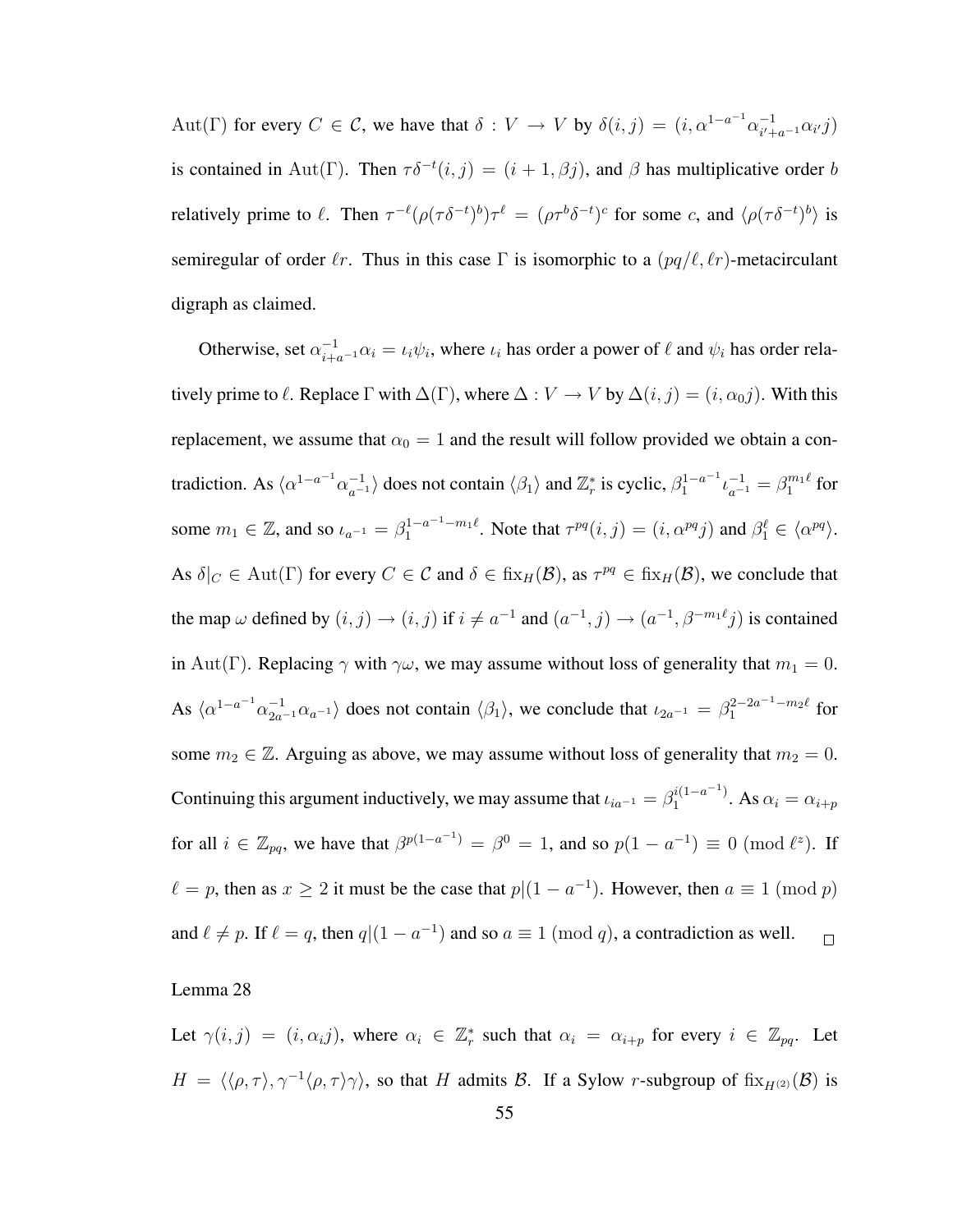$\langle \rho |_{C} : C \in \mathcal{C} \rangle$ , where  $\mathcal{B} \prec \mathcal{C}$  consists of p blocks of size qr formed by the orbits of  $\langle \rho, \tau^p \rangle$ , and  $x \ge 2$ , then there exists  $\delta \in H^{(2)}$  such that  $\gamma \delta(i, j) = (i, \alpha_0 j)$ .

PROOF. As in Lemma 27, let  $\omega = \tau^{-1} \gamma^{-1} \tau \gamma$ , so that  $\omega(i, j) = (i, \alpha_{i+1}^{-1} \alpha_i j)$ . Let  $\bar{\omega}_0 = \omega|_{C_0}$ . Then for  $i \equiv 0 \pmod{p}$ ,  $\bar{\omega}_0(i,j) = (i, \alpha_1^{-1}\alpha_0 j)$ ,  $\bar{\omega}_0^{-1}(i,j) = (i, \alpha_1\alpha_0^{-1} j)$ , and  $\bar{\omega}_0(i,j) = (i,j)$  if  $i \not\equiv 0 \pmod{p}$ . Hence for  $i \equiv 0 \pmod{p}$ ,  $\bar{\omega}_0 \gamma^{-1} \tau \gamma \bar{\omega}_0^{-1}(i,j) = (i+j)$ 1,  $\alpha j$ ). Also, as  $\bar{\omega}_0 \gamma^{-1} \tau \gamma \bar{\omega}_0^{-1} (i-1, j) = (i, \alpha \alpha_1^{-1} \alpha_{-1} j)$ , setting  $\bar{\omega}_1 = \tau^{-1} \bar{\omega}_0 \gamma^{-1} \tau \gamma \bar{\omega}_0^{-1} |_{C_{-1}}$ , we can see that  $\bar{\omega}_1(i-1,j) = (i-1, \alpha_1^{-1}\alpha_{-1}j)$ , and  $\bar{\omega}_1^{-1}(i-1,j) = (i-1, \alpha_1\alpha_{-1}^{-1}j)$ , for  $i \equiv 0 \pmod{p}$ . Hence for  $i \equiv 0 \pmod{p}$ ,  $\bar{\omega}_1 \bar{\omega}_0 \gamma^{-1} \tau \gamma \bar{\omega}_0^{-1} \bar{\omega}_1^{-1} (i - 1, j) = (i, \alpha j)$ . Note that

$$
\bar{\omega}_1 \bar{\omega}_0 \gamma^{-1} \tau \gamma \bar{\omega}_0^{-1} \bar{\omega}_1^{-1} (i - 2, j) = (i - 1, \alpha \alpha_1^{-1} \alpha_{i-2} j). \tag{3.4.20}
$$

Continuing the above process, we find  $\bar{\omega}_0, \bar{\omega}_1, \dots, \bar{\omega}_{p-2}$  such that

$$
\bar{\omega}_{\ell} = \tau^{-1} \bar{\omega}_{\ell-1} \cdots \bar{\omega}_0 \gamma^{-1} \tau \gamma \bar{\omega}_0^{-1} \cdots \bar{\omega}_{\ell-1}^{-1} |_{C_{-\ell}},
$$
\n(3.4.21)

$$
\bar{\omega}_{\ell}(-\ell,j) = (-\ell, \alpha_1^{-1}\alpha_{-\ell}j). \tag{3.4.22}
$$

Setting  $\delta_{\ell} = \bar{\omega}_{\ell} \cdots \bar{\omega}_0$ , we see that

$$
\delta_{\ell} \gamma^{-1} \tau \gamma \delta_{\ell}^{-1}(-i, j) = (-(i-1), \alpha j)
$$
\n(3.4.23)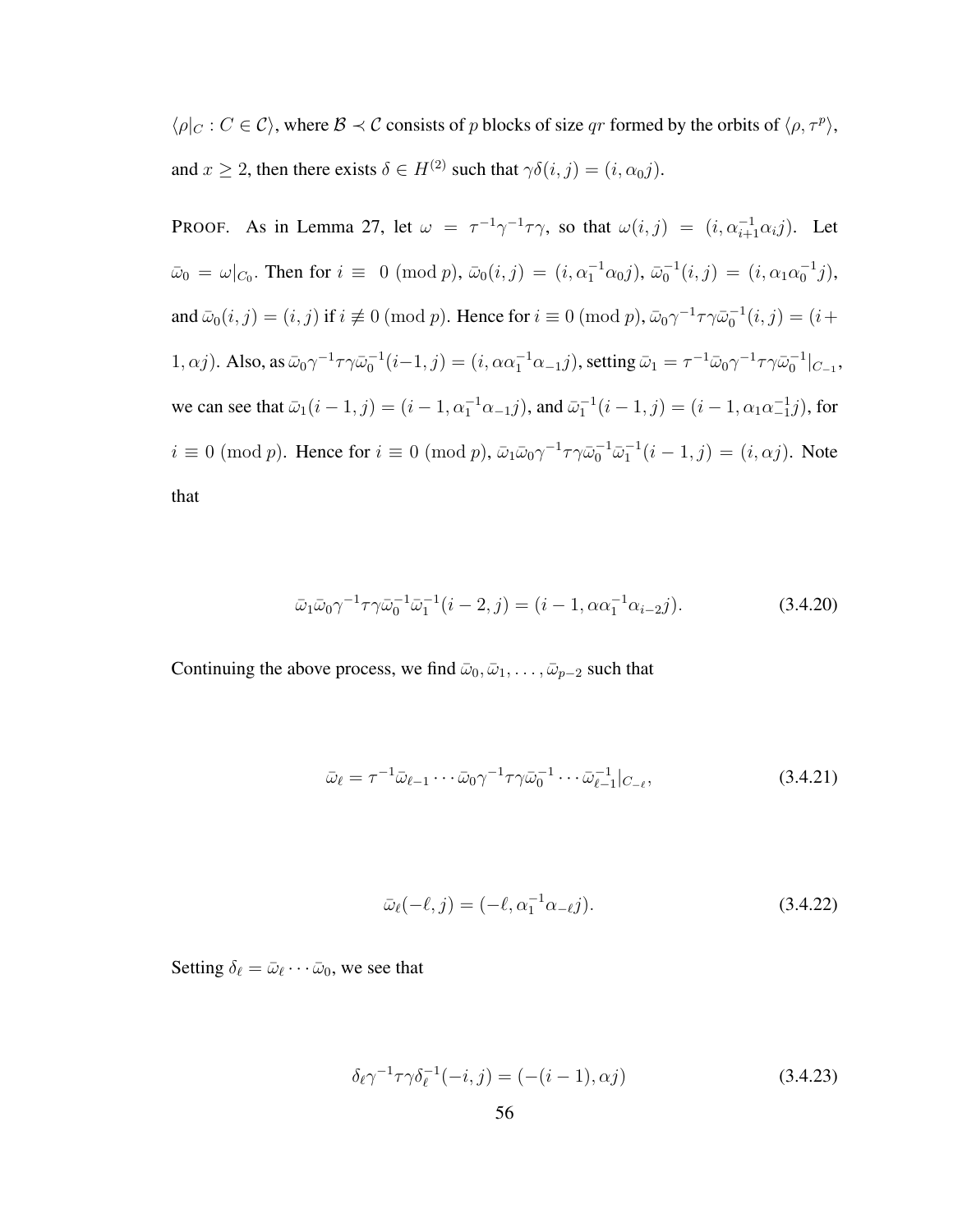for  $i = 0, ..., \ell - 1$ ,

$$
\delta_{\ell} \gamma^{-1} \tau \gamma \delta_{\ell}^{-1}(-\ell, j) = \delta_{\ell} \gamma^{-1} \tau \gamma(-\ell, \alpha_1^{-1} \alpha_{-\ell} j) \tag{3.4.24}
$$

$$
= \delta_{\ell}(-(\ell-1), \alpha \alpha_{-(\ell-1)}^{-1} \alpha_1 j) \tag{3.4.25}
$$

$$
= (-(\ell - 1), \alpha j), \tag{3.4.26}
$$

and

$$
\delta_{\ell} \gamma^{-1} \tau \gamma \delta_{\ell}^{-1} (-(\ell+1), j) = \delta_{\ell} \gamma^{-1} \tau \gamma (-(\ell+1), j) \tag{3.4.27}
$$

$$
= \delta_{\ell}(-\ell, \alpha \alpha_{-\ell}^{-1} \alpha_{-(\ell+1)} j) \tag{3.4.28}
$$

$$
= (-\ell, \alpha \alpha_1^{-1} \alpha_{-(\ell+1)}). \tag{3.4.29}
$$

Note that if  $\ell = p - 2$ , then

$$
\delta_{\ell} \gamma^{-1} \tau \gamma \delta_{\ell}^{-1}(\ell, j) = (-\ell, \alpha \alpha_1^{-1} \alpha_{-(\ell+1)}) \tag{3.4.30}
$$

$$
= (2, \alpha j) \tag{3.4.31}
$$

By Lemma 18, each  $\bar{\omega}_{\ell} \in \text{Aut}(\Gamma)$ , and so  $\delta = \delta_{p-2}^{-1} \in \text{Aut}(\Gamma)$ . Then  $\delta^{-1} \gamma^{-1} \tau \gamma \delta = \tau$ . Replacing  $\gamma$  with  $\gamma\delta$ , we may assume without loss of generality that  $\gamma^{-1}\tau\gamma = \tau$ . Then  $\alpha_i = \alpha_j$  for all  $i, j \in \mathbb{Z}_p$ , and  $\gamma(i, j) = (i, \alpha_0 j)$ .  $\Box$ 

## Lemma 29

Let  $\Gamma$  be a  $(pq, r)$ -metacirculant digraph with  $|\alpha| = p^x q^y$ ,  $x, y \ge 1$ , and  $p < q < r$ . Suppose that  $\ell |pq$  is prime and V has been labeled with elements of  $\mathbb{Z}_{pq/\ell} \times \mathbb{Z}_\ell \times \mathbb{Z}_r$  in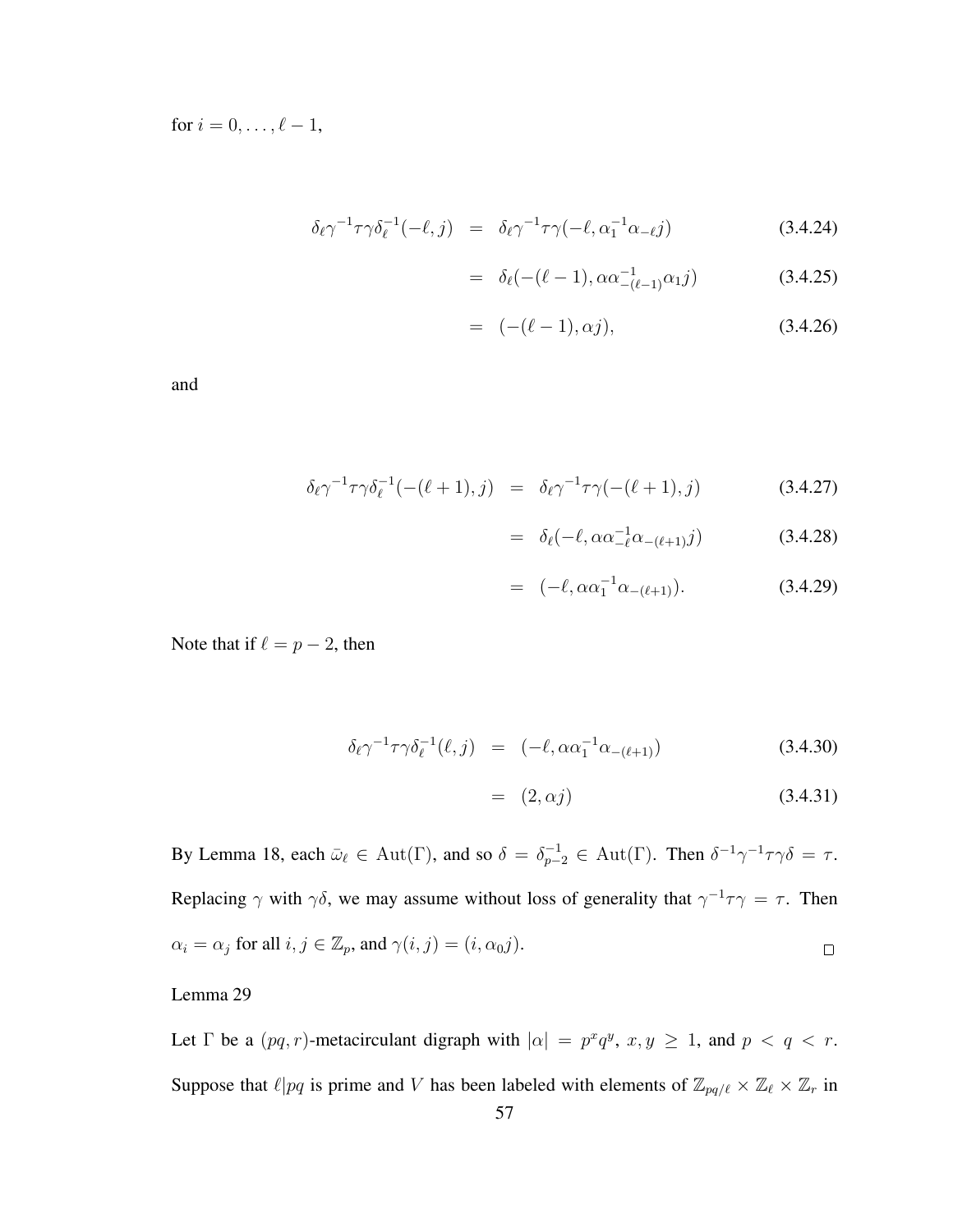such a way that  $\tau(i, j, k) = (i + 1, j + 1, \alpha k)$  and  $\rho(i, j, k) = (i, j, k + 1)$ . If there exists  $\rho_1\in \mathrm{Aut}(\Gamma)$  such that  $\rho_1(i,j,k)=(i,j+1,k+e_{i,j}),$   $e_{i,j}\in \mathbb{Z}_r,$  and a Sylow r-subgroup of fix<sub>H</sub>(B) has order r, then  $\Gamma$  is isomorphic to a  $(pq/\ell, \ell r)$ -metacirculant digraph for  $\ell = p$ or q.

PROOF. Set  $u = p^x$  if  $\ell = p$  and  $u = q^y$  if  $\ell = q$ . Let  $v \in \mathbb{Z}$  such that  $uv \equiv 1 \pmod{pq/\ell}$ , and  $\tau_1 = \tau^{uv}$ . As  $uv \equiv 0 \pmod{\ell}$  but  $uv \equiv 1 \pmod{pq/\ell}$ , we have that  $\tau_1(i, j, k) =$  $(i+1, j, \alpha^{uv}k)$ . Observe that  $\rho_1^{\ell} \in \text{fix}_{H}(\mathcal{B})$ , and has order a divisor of r. We conclude that  $\langle \rho_1^{\ell} \rangle = \rho^d$  for some  $d \in \mathbb{Z}_r$ . Then  $\tau_1^{-1} \rho \tau_1 \in \langle \rho \rangle$ , and  $\rho_1^{-1} \tau_1^{-1} \rho_1 \tau_1 \in \operatorname{fix}_H(\mathcal{B})$  and has order *r*. As a Sylow *r*-subgroup of  $fix_H(\mathcal{B})$  has order *r*, we conclude that  $\rho_1^{-1}\tau_1^{-1}\rho_1\tau_1 \in \langle \rho \rangle$ , and so  $\tau_1^{-1} \rho_1 \tau = \rho_1 \rho^f$  for some constant f. Finally, as

$$
\rho_1 \rho(i,j,k) = \rho_1(i,j,k+1) = (i,j+1,k+1+e_{i,j}) \tag{3.4.32}
$$

$$
= \rho(i, j+1, k+e_{i,j}) = \rho_1 \rho(i, j, k), \qquad (3.4.33)
$$

 $\rho_1$  commutes with  $\rho$ . As  $\rho_1$  is semiregular of order  $\ell$  and  $\rho$  is semiregular of order r, we have that  $\tau_1^{-1}(\rho_1 \rho) \tau_1 = (\rho_1 \rho)^g$  for some g, and so  $\Gamma$  is isomorphic to a  $(pq/\ell, \ell r)$ metacirculant digraph.  $\Box$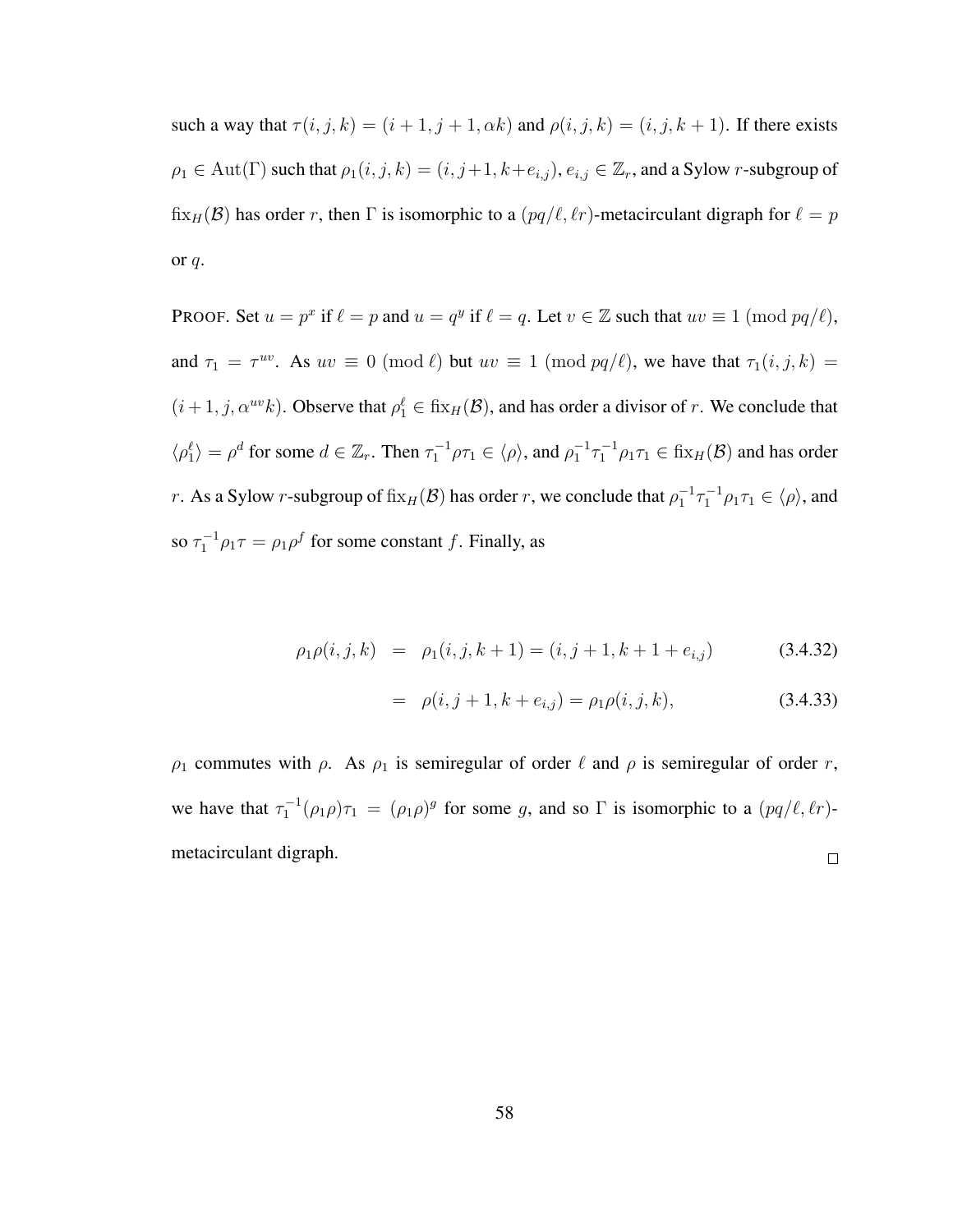#### REFERENCES

- [1] A. Adám, "Research Problem," *Journal of Combinatorial Theory*, vol. 2, no. 393, 1967, pp. 2–10.
- [2] A. M. Ajtai, J. Komlós, and E. Szemerédi, "On a conjecture of Loebl, Graph Theory, Combinatorics, and Applications," *Graph Theory, Combinatorics, and Applications, (Proceedings of the Seventh Quadrennial International Conference on the Theory and Applications of Graphs)*, A. S. Y. Alavi, ed., Kalamazoo, Michigan, 1992, pp.  $1135-1146$ , ( on the occasion of Paul Erdős's 80th birthday).
- [3] B. Alspach, "Personal Communication to E. Dobson,".
- [4] B. Alspach and T. D. Parsons, "Isomorphism of circulant graphs and digraphs," *Discrete Mathematics*, vol. 15, no. 2, 1979, pp. 97–108.
- [5] B. Alspach and T. D. Parsons, "A construction for vertex transitive graphs," *Canadian Journal of Mathematics*, vol. 3, 1982, pp. 307–318.
- [6] B. Bollobás, *Graph Theory*, 1st edition, Springer Verlag, New York, 1979.
- [7] L. Babai, "Isomorphism problem for a class of point-symmetric structures," *Acta Mathematica Academiae Scientiarum Hungaricae*, vol. 29, 1977, pp. 329–336.
- [8] S. Balasubramanian and E. Dobson, "On constructing trees in graphs with no  $K_{2,s}$ " *Journal of Graph Theory*, vol. 56, no. 4, 2007, pp. 301–310.
- [9] J. Bondy and Murty, *Graph Theory With Applications*, Springer Verlag, New York, 1970.
- [10] J. Bondy and Murty, *Graph Theory With Applications*, Springer Verlag, New York, 2008.
- [11] S. Brandt and E. Dobson, "The Erdős-Sós conjecture for graphs of girth 5," *Discrete Mathematics*, vol. 150, no. 1-3, Mar. 1996, pp. 411–414, Selected papers in honour of Paul Erdős on the occasion of his 80th birthday (Keszthely, 1993).
- [12] G. Chartrand and L. Lesniak, *Graphs and Digraphs*, Chapman Hall/CRC, Boca Raton, 1995.
- [13] J. Dixon and B. Mortimer, *Permutation Groups*, Springer Verlag, New York, 1995.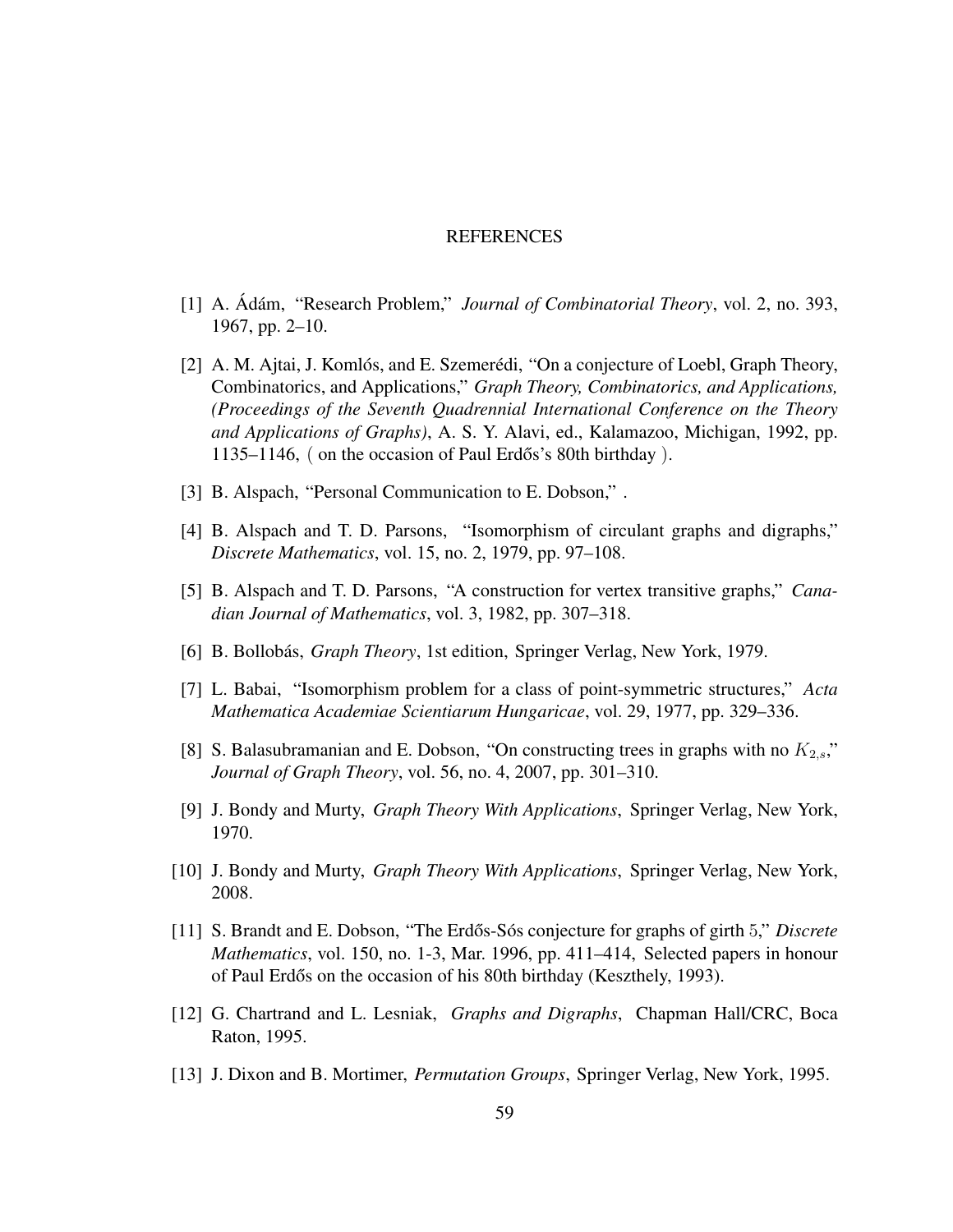- [14] E. Dobson, "Isomorphism problem for Cayley graphs of  $\mathbb{Z}_p^3$ ," *Discrete Mathematics*, vol. 147, 1995, pp. 87–94.
- [15] E. Dobson, "Automorphism Groups of Metacirculant Graphs of Order a Product of Two Distinct Primes.," *Canadian Journal of Mathematics*, vol. 50, no. 6, 1998, pp. 1176–1188.
- [16] E. Dobson, "Isomorphism Problem for Vertex Transitive Graphs of Order a Product of Distinct Primes.," *Canadian Journal of Mathematics*, vol. 50, no. 6, 1998, pp. 1176–1188.
- [17] E. Dobson, "Constructing Trees in Graphs whose Complement has no  $K_{2,s}$ ," *Combinatorics, Probability and Computing*, vol. 11, 2002, pp. 343–347.
- [18] E. Dobson, "On the Cayley Isomorphism Problem," *Discrete Mathematics*, vol. 247, 2002, pp. 107–116.
- [19] B. Elspas and J. Turner, "Graphs with Circulant Adjacency Matrices," *Journal of Combinatorial Theory Series B*, vol. 9, 1970, pp. 209–397.
- [20] P. Erdős, "Extremal problems in graph theory," *Theory of Graphs and its Applications*, M. Fiedler, ed., Academic Press, New York, 1965, pp. 29–36.
- [21] P. Erdős and Gallai, "On maximal paths and circuits of graphs," *Acta Mathematica Academiae Scientiarum Hungaricae*, vol. 10, 1959, pp. 337–356.
- [22] C. Godsil, "On Cayley graph isomorphisms," *Ars Combinatoria*, vol. 15, 1983, pp. 231–246.
- [23] F. Harary, "On the group of the composition of two grapgs," *Monatshefte fur Math.*, vol. 26, 1959, pp. 20–34.
- [24] M. Hiraska and M. Muzychuk, "An elementary abelian groups of rank 4 is a CIgroup," *Journal of Combinatorial Theory Series A*, vol. 94, no. 2, 2001, pp. 339– 362.
- [25] C. H. Li, "On isomorphisms of finite Cayley graphs a survey," *Discrete Mathematics*, vol. 246, 2002, pp. 301–334.
- [26] C. H. Li, Z. Lu, and P. Pálfy, "Further restrictions on the structure of finite  $CI$ groups," *Journal of Algebraic Combinatorics*, vol. 26, no. 2, 2007, pp. 161–181.
- [27] G. Li, A. Liu, and M. Lang, "A Result of Erdős -Só s onjecture," *Ars Combinatoria*, vol. 55, 2000, pp. 123–127.
- [28] A. McLennan, "The Erdős- Sós conjecture for trees of diameter four," *Journal of Graph Theory*, vol. 49, no. 4, 2005, pp. 291–301.